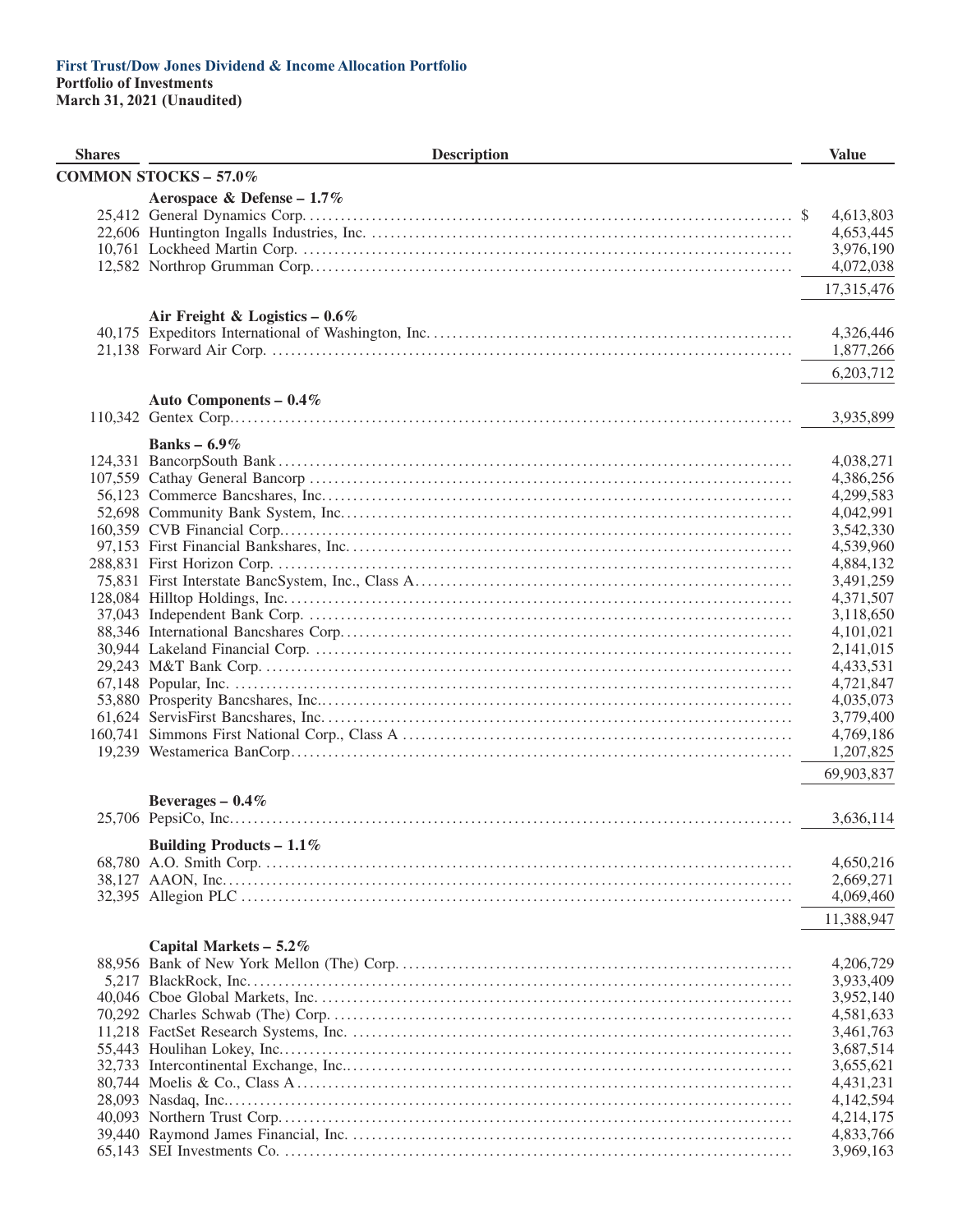#### **First Trust/Dow Jones Dividend & Income Allocation Portfolio Portfolio of Investments (Continued)**

| <b>Shares</b> | <b>Description</b>                                    |    | <b>Value</b>           |
|---------------|-------------------------------------------------------|----|------------------------|
|               | <b>COMMON STOCKS (Continued)</b>                      |    |                        |
|               | <b>Capital Markets (Continued)</b>                    |    |                        |
|               |                                                       | S. | 4,309,048              |
|               |                                                       |    | 53,378,786             |
|               | Chemicals $-1.9\%$                                    |    |                        |
|               |                                                       |    | 3,890,088              |
|               |                                                       |    | 2,730,427              |
|               |                                                       |    | 3,626,238              |
|               |                                                       |    | 2,274,117              |
|               |                                                       |    | 3,783,777              |
|               |                                                       |    | 3,314,139              |
|               |                                                       |    | 19,618,786             |
|               | Commercial Services & Supplies - $1.2\%$              |    |                        |
|               |                                                       |    | 4,408,593              |
|               |                                                       |    | 3,950,718              |
|               |                                                       |    | 4,166,959              |
|               |                                                       |    | 12,526,270             |
|               | Communications Equipment $-0.8\%$                     |    |                        |
|               |                                                       |    | 4,362,359              |
|               |                                                       |    | 4,154,753              |
|               |                                                       |    | 8,517,112              |
|               |                                                       |    |                        |
|               | Construction & Engineering – $0.7\%$                  |    |                        |
|               |                                                       |    | 2,616,427<br>4,661,145 |
|               |                                                       |    |                        |
|               |                                                       |    | 7,277,572              |
|               | <b>Construction Materials - 0.4%</b>                  |    |                        |
|               |                                                       |    | 4,270,894              |
|               | Containers & Packaging $-0.4\%$                       |    |                        |
|               |                                                       |    | 3,673,859              |
|               | Distributors – $0.3\%$                                |    |                        |
|               |                                                       |    | 3,587,389              |
|               |                                                       |    |                        |
|               | Diversified Consumer Services - 0.4%                  |    | 3,899,556              |
|               |                                                       |    |                        |
|               | Diversified Telecommunication Services $-0.4\%$       |    |                        |
|               |                                                       |    | 3,664,497              |
|               | Electrical Equipment $-0.4\%$                         |    |                        |
|               |                                                       |    | 4,001,525              |
|               | Electronic Equipment, Instruments & Components - 1.2% |    |                        |
|               |                                                       |    | 3,807,261              |
|               |                                                       |    | 4,834,099              |
|               |                                                       |    | 3,859,162              |
|               |                                                       |    | 12,500,522             |
|               | Equity Real Estate Investment Trusts - 0.8%           |    |                        |
|               |                                                       |    | 3,505,874              |
|               |                                                       |    | 4,155,932              |
|               |                                                       |    | 7,661,806              |
|               |                                                       |    |                        |
|               | Food & Staples Retailing - $1.2\%$                    |    | 4,518,371              |
|               |                                                       |    |                        |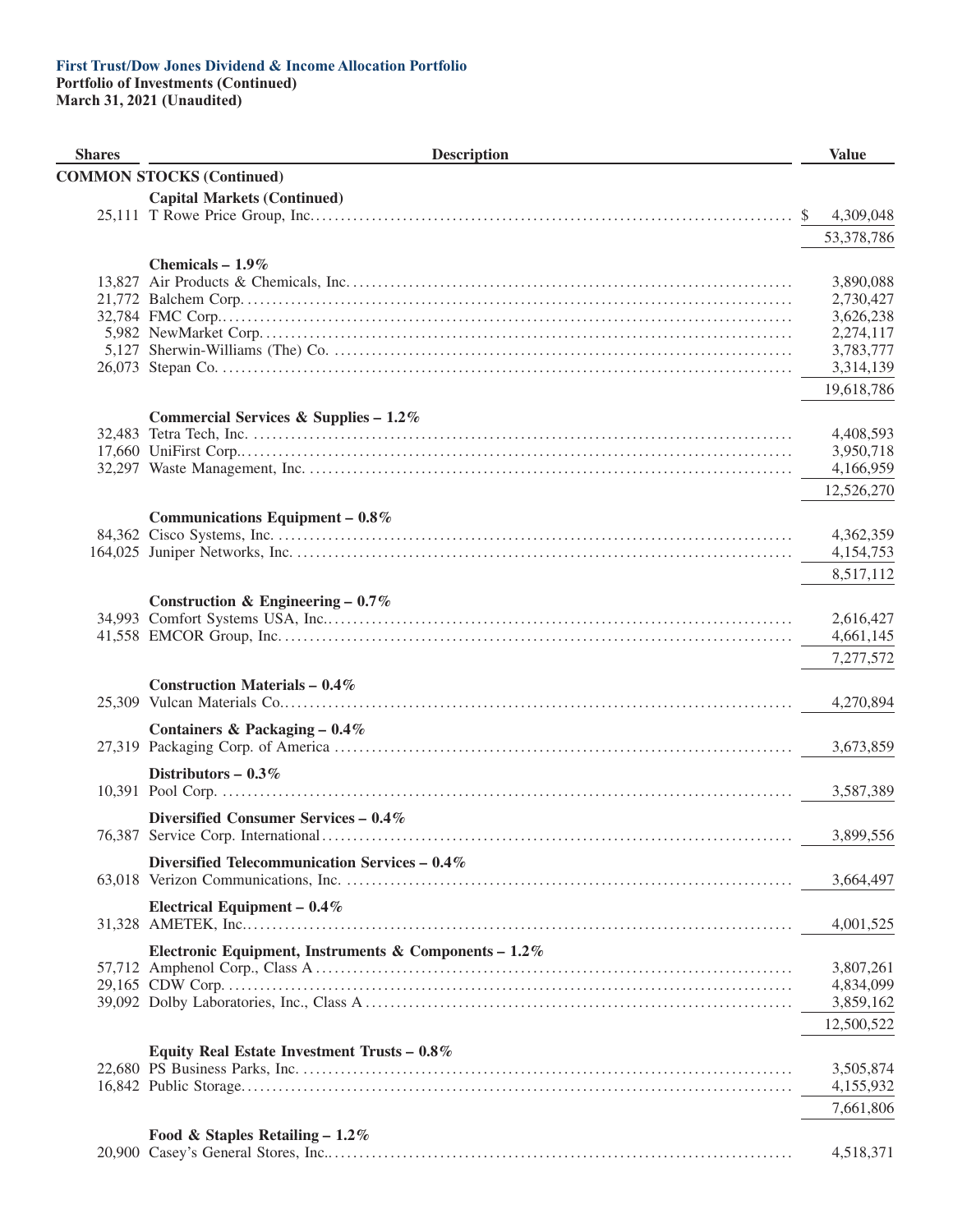**Portfolio of Investments (Continued)**

| <b>Shares</b> | <b>Description</b>                         | <b>Value</b>           |
|---------------|--------------------------------------------|------------------------|
|               | <b>COMMON STOCKS (Continued)</b>           |                        |
|               | Food & Staples Retailing (Continued)       |                        |
|               |                                            | 3,438,442              |
|               |                                            | 4,154,110              |
|               |                                            | 12,110,923             |
|               |                                            |                        |
|               | Food Products – $2.3\%$                    | 3,826,318              |
|               |                                            | 4,058,197              |
|               |                                            | 3,662,919              |
|               |                                            | 3,517,986              |
|               |                                            | 3,747,676              |
|               |                                            | 4,339,343              |
|               |                                            | 23,152,439             |
|               | Gas Utilities – $0.4\%$                    |                        |
|               |                                            | 3,898,644              |
|               |                                            |                        |
|               | Health Care Equipment & Supplies - $0.9\%$ | 4,073,242              |
|               |                                            | 985,052                |
|               |                                            | 3,747,694              |
|               |                                            | 8,805,988              |
|               |                                            |                        |
|               | Health Care Providers & Services - 1.5%    |                        |
|               |                                            | 4,178,537              |
|               |                                            | 3,226,097<br>3,772,411 |
|               |                                            | 3,948,407              |
|               |                                            | 15,125,452             |
|               |                                            |                        |
|               | Household Durables $-0.4\%$                | 4,115,961              |
|               |                                            |                        |
|               | Household Products - $1.1\%$               |                        |
|               |                                            | 3,740,676              |
|               |                                            | 3,568,666              |
|               |                                            | 3,644,286              |
|               |                                            | 10,953,628             |
|               | <b>Industrial Conglomerates - 0.4%</b>     |                        |
|               |                                            | 4,157,456              |
|               | Insurance $-6.0\%$                         |                        |
|               |                                            | 4,394,673              |
|               |                                            | 3,942,679              |
|               |                                            | 2,296,576              |
|               |                                            | 3,657,394              |
|               |                                            | 4,524,517<br>4,028,895 |
|               |                                            | 3,926,861              |
|               |                                            | 4,106,559              |
|               |                                            | 3,878,342              |
|               |                                            | 3,932,995              |
|               |                                            | 5,129,405              |
|               |                                            | 1,689,770              |
|               |                                            | 3,812,869              |
|               |                                            | 3,650,581<br>3,629,031 |
|               |                                            |                        |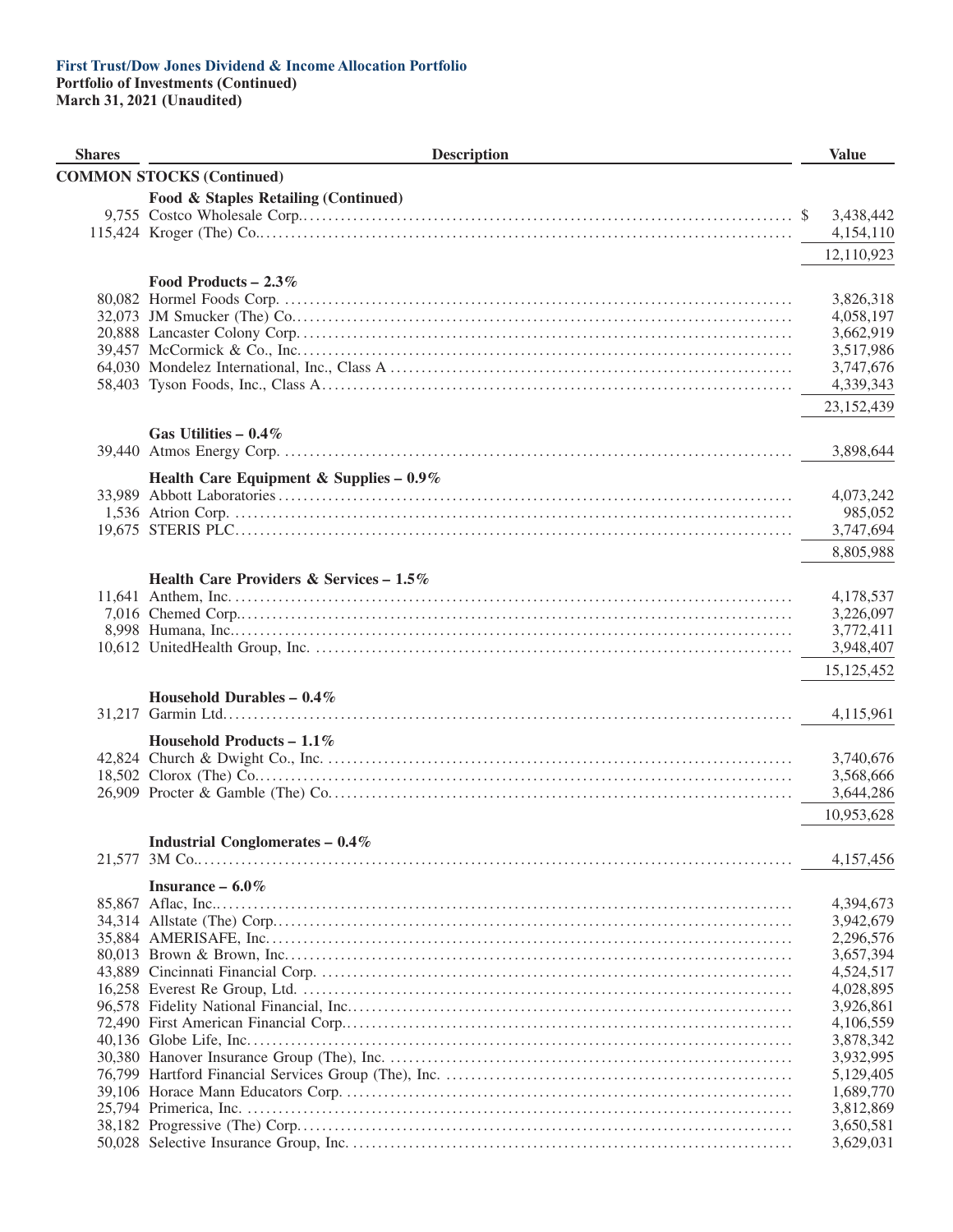#### **First Trust/Dow Jones Dividend & Income Allocation Portfolio Portfolio of Investments (Continued)**

| <b>Shares</b> | <b>Description</b>                    | <b>Value</b>           |
|---------------|---------------------------------------|------------------------|
|               | <b>COMMON STOCKS (Continued)</b>      |                        |
|               | <b>Insurance (Continued)</b>          |                        |
|               |                                       | 4,111,786<br>SS.       |
|               |                                       |                        |
|               |                                       | 60,712,933             |
|               | IT Services $-3.1\%$                  |                        |
|               |                                       | 3,994,851              |
|               |                                       | 4,136,917              |
|               |                                       | 3,647,813              |
|               |                                       | 3,922,997              |
|               |                                       | 3,546,455              |
|               |                                       | 4,519,136              |
|               |                                       | 4,022,937              |
|               |                                       | 3,605,762              |
|               |                                       | 31,396,868             |
|               | Life Sciences Tools & Services - 0.4% |                        |
|               |                                       | 3,587,603              |
|               |                                       |                        |
|               | Machinery $-3.3\%$                    |                        |
|               |                                       | 4,720,873              |
|               |                                       | 4,340,870              |
|               |                                       | 3,959,788              |
|               |                                       | 3,762,199              |
|               |                                       | 3,974,568              |
|               |                                       | 4,044,291              |
|               |                                       | 5,126,581              |
|               |                                       | 4,095,277              |
|               |                                       | 34,024,447             |
|               | Metals & Mining $-0.8\%$              |                        |
|               |                                       | 3,539,477              |
|               |                                       | 4,717,944              |
|               |                                       | 8,257,421              |
|               | Multiline Retail – $0.3\%$            |                        |
|               |                                       | 3,583,335              |
|               |                                       |                        |
|               | Pharmaceuticals $-1.4\%$              |                        |
|               |                                       | 3,894,602              |
|               |                                       | 3,531,262              |
|               |                                       | 3,650,172              |
|               |                                       | 3,570,072              |
|               |                                       | 14,646,108             |
|               | Professional Services $-1.5\%$        |                        |
|               |                                       | 3,473,501              |
|               |                                       | 4,096,603              |
|               |                                       | 3,422,961              |
|               |                                       | 4,734,711              |
|               |                                       | 15,727,776             |
|               |                                       |                        |
|               | Road & Rail – $1.7\%$                 |                        |
|               |                                       | 4,599,397              |
|               |                                       | 1,343,057              |
|               |                                       | 4,675,494<br>2,943,588 |
|               |                                       |                        |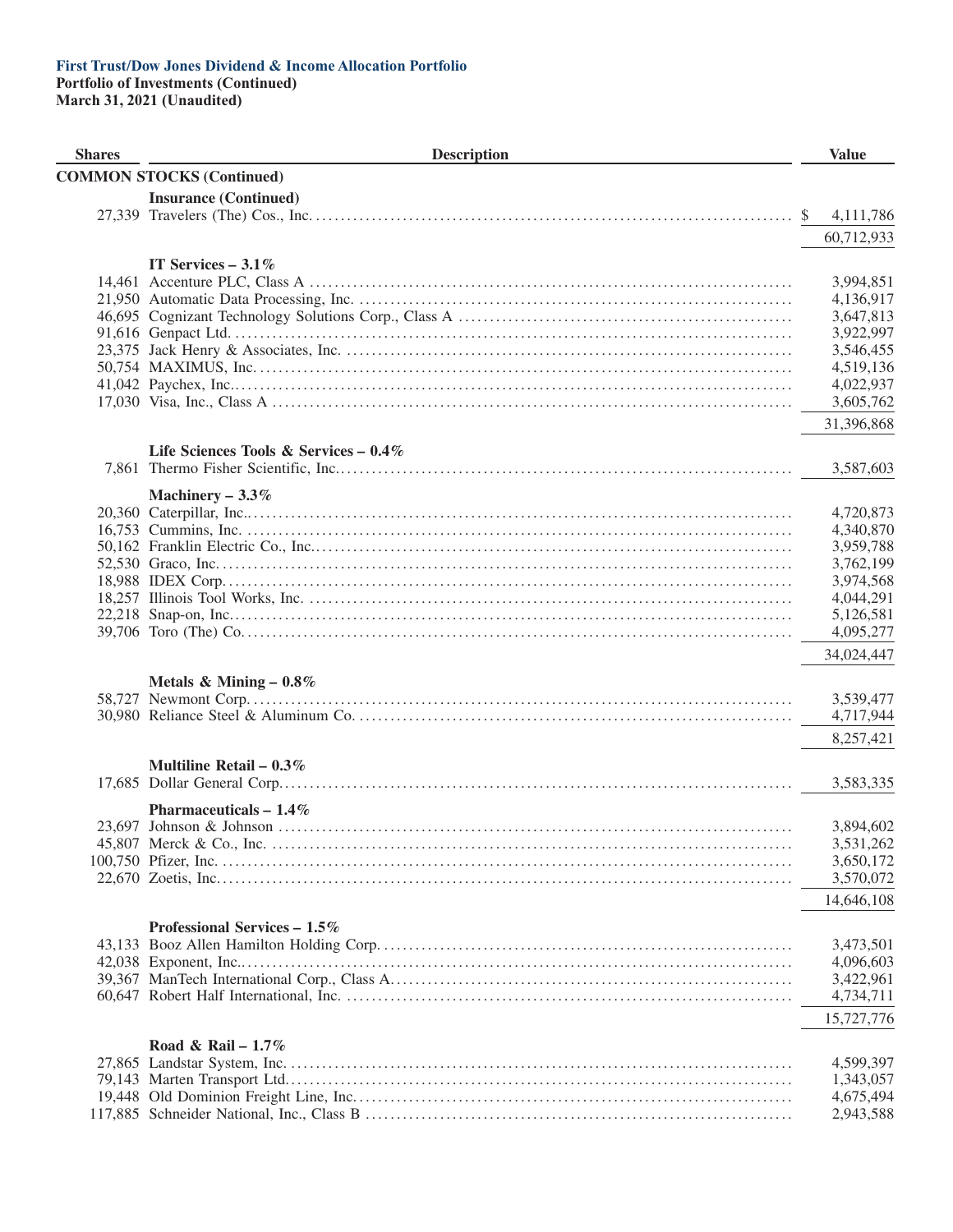**Portfolio of Investments (Continued) March 31, 2021 (Unaudited)**

| <b>Shares</b> | <b>Description</b>                                 | <b>Value</b> |
|---------------|----------------------------------------------------|--------------|
|               | <b>COMMON STOCKS (Continued)</b>                   |              |
|               | Road & Rail (Continued)                            |              |
|               |                                                    | 4,026,450    |
|               |                                                    | 17,587,986   |
|               | Semiconductors & Semiconductor Equipment - $1.3\%$ |              |
|               |                                                    | 4,778,560    |
|               |                                                    | 3,672,548    |
|               |                                                    | 4,320,689    |
|               |                                                    | 12,771,797   |
|               | Software $-0.8\%$                                  |              |
|               |                                                    | 3,821,789    |
|               |                                                    | 4,016,578    |
|               |                                                    | 7,838,367    |
|               | Specialty Retail $-1.3\%$                          |              |
|               |                                                    | 4,325,043    |
|               |                                                    | 4,289,373    |
|               |                                                    | 4,700,588    |
|               |                                                    | 13,315,004   |
|               | Thrifts & Mortgage Finance - $0.2\%$               |              |
|               |                                                    | 2,178,638    |
|               | Trading Companies & Distributors - $1.5\%$         |              |
|               |                                                    | 3,913,292    |
|               |                                                    | 2,862,511    |
|               |                                                    | 4,094,987    |
|               |                                                    | 4,287,512    |
|               |                                                    | 15,158,302   |
|               | (Cost \$455,034,439)                               | 580,069,635  |

| Principal<br><b>Value</b> | <b>Description</b>                  | <b>Stated</b><br>Coupon | <b>Stated</b><br><b>Maturity</b> | Value     |
|---------------------------|-------------------------------------|-------------------------|----------------------------------|-----------|
|                           | CORPORATE BONDS AND NOTES $-36.2\%$ |                         |                                  |           |
|                           | Aerospace & Defense – $1.4\%$       |                         |                                  |           |
| \$                        |                                     | $1.17\%$                | 02/04/23                         | 1,733,956 |
|                           |                                     | 1.88%                   | 06/15/23                         | 764,146   |
|                           |                                     | 1.95%                   | 02/01/24                         | 1,025,068 |
|                           |                                     | $1.43\%$                | 02/04/24                         | 1,001,843 |
|                           |                                     | 2.75%                   | 02/01/26                         | 514,806   |
|                           |                                     | 2.20%                   | 02/04/26                         | 997,161   |
|                           |                                     | $2.70\%$                | 02/01/27                         | 507,949   |
|                           |                                     | 3.25%                   | 02/01/28                         | 517,278   |
|                           |                                     | 3.20%                   | 03/01/29                         | 253,282   |
|                           |                                     | $2.95\%$                | 02/01/30                         | 494,634   |
|                           |                                     | $3.63\%$                | 02/01/31                         | 523,359   |
|                           |                                     | 5.71%                   | 05/01/40                         | 611,683   |
|                           |                                     | $3.75\%$                | 02/01/50                         | 1.202.625 |
|                           |                                     | $1.80\%$                | 01/15/31                         | 468,902   |
|                           |                                     | 2.93%                   | 01/15/25                         | 532,186   |
|                           |                                     | $3.25\%$                | 01/15/28                         | 536,569   |
|                           |                                     | $4.03\%$                | 10/15/47                         | 830,923   |
|                           |                                     | 5.25%                   | 05/01/50                         | 324,115   |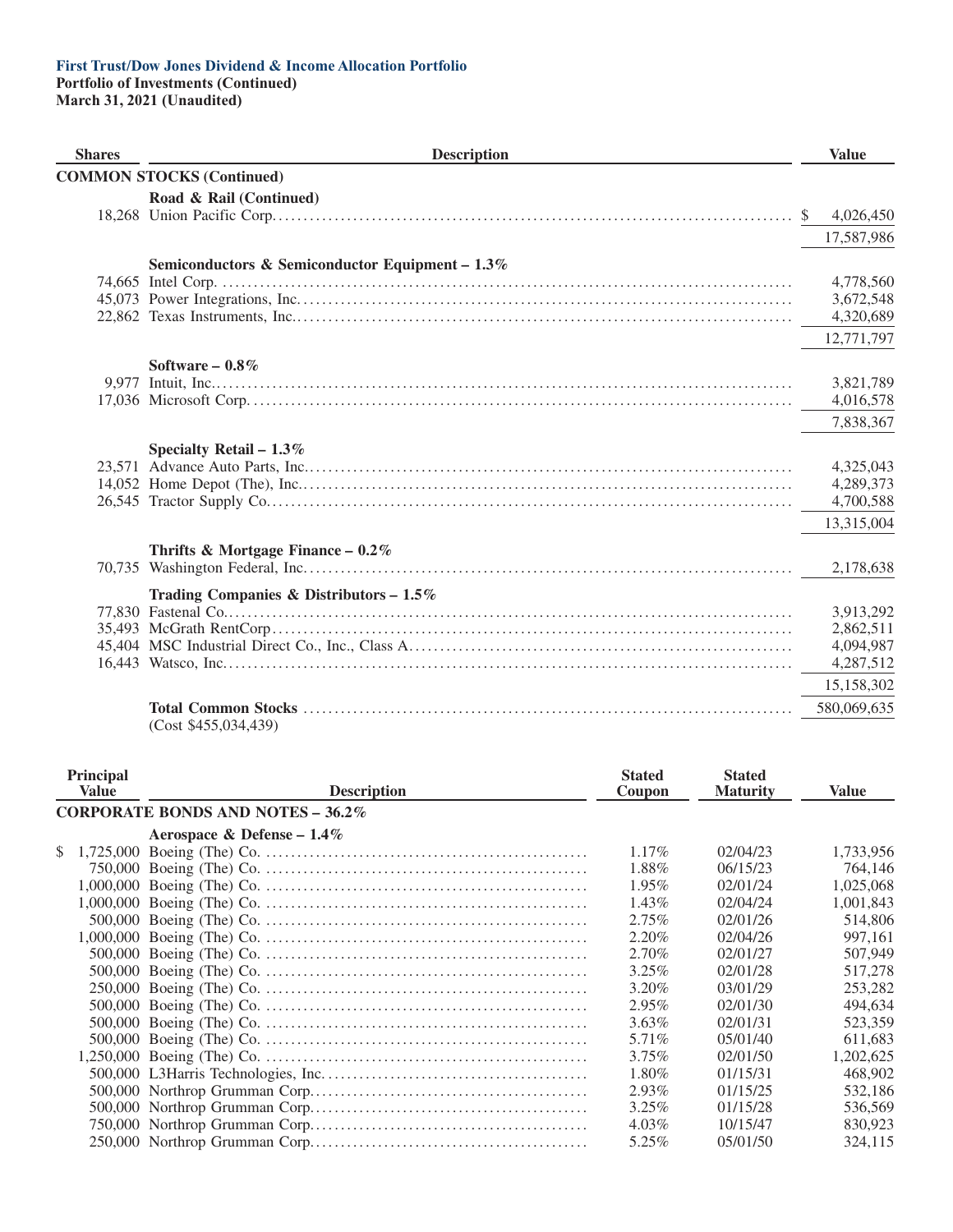#### **First Trust/Dow Jones Dividend & Income Allocation Portfolio Portfolio of Investments (Continued)**

| <b>Principal</b><br><b>Value</b> | <b>Description</b>                           | <b>Stated</b><br>Coupon | <b>Stated</b><br><b>Maturity</b> | <b>Value</b>  |
|----------------------------------|----------------------------------------------|-------------------------|----------------------------------|---------------|
|                                  | <b>CORPORATE BONDS AND NOTES (Continued)</b> |                         |                                  |               |
|                                  | Aerospace & Defense (Continued)              |                         |                                  |               |
| \$                               |                                              | 3.95%                   | 08/16/25                         | \$<br>277,725 |
|                                  |                                              | 2.25%                   | 07/01/30                         | 246,161       |
|                                  |                                              | 4.63%                   | 11/16/48                         | 597,972       |
|                                  |                                              | 3.13%                   | 07/01/50                         | 241,833       |
|                                  |                                              | 2.45%                   | 03/15/31                         | 484,887       |
|                                  |                                              |                         |                                  | 14,689,063    |
|                                  | Air Freight & Logistics - $0.4\%$            |                         |                                  |               |
|                                  |                                              | 3.30%                   | 03/15/27                         | 923,500       |
|                                  |                                              | 4.55%                   | 04/01/46                         | 733,928       |
|                                  |                                              | 3.40%                   | 03/15/29                         | 543,884       |
|                                  |                                              | 3.40%                   | 11/15/46                         | 511,800       |
|                                  |                                              | 4.25%                   | 03/15/49                         | 586,983       |
|                                  |                                              | 3.40%                   | 09/01/49                         | 261,233       |
|                                  |                                              |                         |                                  | 3,561,328     |
|                                  | Airlines – $0.1\%$                           |                         |                                  |               |
|                                  |                                              | 5.25%                   | 05/04/25                         | 284,562       |
|                                  |                                              | 5.13%                   | 06/15/27                         | 287,498       |
|                                  |                                              |                         |                                  | 572,060       |
|                                  | Automobiles – $0.5\%$                        |                         |                                  |               |
|                                  |                                              | 5.40%                   | 10/02/23                         | 263,998       |
|                                  |                                              | 1.25%                   | 09/18/23                         | 594,556       |
|                                  |                                              | 0.80%                   | 01/08/24                         | 1,021,654     |
|                                  |                                              | 1.30%                   | 01/08/26                         | 489,026       |
|                                  |                                              | 1.80%                   | 01/10/28                         | 478,288       |
|                                  |                                              | 1.05%                   | 03/08/24                         | 250,226       |
|                                  |                                              | 2.00%                   | 03/09/26                         | 996,608       |
|                                  |                                              | 2.75%                   | 03/09/28                         | 993,296       |
|                                  |                                              |                         |                                  | 5,087,652     |
|                                  | Banks – $6.2\%$                              |                         |                                  |               |
|                                  |                                              | 2.88%                   | 04/24/23                         | 512,032       |
|                                  |                                              | 2.82%                   | 07/21/23                         | 514,810       |
|                                  |                                              | 3.00%                   | 12/20/23                         | 1,255,713     |
|                                  |                                              | 3.55%                   | 03/05/24                         | 527,695       |
|                                  |                                              | 4.00%                   | 04/01/24                         | 491,942       |
|                                  |                                              | $3.86\%$                | 07/23/24                         | 535,691       |
|                                  |                                              | 0.81%                   | 10/24/24                         | 3,008,804     |
|                                  |                                              | 3.46%                   | 03/15/25                         | 537,072       |
|                                  |                                              | 0.98%                   | 09/25/25                         | 249,497       |
|                                  |                                              | 3.09%                   | 10/01/25                         | 533,837       |
|                                  |                                              | 2.46%                   | 10/22/25                         | 524,450       |
|                                  |                                              | 3.37%                   | 01/23/26                         | 268,697       |
|                                  |                                              | 2.02%                   | 02/13/26                         | 768,338       |
|                                  |                                              | 4.45%                   | 03/03/26                         | 449,583       |
|                                  |                                              | 3.50%                   | 04/19/26                         | 1,041,694     |
|                                  |                                              | 1.32%                   | 06/19/26                         | 249,292       |
|                                  |                                              | 1.20%                   | 10/24/26                         | 986,434       |
|                                  |                                              | 3.56%                   | 04/23/27                         | 544,095       |
|                                  |                                              | 4.18%                   | 11/25/27                         | 278,093       |
|                                  |                                              | 3.82%                   | 01/20/28                         | 549,315       |
|                                  |                                              | 3.71%                   | 04/24/28                         | 546,907       |
|                                  |                                              | 3.59%                   | 07/21/28                         | 542,660       |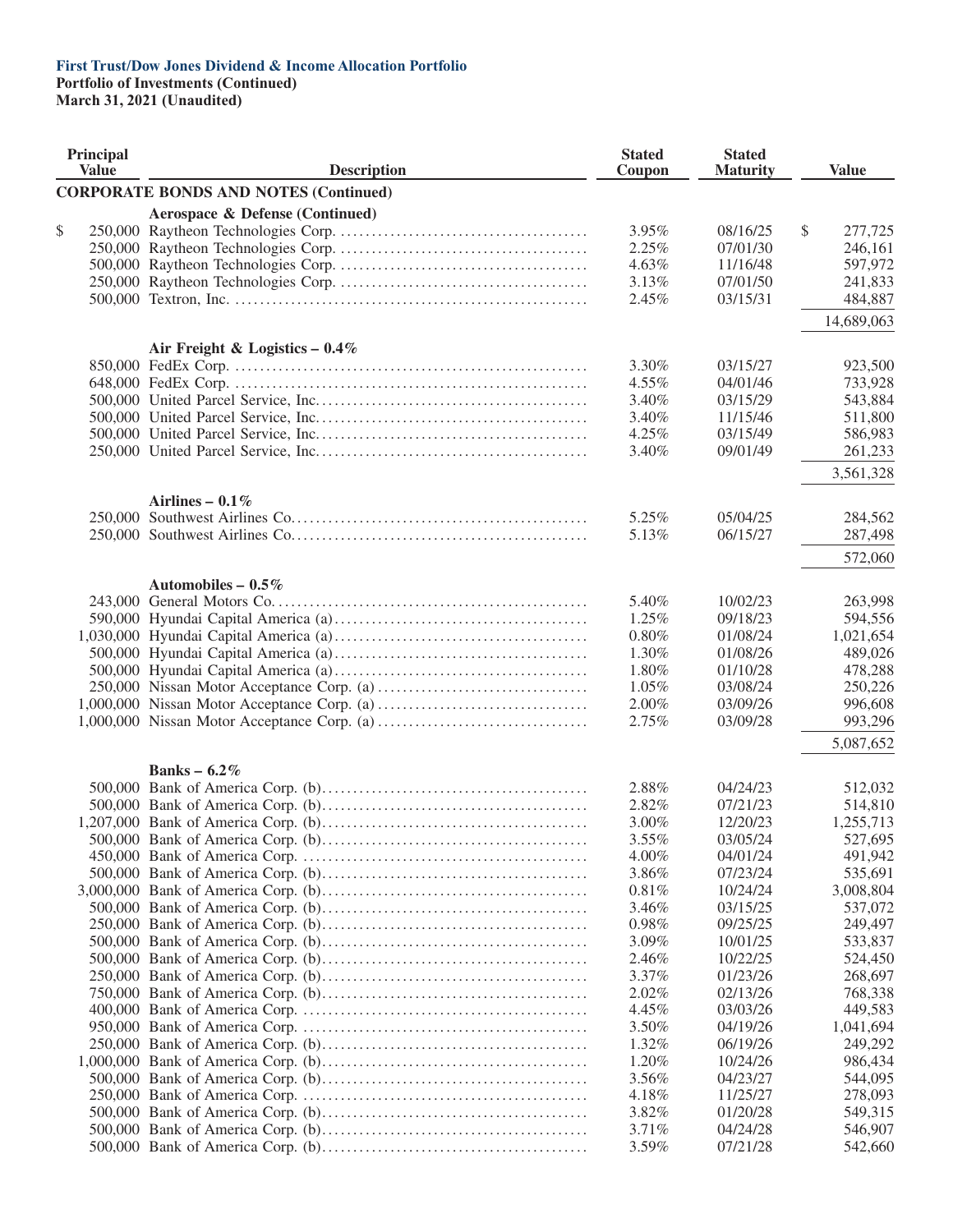**Portfolio of Investments (Continued)**

| <b>Principal</b><br><b>Value</b> | <b>Description</b>                                                        | <b>Stated</b><br>Coupon | <b>Stated</b><br><b>Maturity</b> |               | <b>Value</b> |
|----------------------------------|---------------------------------------------------------------------------|-------------------------|----------------------------------|---------------|--------------|
|                                  | <b>CORPORATE BONDS AND NOTES (Continued)</b>                              |                         |                                  |               |              |
|                                  | <b>Banks (Continued)</b>                                                  |                         |                                  |               |              |
| \$                               |                                                                           | 3.42%                   | 12/20/28                         | $\mathcal{S}$ | 1,170,207    |
|                                  |                                                                           | 3.97%                   | 03/05/29                         |               | 275,652      |
|                                  |                                                                           | 4.27%                   | 07/23/29                         |               | 562,192      |
|                                  |                                                                           | 3.97%                   | 02/07/30                         |               | 552,972      |
|                                  |                                                                           | 3.19%                   | 07/23/30                         |               | 524,906      |
|                                  |                                                                           | 2.88%                   | 10/22/30                         |               | 514,254      |
|                                  |                                                                           | 2.50%                   | 02/13/31                         |               | 247,817      |
|                                  |                                                                           | 2.59%                   | 04/29/31                         |               | 249,471      |
|                                  |                                                                           | 1.90%                   | 07/23/31                         |               | 469,712      |
|                                  |                                                                           | 1.92%                   | 10/24/31                         |               | 941,154      |
|                                  |                                                                           | 4.24%                   | 04/24/38                         |               | 284,142      |
|                                  |                                                                           | 4.08%                   | 04/23/40                         |               | 553,006      |
|                                  |                                                                           | 2.68%                   | 06/19/41                         |               | 936,311      |
|                                  |                                                                           | 4.44%                   | 01/20/48                         |               | 290,442      |
|                                  |                                                                           | 3.95%                   | 01/23/49                         |               | 546,368      |
|                                  |                                                                           | 4.33%                   | 03/15/50                         |               | 574,392      |
|                                  |                                                                           | 2.83%                   | 10/24/51                         |               | 458,378      |
|                                  |                                                                           |                         |                                  |               |              |
|                                  |                                                                           | 2.31%<br>2.88%          | 11/04/22                         |               | 1,010,691    |
|                                  |                                                                           |                         | 07/24/23                         |               | 514,935      |
|                                  |                                                                           | 0.78%                   | 10/30/24                         |               | 4,997,623    |
|                                  |                                                                           | 3.35%                   | 04/24/25                         |               | 534,589      |
|                                  |                                                                           | 4.60%                   | 03/09/26                         |               | 508,131      |
|                                  |                                                                           | 3.11%                   | 04/08/26                         |               | 534,689      |
|                                  |                                                                           | 3.40%                   | 05/01/26                         |               | 326,836      |
|                                  |                                                                           | 3.20%                   | 10/21/26                         |               | 268,715      |
|                                  |                                                                           | 4.30%                   | 11/20/26                         |               | 335,083      |
|                                  |                                                                           | 1.12%                   | 01/28/27                         |               | 2,934,557    |
|                                  |                                                                           | 4.45%                   | 09/29/27                         |               | 394,491      |
|                                  |                                                                           | 3.89%                   | 01/10/28                         |               | 549,744      |
|                                  |                                                                           | 3.67%                   | 07/24/28                         |               | 1,093,643    |
|                                  |                                                                           | 4.13%                   | 07/25/28                         |               | 554,052      |
|                                  |                                                                           | 3.52%                   | 10/27/28                         |               | 540,303      |
|                                  |                                                                           | 4.08%                   | 04/23/29                         |               | 278,144      |
|                                  |                                                                           | 3.98%                   | 03/20/30                         |               | 553,759      |
|                                  |                                                                           | 2.98%                   | 11/05/30                         |               | 1,035,790    |
|                                  |                                                                           | 2.67%                   | 01/29/31                         |               | 502,602      |
|                                  |                                                                           | 2.57%                   | 06/03/31                         |               | 249,826      |
|                                  |                                                                           | 3.88%                   | 01/24/39                         |               | 540,214      |
|                                  |                                                                           | 4.75%                   | 05/18/46                         |               | 892,501      |
|                                  |                                                                           | 4.28%                   | 04/24/48                         |               | 581,949      |
|                                  |                                                                           | $4.65\%$                | 07/23/48                         |               | 612,198      |
|                                  |                                                                           | 1.51%                   | 06/01/24                         |               | 854,357      |
|                                  |                                                                           | 0.56%                   | 02/16/25                         |               | 992,913      |
|                                  |                                                                           | 2.30%                   | 10/15/25                         |               | 520,686      |
|                                  |                                                                           | 3.30%                   | 04/01/26                         |               | 925,078      |
|                                  |                                                                           | $1.05\%$                | 11/19/26                         |               | 488,361      |
|                                  |                                                                           | 4.13%                   | 12/15/26                         |               | 337,899      |
|                                  |                                                                           | 1.04%                   | 02/04/27                         |               | 487,641      |
|                                  |                                                                           | 3.63%                   | 12/01/27                         |               | 271,967      |
|                                  | 500,000 JPM organ Chase & Co. (b) $\dots$ $\dots$ $\dots$ $\dots$ $\dots$ | 3.78%                   | 02/01/28                         |               | 552,213      |
|                                  |                                                                           | 3.54%                   | 05/01/28                         |               | 544,484      |
|                                  |                                                                           | 3.51%                   | 01/23/29                         |               | 540,860      |
|                                  |                                                                           | $4.01\%$                | 04/23/29                         |               | 278,900      |
|                                  |                                                                           | 4.20%                   | 07/23/29                         |               | 565,860      |
|                                  |                                                                           | 3.70%                   | 05/06/30                         |               | 543,830      |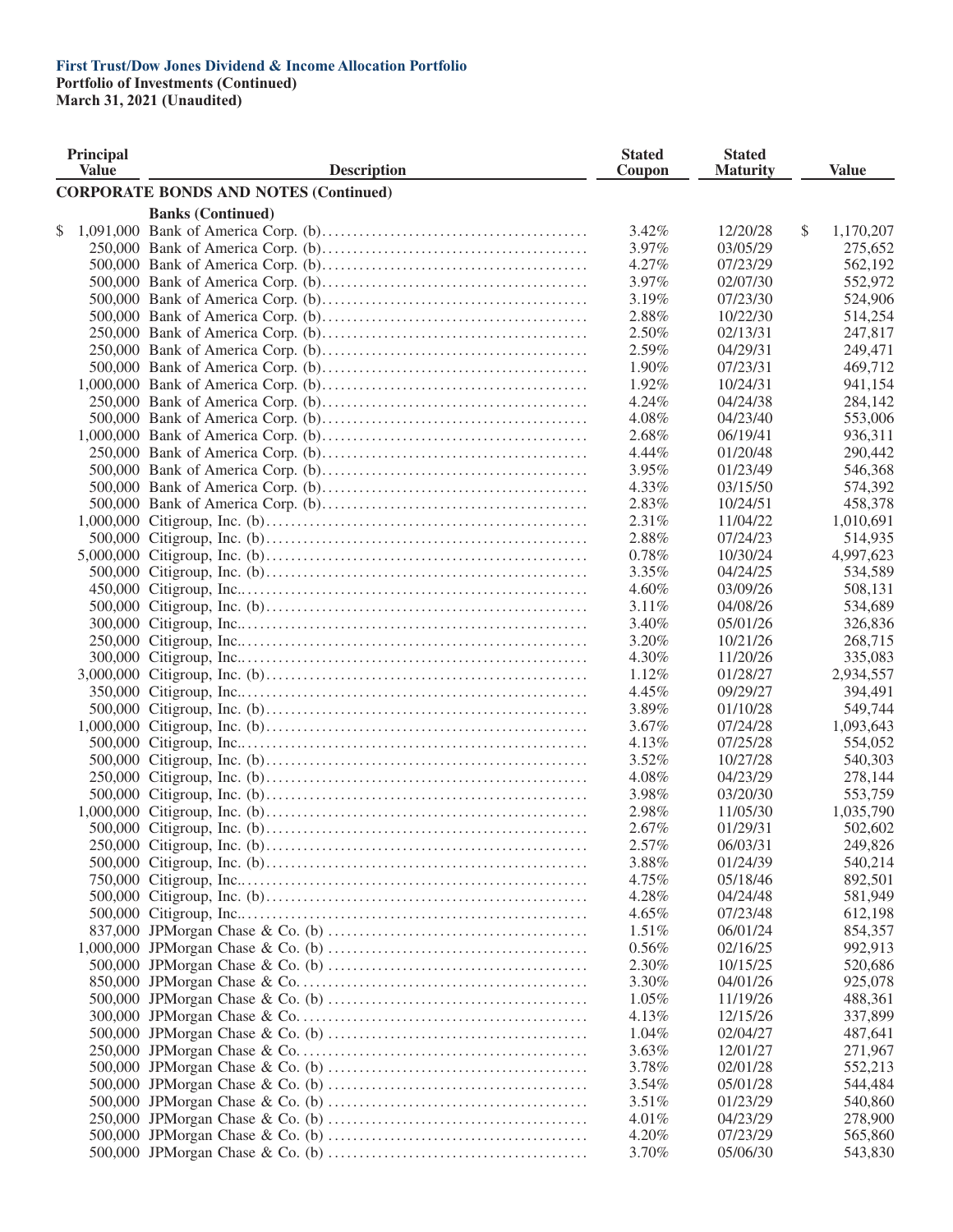**Portfolio of Investments (Continued)**

| Principal<br><b>Value</b> | <b>Description</b>                                                     | <b>Stated</b><br>Coupon | <b>Stated</b><br><b>Maturity</b> | <b>Value</b>  |
|---------------------------|------------------------------------------------------------------------|-------------------------|----------------------------------|---------------|
|                           | <b>CORPORATE BONDS AND NOTES (Continued)</b>                           |                         |                                  |               |
|                           | <b>Banks (Continued)</b>                                               |                         |                                  |               |
| \$                        |                                                                        | 2.96%                   | 05/13/31                         | \$<br>509,133 |
|                           |                                                                        | 1.76%                   | 11/19/31                         | 466,391       |
|                           |                                                                        | 1.95%                   | 02/04/32                         | 473,594       |
|                           |                                                                        | 6.40%                   | 05/15/38                         | 566,952       |
|                           |                                                                        | 3.88%                   | 07/24/38                         | 277,172       |
|                           |                                                                        | 2.53%                   | 11/19/41                         | 911,329       |
|                           |                                                                        | 4.26%                   | 02/22/48                         | 572,842       |
|                           |                                                                        | 3.96%                   | 11/15/48                         | 826,067       |
|                           |                                                                        | 3.90%                   | 01/23/49                         | 549,549       |
|                           |                                                                        | 1.65%                   | 06/02/24                         | 510,913       |
|                           |                                                                        | 3.30%                   | 09/09/24                         | 459,331       |
|                           |                                                                        | 2.41%                   | 10/30/25                         | 522,487       |
|                           |                                                                        | 2.16%                   | 02/11/26                         | 515,678       |
|                           |                                                                        | 3.00%                   | 04/22/26                         | 587,884       |
|                           |                                                                        | 3.00%                   | 10/23/26                         | 267,424       |
|                           |                                                                        | 3.58%                   | 05/22/28                         | 545,294       |
|                           |                                                                        | 2.88%                   | 10/30/30                         | 515,098       |
|                           |                                                                        | 4.40%                   | 06/14/46                         | 306,172       |
|                           |                                                                        | 4.75%                   | 12/07/46                         | 880,831       |
|                           |                                                                        |                         |                                  |               |
|                           |                                                                        |                         |                                  | 62,582,282    |
|                           | Beverages $-0.6\%$                                                     |                         |                                  |               |
|                           | 875,000 Anheuser-Busch Cos., LLC/Anheuser-Busch InBev Worldwide, Inc   | 4.70%                   | 02/01/36                         | 1,025,992     |
|                           | 1,100,000 Anheuser-Busch Cos., LLC/Anheuser-Busch InBev Worldwide, Inc | 4.90%                   | 02/01/46                         | 1,305,805     |
|                           |                                                                        | 4.15%                   | 01/23/25                         | 277,878       |
|                           |                                                                        | 4.75%                   | 01/23/29                         | 292,158       |
|                           |                                                                        | 4.90%                   | 01/23/31                         | 298,994       |
|                           |                                                                        | 4.38%                   | 04/15/38                         | 851,715       |
|                           |                                                                        | 4.35%                   | 06/01/40                         | 282,744       |
|                           |                                                                        | 4.60%                   | 04/15/48                         | 286,583       |
|                           |                                                                        | 5.55%                   | 01/23/49                         | 322,117       |
|                           |                                                                        | 4.50%                   | 06/01/50                         | 283,333       |
|                           |                                                                        | 4.75%                   | 04/15/58                         | 864,088       |
|                           |                                                                        | 5.80%                   | 01/23/59                         | 338,904       |
|                           |                                                                        |                         |                                  | 6,430,311     |
|                           |                                                                        |                         |                                  |               |
|                           | Biotechnology $-1.4\%$                                                 |                         |                                  |               |
|                           |                                                                        | 2.90%                   | 11/06/22                         | 388,995       |
|                           |                                                                        | 2.30%                   | 11/21/22                         | 2,058,304     |
|                           |                                                                        | 3.75%                   | 11/14/23                         | 269,385       |
|                           |                                                                        | 2.60%                   | 11/21/24                         | 1,056,367     |
|                           |                                                                        | 3.60%                   | 05/14/25                         | 272,510       |
|                           |                                                                        | 2.95%                   | 11/21/26                         | 1,065,523     |
|                           |                                                                        | 4.25%                   | 11/14/28                         | 284,992       |
|                           |                                                                        | 3.20%                   | 11/21/29                         | 1,063,857     |
|                           |                                                                        | 4.05%                   | 11/21/39                         | 558,908       |
|                           |                                                                        | 4.40%                   | 11/06/42                         | 317,837       |
|                           |                                                                        | 4.70%                   | 05/14/45                         | 356,702       |
|                           |                                                                        | 4.88%                   | 11/14/48                         | 302,801       |
|                           |                                                                        | 4.25%                   | 11/21/49                         | 1,128,540     |
|                           |                                                                        | 2.70%                   | 05/01/22                         | 457,891       |
|                           |                                                                        | 1.90%                   | 02/21/25                         | 516,771       |
|                           |                                                                        | 2.20%                   | 02/21/27                         | 769,355       |
|                           |                                                                        | 2.45%                   | 02/21/30                         | 503,706       |
|                           |                                                                        | 2.30%                   | 02/25/31                         | 247,639       |
|                           |                                                                        |                         |                                  |               |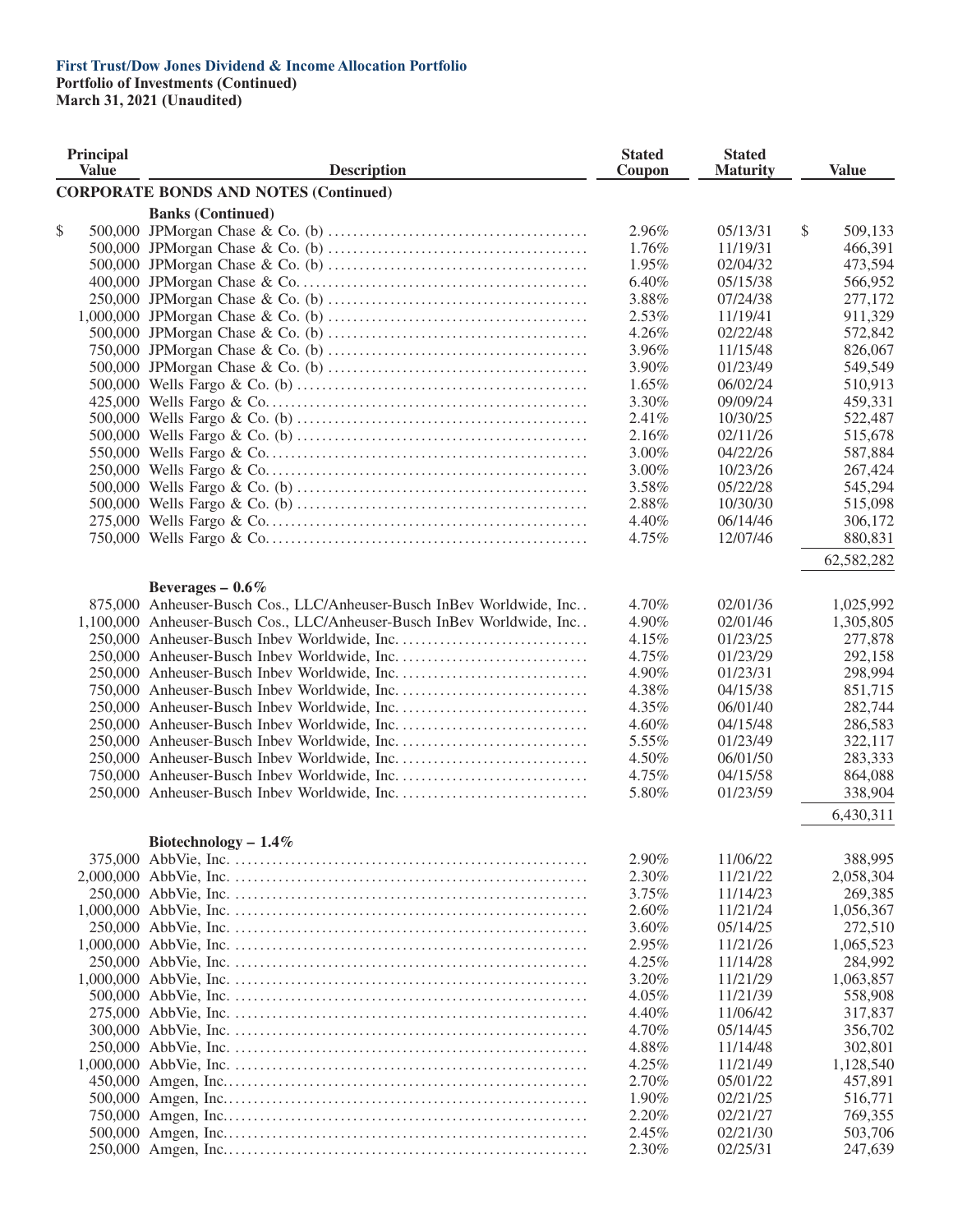#### **First Trust/Dow Jones Dividend & Income Allocation Portfolio Portfolio of Investments (Continued)**

| Principal<br><b>Value</b> | <b>Description</b>                           | <b>Stated</b><br>Coupon | <b>Stated</b><br><b>Maturity</b> | <b>Value</b>             |
|---------------------------|----------------------------------------------|-------------------------|----------------------------------|--------------------------|
|                           | <b>CORPORATE BONDS AND NOTES (Continued)</b> |                         |                                  |                          |
|                           |                                              |                         |                                  |                          |
| \$                        | <b>Biotechnology (Continued)</b>             | 3.15%                   | 02/21/40                         | $\mathcal{S}$<br>746,296 |
|                           |                                              | 3.38%                   | 02/21/50                         | 748,703                  |
|                           |                                              | 1.20%                   | 10/01/27                         | 479,662                  |
|                           |                                              | $1.65\%$                | 10/01/30                         | 469,579                  |
|                           |                                              | 2.80%                   | 10/01/50                         | 443,117                  |
|                           |                                              |                         |                                  |                          |
|                           |                                              |                         |                                  | 14,507,440               |
|                           | Building Products – $0.2\%$                  |                         |                                  |                          |
|                           |                                              | 1.50%                   | 02/15/28                         | 960,947                  |
|                           |                                              | $2.00\%$                | 02/15/31                         | 948,847                  |
|                           |                                              | 3.13%                   | 02/15/51                         | 468,877                  |
|                           |                                              |                         |                                  | 2,378,671                |
|                           |                                              |                         |                                  |                          |
|                           | Capital Markets $-3.4\%$                     |                         |                                  |                          |
|                           |                                              | 2.88%                   | 10/31/22                         | 506,687                  |
|                           |                                              | 3.63%                   | 01/22/23                         | 738,326                  |
|                           |                                              | 0.48%                   | 01/27/23                         | 2,497,159                |
|                           |                                              | 2.91%                   | 06/05/23                         | 256,744                  |
|                           |                                              | 2.91%                   | 07/24/23                         | 514,858                  |
|                           |                                              | 0.63%                   | 11/17/23                         | 715,287                  |
|                           |                                              | 3.63%                   | 02/20/24                         | 538,540                  |
|                           |                                              | $4.00\%$                | 03/03/24                         | 653,956                  |
|                           |                                              | 3.50%                   | 04/01/25                         | 541,713                  |
|                           |                                              | 3.27%                   | 09/29/25                         | 536,643                  |
|                           |                                              | 4.25%                   | 10/21/25                         | 670,171                  |
|                           |                                              | 0.86%                   | 02/12/26                         | 491,550                  |
|                           |                                              | 3.75%                   | 02/25/26                         | 603,611                  |
|                           |                                              | 3.50%                   | 11/16/26                         | 542,050                  |
|                           |                                              | 1.09%                   | 12/09/26                         | 489,953                  |
|                           |                                              | 3.85%                   | 01/26/27                         | 823,660                  |
|                           |                                              | 1.43%                   | 03/09/27                         | 991,062                  |
|                           |                                              | 3.69%                   | 06/05/28                         | 273,681                  |
|                           |                                              | 3.81%                   | 04/23/29                         | 548,249                  |
|                           |                                              | 4.22%                   | 05/01/29                         | 559,257                  |
|                           |                                              | 2.60%                   | 02/07/30                         | 506,123                  |
|                           |                                              | 1.99%                   | 01/27/32                         | 946,433                  |
|                           |                                              | 4.02%                   | 10/31/38                         | 557,070                  |
|                           |                                              | 4.41%                   | 04/23/39                         | 578,693                  |
|                           |                                              | 6.25%                   | 02/01/41                         | 564,328                  |
|                           |                                              | 1.85%                   | 09/15/32                         | 229,661                  |
|                           |                                              | $2.65\%$                | 09/15/40                         | 231,349                  |
|                           |                                              | 3.13%                   | 01/23/23                         | 523,645                  |
|                           |                                              | 3.75%                   | 02/25/23                         | 318,167                  |
|                           |                                              | 0.56%                   | 11/10/23                         | 235,124                  |
|                           |                                              | $0.53\%$                | 01/25/24                         | 3,744,040                |
|                           |                                              | $3.74\%$                | 04/24/24                         | 531,687                  |
|                           |                                              | 3.88%                   | 04/29/24                         | 491,621                  |
|                           |                                              | 2.72%                   | 07/22/25                         | 263,833                  |
|                           |                                              | $0.86\%$                | 10/21/25                         | 995,206                  |
|                           |                                              | 3.88%                   | 01/27/26                         | 889,760                  |
|                           |                                              | 2.19%                   | 04/28/26                         | 516,723                  |
|                           |                                              | 4.35%                   | 09/08/26                         | 282,801                  |
|                           |                                              | $0.99\%$                | 12/10/26                         | 244,027                  |
|                           |                                              | 3.63%                   | 01/20/27                         | 274,390                  |
|                           |                                              | 3.59%                   | 07/22/28                         | 545,257                  |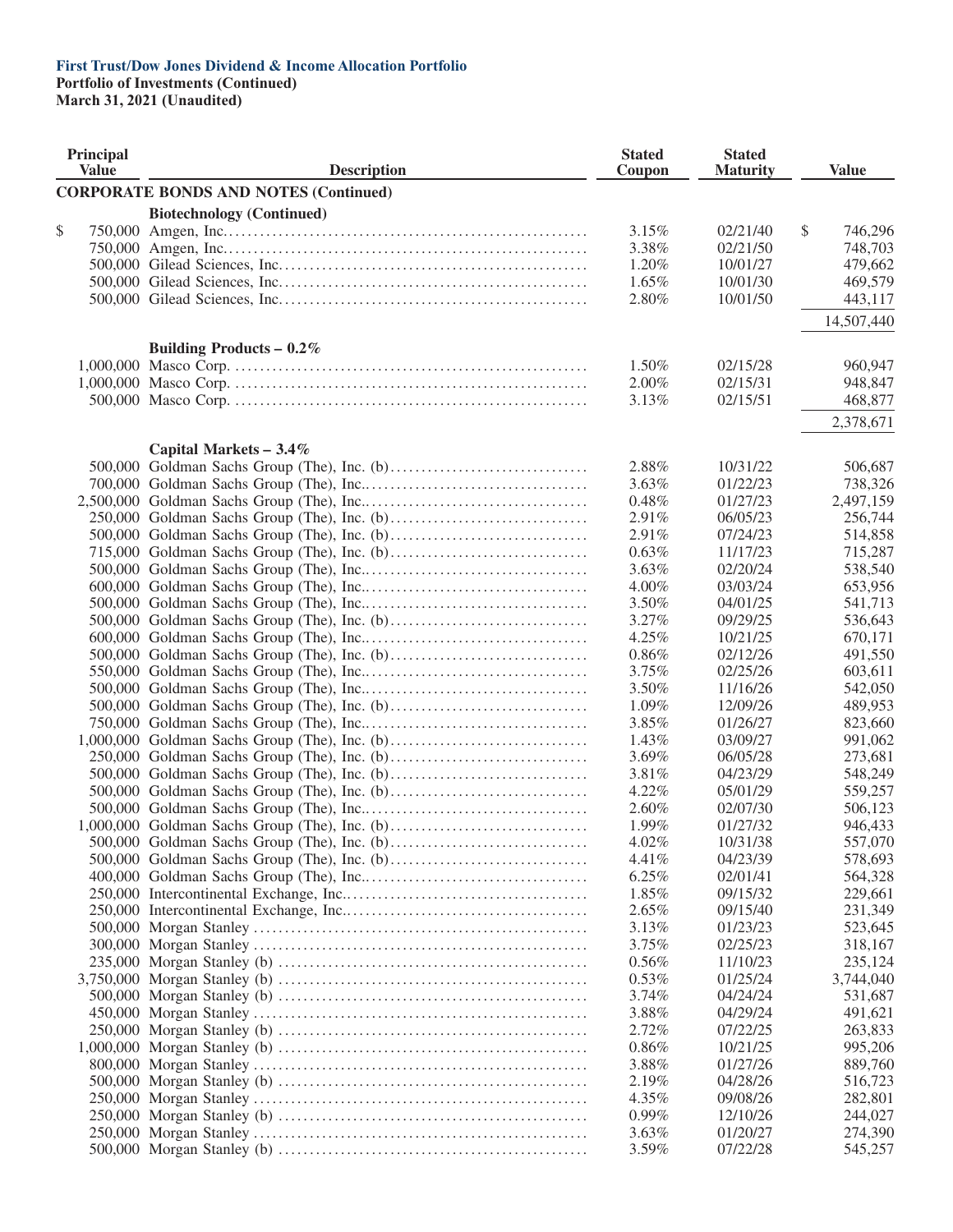**Portfolio of Investments (Continued)**

**March 31, 2021 (Unaudited)**

| Principal<br><b>Value</b> | <b>Description</b>                           | <b>Stated</b><br>Coupon | <b>Stated</b><br><b>Maturity</b> | <b>Value</b>  |
|---------------------------|----------------------------------------------|-------------------------|----------------------------------|---------------|
|                           | <b>CORPORATE BONDS AND NOTES (Continued)</b> |                         |                                  |               |
|                           | <b>Capital Markets (Continued)</b>           |                         |                                  |               |
| \$                        |                                              | $3.77\%$                | 01/24/29                         | \$<br>546,906 |
|                           |                                              | 4.43%                   | 01/23/30                         | 572,547       |
|                           |                                              | 2.70%                   | 01/22/31                         | 509,006       |
|                           |                                              | 1.79%                   | 02/13/32                         | 929,844       |
|                           |                                              | 1.93%                   | 04/28/32                         | 939,442       |
|                           |                                              | 3.97%                   | 07/22/38                         | 558,325       |
|                           |                                              | 4.46%                   | 04/22/39                         | 585,109       |
|                           |                                              | 6.38%                   | 07/24/42                         | 511,425       |
|                           |                                              | 2.80%                   | 01/25/52                         | 912,537       |
|                           |                                              | $1.65\%$                | 01/15/31                         | 457,891       |
|                           |                                              | 2.50%                   | 12/21/40                         | 658,328       |
|                           |                                              |                         |                                  | 34,144,455    |
|                           | Chemicals $-0.5\%$                           |                         |                                  |               |
|                           |                                              | $3.63\%$                | 05/15/26                         | 548,991       |
|                           |                                              | 2.10%                   | 11/15/30                         | 241,228       |
|                           |                                              | 4.80%                   | 05/15/49                         | 299,026       |
|                           |                                              | 3.60%                   | 11/15/50                         | 251,980       |
|                           |                                              | 3.38%                   | 10/01/40                         | 495,004       |
|                           |                                              | 3.63%                   | 04/01/51                         | 492,455       |
|                           |                                              | 3.80%                   | 10/01/60                         | 733,237       |
|                           |                                              | 1.23%                   | 10/01/25                         | 491,533       |
|                           |                                              | 1.83%                   | 10/15/27                         | 489,046       |
|                           |                                              | 2.30%                   | 11/01/30                         | 485,742       |
|                           |                                              | 3.27%                   | 11/15/40                         | 490,016       |
|                           |                                              | 3.47%                   | 12/01/50                         | 489,415       |
|                           |                                              |                         |                                  | 5,507,673     |
|                           | Commercial Services & Supplies - 0.0%        |                         |                                  |               |
|                           |                                              | 1.75%                   | 02/15/32                         | 463,842       |
|                           | Consumer Finance - $1.1\%$                   |                         |                                  |               |
|                           |                                              | 1.45%                   | 10/02/23                         | 1,918,075     |
|                           |                                              | 3.40%                   | 02/22/24                         | 269,033       |
|                           |                                              | 2.50%                   | 07/30/24                         | 528,135       |
|                           |                                              | 3.00%                   | 10/30/24                         | 536,955       |
|                           |                                              | 0.80%                   | 11/13/25                         | 984,452       |
|                           |                                              | 4.20%                   | 11/06/21                         | 510,848       |
|                           |                                              | $3.55\%$                | 07/08/22                         | 259,029       |
|                           |                                              | 5.20%                   | 03/20/23                         | 271,215       |
|                           |                                              | 3.70%                   | 05/09/23                         | 1,317,258     |
|                           |                                              | 1.70%                   | 08/18/23                         | 509,488       |
|                           |                                              | 5.10%                   | 01/17/24                         | 276,592       |
|                           |                                              | 3.50%                   | 11/07/24                         | 268,392       |
|                           |                                              | 2.90%                   | 02/26/25                         | 524,534       |
|                           |                                              | 2.75%                   | 06/20/25                         | 261,030       |
|                           |                                              | 1.25%                   | 01/08/26                         | 490,636       |
|                           |                                              | 5.25%                   | 03/01/26                         | 229,167       |
|                           |                                              | 4.35%                   | 01/17/27                         | 277,769       |
|                           |                                              | 2.70%                   | 08/20/27                         | 254,914       |
|                           |                                              | 3.60%                   | 06/21/30                         | 527,659       |
|                           |                                              | 2.35%                   | 01/08/31                         | 478,095       |
|                           |                                              |                         |                                  | 10.602.276    |

10,693,276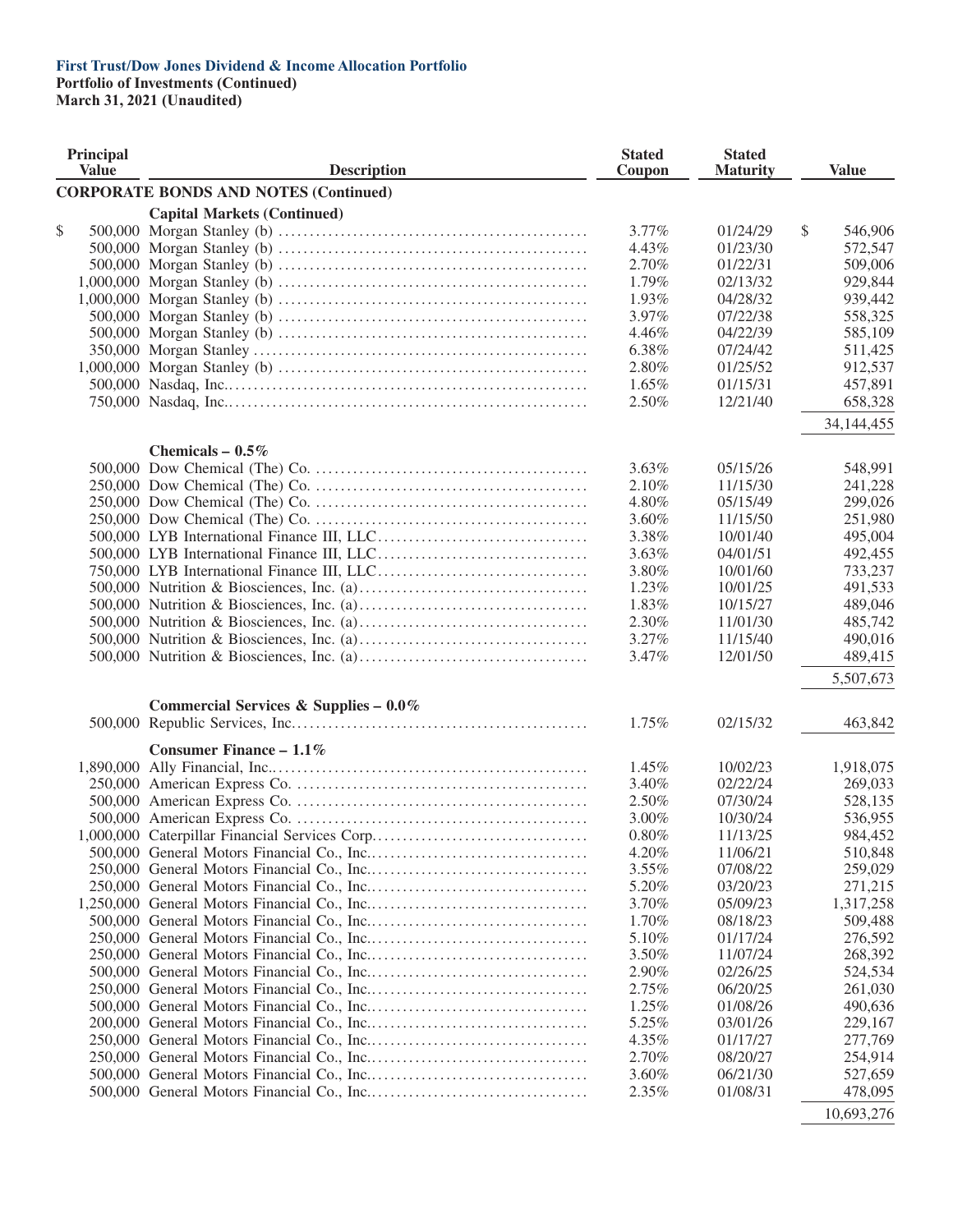**Portfolio of Investments (Continued)**

| <b>Principal</b><br><b>Value</b> | <b>Description</b>                            | <b>Stated</b><br>Coupon | <b>Stated</b><br><b>Maturity</b> | <b>Value</b>  |
|----------------------------------|-----------------------------------------------|-------------------------|----------------------------------|---------------|
|                                  | <b>CORPORATE BONDS AND NOTES (Continued)</b>  |                         |                                  |               |
|                                  | Containers & Packaging $-0.1\%$               |                         |                                  |               |
| \$                               |                                               | 4.40%                   | 08/15/47                         | \$<br>405,801 |
|                                  |                                               | 3.00%                   | 09/15/24                         | 265,844       |
|                                  |                                               |                         |                                  |               |
|                                  |                                               |                         |                                  | 671,645       |
|                                  | Diversified Financial Services $-0.3\%$       |                         |                                  |               |
|                                  |                                               | 4.20%                   | 08/15/48                         | 286,762       |
|                                  |                                               | 4.25%                   | 01/15/49                         | 578,601       |
|                                  |                                               | 3.13%                   | 03/15/26                         | 462,793       |
|                                  |                                               | 5.85%                   | 07/15/25                         | 586,623       |
|                                  |                                               | 4.90%                   | 10/01/26                         | 567,255       |
|                                  |                                               | 6.10%                   | 07/15/27                         | 300,622       |
|                                  |                                               | 8.35%                   | 07/15/46                         | 760,457       |
|                                  |                                               |                         |                                  | 3,543,113     |
|                                  |                                               |                         |                                  |               |
|                                  | Diversified Telecommunication Services - 1.9% |                         |                                  |               |
|                                  |                                               | $0.90\%$                | 03/25/24                         | 1,000,934     |
|                                  |                                               | 1.70%                   | 03/25/26                         | 1,000,198     |
|                                  |                                               | 2.30%                   | 06/01/27                         | 511,157       |
|                                  |                                               | 1.65%                   | 02/01/28                         | 483,960       |
|                                  |                                               | 4.30%                   | 02/15/30                         | 520,354       |
|                                  |                                               | 2.75%                   | 06/01/31                         | 498,214       |
|                                  |                                               | 2.25%                   | 02/01/32                         | 475,844       |
|                                  |                                               | $2.55\%$                | 12/01/33                         | 1,321,044     |
|                                  |                                               | 3.50%                   | 06/01/41                         | 247,139       |
|                                  |                                               | 3.10%                   | 02/01/43                         | 466,355       |
|                                  |                                               | 3.30%                   | 02/01/52                         | 452,764       |
|                                  |                                               | 3.50%                   | 09/15/53                         | 1,092,802     |
|                                  |                                               | 3.55%                   | 09/15/55                         | 461,119       |
|                                  |                                               | $3.65\%$                | 09/15/59                         | 952,890       |
|                                  |                                               | 3.50%                   | 02/01/61                         | 453,008       |
|                                  |                                               | 3.40%                   | 03/01/27                         | 530,303       |
|                                  |                                               | 3.88%                   | 11/15/29                         | 264,016       |
|                                  |                                               | 0.75%                   | 03/22/24                         | 500,656       |
|                                  |                                               | 0.85%                   | 11/20/25                         | 1,468,290     |
|                                  |                                               | 1.45%                   | 03/20/26                         | 1,000,671     |
|                                  |                                               | 2.10%                   | 03/22/28                         | 502,911       |
|                                  |                                               | 4.02%                   | 12/03/29                         | 1,251,078     |
|                                  |                                               | 1.75%                   | 01/20/31                         | 465,702       |
|                                  |                                               | 2.55%                   | 03/21/31                         | 499,103       |
|                                  |                                               | 2.65%                   | 11/20/40                         | 456,555       |
|                                  |                                               | 3.40%                   | 03/22/41                         | 505,970       |
|                                  |                                               | 4.86%                   | 08/21/46                         | 899,395       |
|                                  |                                               | 2.88%                   | 11/20/50                         | 443,760       |
|                                  |                                               | 3.55%                   | 03/22/51                         | 997,399       |
|                                  |                                               |                         |                                  | 19,723,591    |
|                                  |                                               |                         |                                  |               |
|                                  | Electric Utilities $-2.8\%$                   |                         |                                  |               |
|                                  |                                               | 2.40%                   | 10/01/22                         | 513,684       |
|                                  |                                               | 4.00%                   | 12/01/46                         | 275,464       |
|                                  |                                               | 4.25%                   | 09/15/48                         | 575,711       |
|                                  |                                               | 3.70%                   | 12/01/47                         | 262,308       |
|                                  |                                               | 3.45%                   | 10/01/49                         | 510,054       |
|                                  |                                               | 2.95%                   | 12/15/22                         | 775,464       |
|                                  |                                               | 1.00%                   | 11/01/25                         | 980,449       |
|                                  |                                               | 2.70%                   | 04/01/31                         | 998,847       |
|                                  |                                               |                         |                                  |               |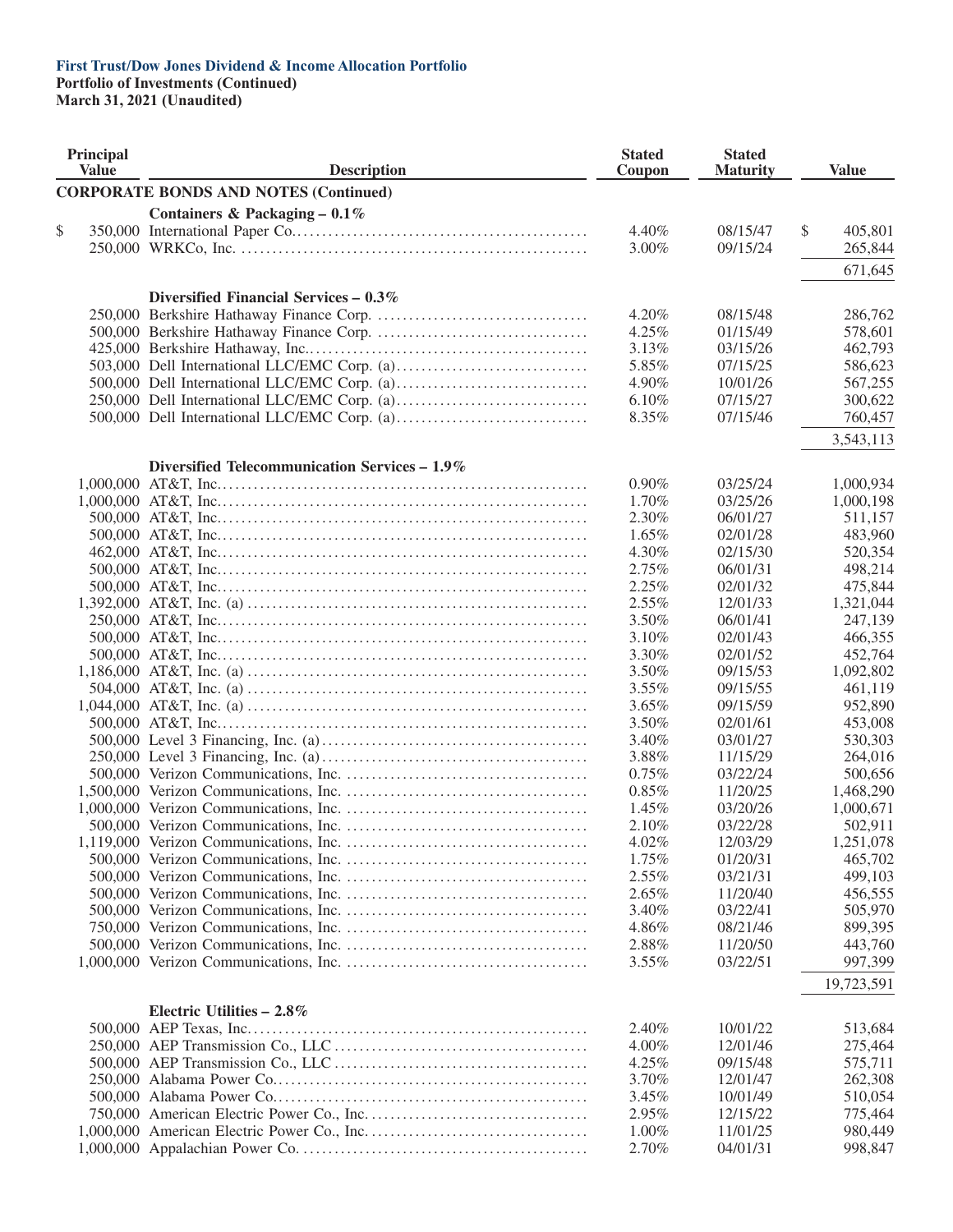**Portfolio of Investments (Continued)**

| <b>Principal</b><br><b>Value</b> |  | <b>Description</b>                                |          | <b>Stated</b><br><b>Maturity</b> | <b>Value</b>  |
|----------------------------------|--|---------------------------------------------------|----------|----------------------------------|---------------|
|                                  |  | <b>CORPORATE BONDS AND NOTES (Continued)</b>      |          |                                  |               |
|                                  |  | <b>Electric Utilities (Continued)</b>             |          |                                  |               |
| \$                               |  |                                                   | $2.30\%$ | 03/15/31                         | \$<br>988,767 |
|                                  |  |                                                   | 3.50%    | 08/15/46                         | 255,418       |
|                                  |  |                                                   | 3.20%    | 09/15/49                         | 243,251       |
|                                  |  |                                                   | 2.90%    | 06/15/50                         | 232,018       |
|                                  |  | 1,000,000 CenterPoint Energy Houston Electric LLC | 2.35%    | 04/01/31                         | 1,001,121     |
|                                  |  | 1,000,000 CenterPoint Energy Houston Electric LLC | 3.35%    | 04/01/51                         | 1,005,662     |
|                                  |  |                                                   | 2.95%    | 08/15/27                         | 267,080       |
|                                  |  |                                                   | 4.00%    | 03/01/49                         | 560,738       |
|                                  |  |                                                   | $2.55\%$ | 04/15/31                         | 1,007,068     |
|                                  |  |                                                   | 2.40%    | 08/15/22                         | 511,808       |
|                                  |  |                                                   | 3.20%    | 01/15/27                         | 541,017       |
|                                  |  |                                                   | 2.50%    | 12/01/29                         |               |
|                                  |  |                                                   |          |                                  | 1,020,562     |
|                                  |  |                                                   | 3.40%    | 10/01/46                         | 254,239       |
|                                  |  |                                                   | 4.20%    | 07/15/48                         | 286,117       |
|                                  |  |                                                   | 3.60%    | 09/15/47                         | 260,373       |
|                                  |  |                                                   | 3.95%    | 03/01/48                         | 284,797       |
|                                  |  |                                                   | 2.10%    | 07/30/23                         | 516,364       |
|                                  |  |                                                   | 2.20%    | 09/15/24                         | 521,845       |
|                                  |  |                                                   | 3.25%    | 03/15/51                         | 956,131       |
|                                  |  |                                                   | 3.75%    | 07/01/47                         | 524,102       |
|                                  |  |                                                   | 4.25%    | 08/15/48                         | 285,044       |
|                                  |  |                                                   | 1.37%    | 03/10/23                         | 2,500,972     |
|                                  |  |                                                   | 3.70%    | 09/15/47                         | 267,934       |
|                                  |  |                                                   | 3.90%    | 03/01/48                         | 553,655       |
|                                  |  |                                                   | 3.00%    | 09/15/49                         | 239,818       |
|                                  |  |                                                   | 3.60%    | 12/01/47                         | 533,460       |
|                                  |  |                                                   | $4.05\%$ | 05/01/48                         | 285,545       |
|                                  |  |                                                   | 0.70%    | 04/03/23                         | 1,999,926     |
|                                  |  |                                                   | 1.10%    | 04/01/24                         | 2,001,283     |
|                                  |  |                                                   | $0.90\%$ | 01/15/26                         | 486,382       |
|                                  |  |                                                   | 2.75%    | 10/01/26                         | 526,387       |
|                                  |  |                                                   | 2.95%    | 11/15/26                         | 482,753       |
|                                  |  |                                                   | 3.50%    | 03/15/27                         | 274,279       |
|                                  |  |                                                   | 4.45%    | 02/15/44                         | 557,663       |
|                                  |  |                                                   | $4.00\%$ | 11/15/46                         | 278,900       |
|                                  |  |                                                   | 3.80%    | 09/15/47                         | 271,782       |
|                                  |  |                                                   | 4.60%    | 12/01/48                         | 610,080       |
|                                  |  |                                                   | 2.45%    | 12/15/50                         | 426,512       |
|                                  |  |                                                   |          |                                  |               |
|                                  |  |                                                   |          |                                  | 28,712,834    |
|                                  |  | Entertainment – $0.0\%$                           |          |                                  |               |
|                                  |  |                                                   | 2.95%    | 02/15/51                         | 461,914       |
|                                  |  |                                                   |          |                                  |               |
|                                  |  | Equity Real Estate Investment Trusts $-0.3\%$     |          |                                  |               |
|                                  |  |                                                   | 2.00%    | 05/18/32                         | 464,877       |
|                                  |  |                                                   | 1.88%    | 02/01/33                         | 454,890       |
|                                  |  |                                                   | 3.00%    | 05/18/51                         | 454,564       |
|                                  |  |                                                   | $1.05\%$ | 07/15/26                         | 482,239       |
|                                  |  |                                                   | 2.10%    | 04/01/31                         | 470,764       |
|                                  |  |                                                   | 2.90%    | 04/01/41                         | 458,664       |
|                                  |  |                                                   |          |                                  | 2,785,998     |
|                                  |  |                                                   |          |                                  |               |
|                                  |  | Food & Staples Retailing - $0.6\%$                |          |                                  |               |
|                                  |  |                                                   | $0.80\%$ | 02/10/24                         | 498,138       |
|                                  |  |                                                   | 0.95%    | 02/10/26                         | 243,344       |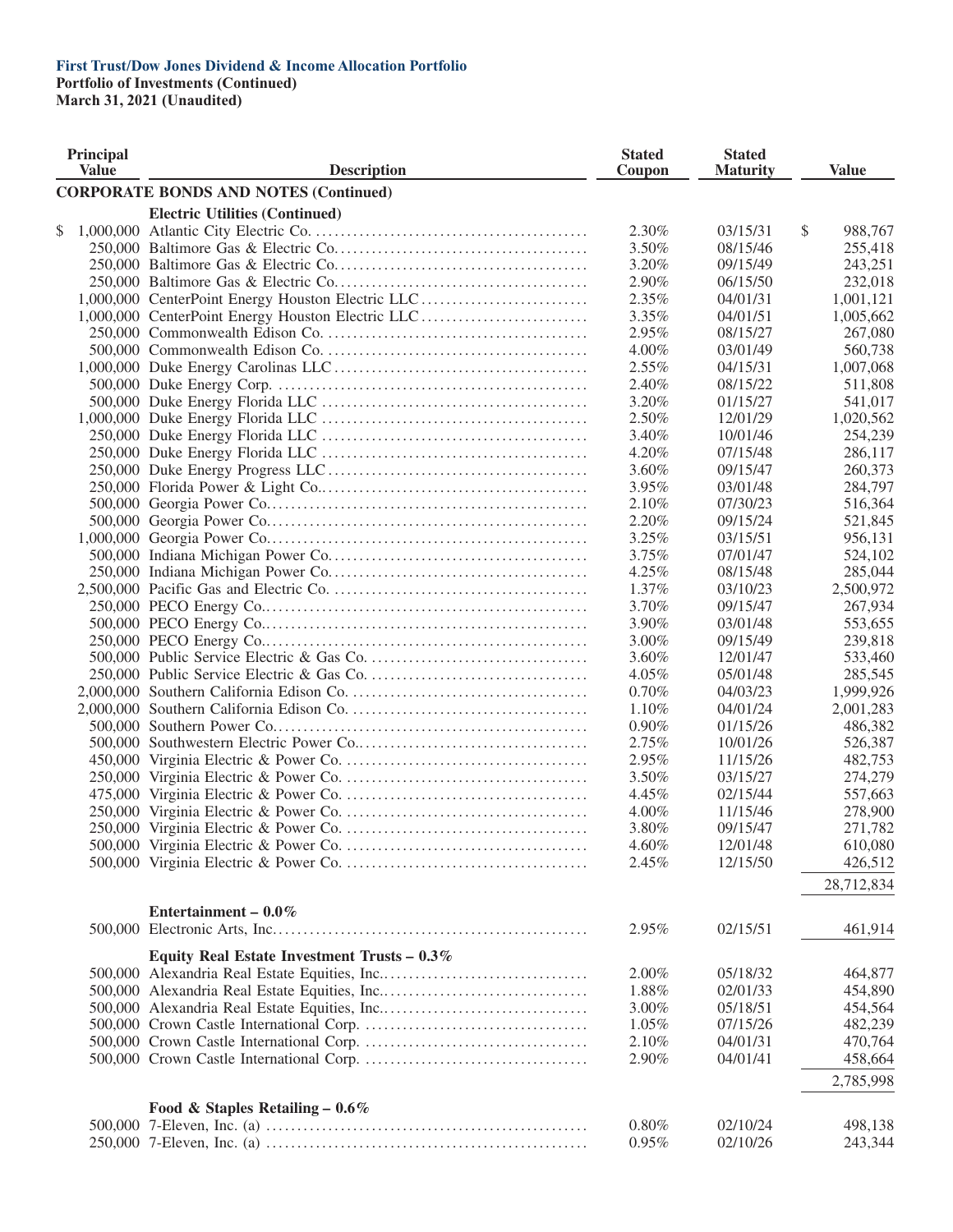**Portfolio of Investments (Continued)**

| Principal<br><b>Value</b> | <b>Description</b>                                                                                                                 | <b>Stated</b><br>Coupon | <b>Stated</b><br><b>Maturity</b> | <b>Value</b>         |  |
|---------------------------|------------------------------------------------------------------------------------------------------------------------------------|-------------------------|----------------------------------|----------------------|--|
|                           | <b>CORPORATE BONDS AND NOTES (Continued)</b>                                                                                       |                         |                                  |                      |  |
|                           | Food & Staples Retailing (Continued)                                                                                               |                         |                                  |                      |  |
| \$                        | 750,000 7-Eleven, Inc. (a) $\dots \dots \dots \dots \dots \dots \dots \dots \dots \dots \dots \dots \dots \dots \dots \dots \dots$ | 1.30%                   | 02/10/28                         | \$<br>719,612        |  |
|                           |                                                                                                                                    | 1.80%                   | 02/10/31                         | 934,368              |  |
|                           |                                                                                                                                    | 2.50%                   | 02/10/41                         | 226,164              |  |
|                           |                                                                                                                                    | 2.80%                   | 02/10/51                         | 223,583              |  |
|                           |                                                                                                                                    | 3.25%                   | 07/08/29                         | 546,685              |  |
|                           |                                                                                                                                    | 3.95%                   | 06/28/38                         | 288,722              |  |
|                           |                                                                                                                                    | 3.63%                   | 12/15/47                         | 1,098,114            |  |
|                           |                                                                                                                                    | 4.05%                   | 06/29/48                         | 294,189              |  |
|                           |                                                                                                                                    | 2.95%                   | 09/24/49                         | 737,412              |  |
|                           |                                                                                                                                    |                         |                                  | 5,810,331            |  |
|                           | Food Products – $0.2\%$                                                                                                            |                         |                                  |                      |  |
|                           |                                                                                                                                    | 4.30%                   | 05/01/24                         | 551,545              |  |
|                           |                                                                                                                                    | 4.60%                   | 11/01/25                         | 567,831              |  |
|                           |                                                                                                                                    | 1.38%                   | 11/01/27                         | 240,979              |  |
|                           |                                                                                                                                    | 4.85%                   | 11/01/28                         | 582,315              |  |
|                           |                                                                                                                                    | 5.40%                   | 11/01/48                         | 319,471              |  |
|                           |                                                                                                                                    |                         |                                  | 2,262,141            |  |
|                           | Gas Utilities – $0.1\%$                                                                                                            |                         |                                  |                      |  |
|                           |                                                                                                                                    | 4.40%                   | 05/30/47                         | 553,194              |  |
|                           | Health Care Equipment & Supplies - $0.5\%$                                                                                         |                         |                                  |                      |  |
|                           |                                                                                                                                    | 1.15%                   | 01/30/28                         | 479,880              |  |
|                           |                                                                                                                                    | 1.40%                   | 06/30/30                         | 467,585              |  |
|                           |                                                                                                                                    | 4.90%                   | 11/30/46                         | 1,432,064            |  |
|                           |                                                                                                                                    | 3.36%                   | 06/06/24                         | 590,855              |  |
|                           |                                                                                                                                    | 3.70%                   | 06/06/27                         | 575,369              |  |
|                           |                                                                                                                                    | 1.96%                   | 02/11/31                         | 474,381              |  |
|                           |                                                                                                                                    | 4.67%                   | 06/06/47                         | 953,842              |  |
|                           |                                                                                                                                    | 4.55%                   | 03/01/39                         | 294,038              |  |
|                           |                                                                                                                                    | 4.70%                   | 03/01/49                         | 301,802<br>5,569,816 |  |
|                           | Health Care Providers & Services - 1.9%                                                                                            |                         |                                  |                      |  |
|                           |                                                                                                                                    | 2.38%                   | 01/15/25                         | 522,689              |  |
|                           |                                                                                                                                    | 1.50%                   | 03/15/26                         | 500,780              |  |
|                           |                                                                                                                                    | $2.55\%$                | 03/15/31                         | 500,826              |  |
|                           |                                                                                                                                    | 3.70%                   | 09/15/49                         | 778,132              |  |
|                           |                                                                                                                                    | 3.60%                   | 03/15/51                         | 1,032,623            |  |
|                           |                                                                                                                                    | 4.25%                   | 12/15/27                         | 526,350              |  |
|                           |                                                                                                                                    | 2.50%                   | 03/01/31                         | 953,750              |  |
|                           |                                                                                                                                    | 3.75%                   | 07/15/23                         | 193,521              |  |
|                           |                                                                                                                                    | 4.13%                   | 11/15/25                         | 557,624              |  |
|                           |                                                                                                                                    | 3.40%                   | 03/15/51                         | 245,850              |  |
|                           |                                                                                                                                    | 3.70%                   | 03/09/23                         |                      |  |
|                           |                                                                                                                                    |                         |                                  | 407,622              |  |
|                           |                                                                                                                                    | 2.63%                   | 08/15/24                         | 1,847,339            |  |
|                           |                                                                                                                                    | 1.30%                   | 08/21/27                         | 1,445,077            |  |
|                           |                                                                                                                                    | 4.30%                   | 03/25/28                         | 320,344              |  |
|                           |                                                                                                                                    | 1.75%                   | 08/21/30                         | 746,789              |  |
|                           |                                                                                                                                    | 1.88%                   | 02/28/31                         | 468,909              |  |
|                           |                                                                                                                                    | 2.70%                   | 08/21/40                         | 460,296              |  |
|                           |                                                                                                                                    | 5.05%                   | 03/25/48                         | 1,532,142            |  |
|                           |                                                                                                                                    | 4.75%                   | 05/01/23                         | 1,077,733            |  |
|                           |                                                                                                                                    | 4.13%                   | 06/15/29                         | 277,161              |  |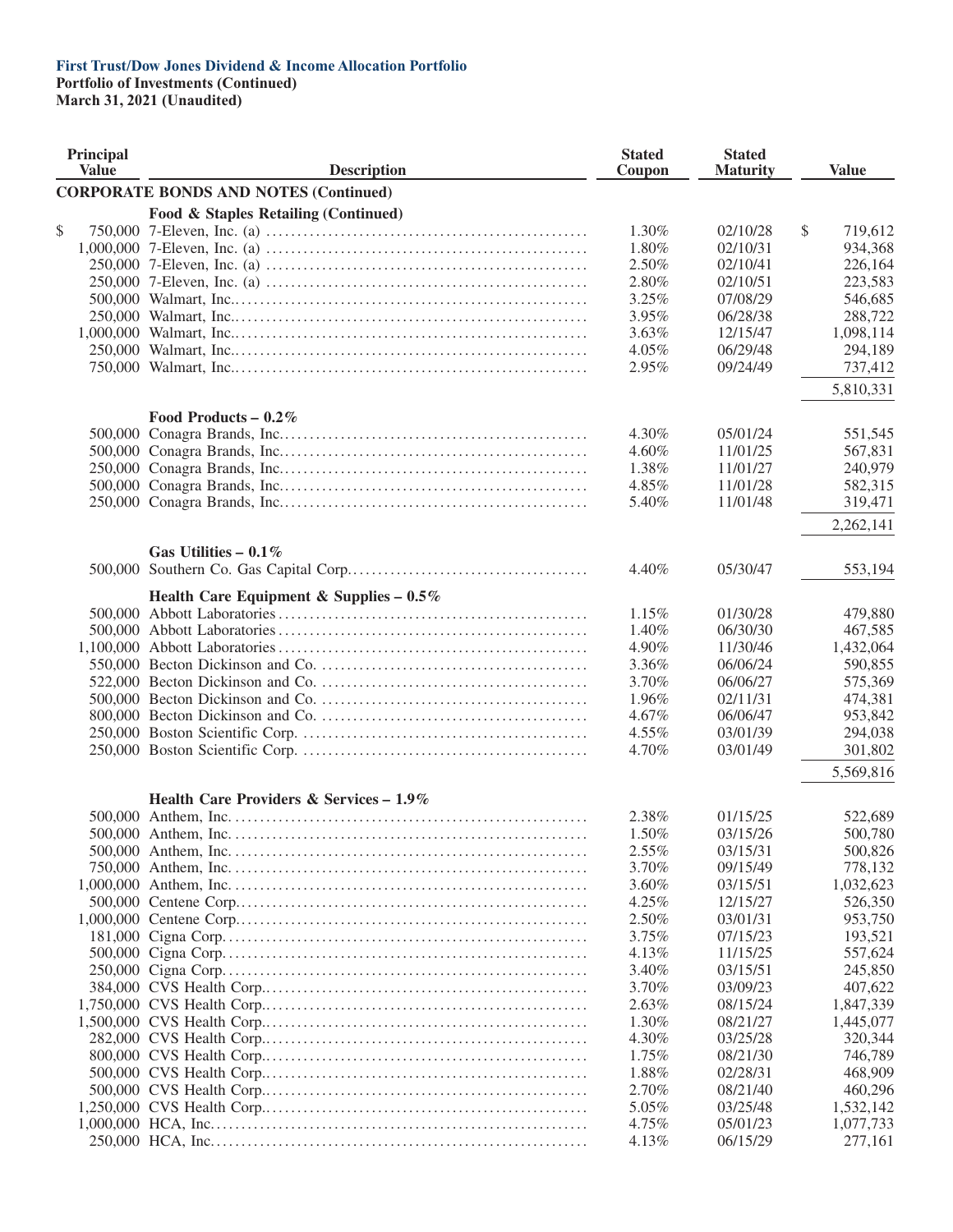**Portfolio of Investments (Continued)**

| Principal<br><b>Value</b> |  | <b>Description</b>                                              |       | <b>Stated</b><br><b>Maturity</b> | <b>Value</b>  |
|---------------------------|--|-----------------------------------------------------------------|-------|----------------------------------|---------------|
|                           |  | <b>CORPORATE BONDS AND NOTES (Continued)</b>                    |       |                                  |               |
|                           |  | <b>Health Care Providers &amp; Services (Continued)</b>         |       |                                  |               |
| \$                        |  |                                                                 | 5.13% | 06/15/39                         | \$<br>299,244 |
|                           |  |                                                                 | 5.25% | 06/15/49                         | 305,701       |
|                           |  |                                                                 | 3.38% | 04/15/27                         | 549,484       |
|                           |  |                                                                 | 2.95% | 10/15/27                         | 539,693       |
|                           |  |                                                                 | 3.88% | 12/15/28                         | 282,004       |
|                           |  |                                                                 | 2.00% | 05/15/30                         | 245,330       |
|                           |  |                                                                 | 4.20% | 01/15/47                         | 584,989       |
|                           |  |                                                                 | 4.25% | 04/15/47                         | 585,831       |
|                           |  |                                                                 | 4.45% | 12/15/48                         | 306,420       |
|                           |  |                                                                 | 2.90% | 05/15/50                         | 239,291       |
|                           |  |                                                                 | 2.65% | 10/15/30                         | 483,695       |
|                           |  |                                                                 |       |                                  |               |
|                           |  |                                                                 |       |                                  | 18,817,239    |
|                           |  | Hotels, Restaurants & Leisure – $0.2\%$                         |       |                                  |               |
|                           |  |                                                                 | 2.95% | 03/15/31                         | 493,095       |
|                           |  |                                                                 | 5.75% | 05/01/25                         | 573,857       |
|                           |  |                                                                 | 2.85% | 04/15/31                         | 491,763       |
|                           |  |                                                                 | 3.50% | 10/15/32                         | 517,289       |
|                           |  |                                                                 |       |                                  | 2,076,004     |
|                           |  |                                                                 |       |                                  |               |
|                           |  | Household Durables - $0.1\%$                                    |       |                                  |               |
|                           |  |                                                                 | 2.50% | 10/15/24                         | 525,371       |
|                           |  | Independent Power & Renewable Electricity Producers - 0.3%      |       |                                  |               |
|                           |  | 1,000,000 NextEra Energy Capital Holdings, Inc                  | 0.65% | 03/01/23                         | 1,003,605     |
|                           |  |                                                                 | 3.15% | 04/01/24                         | 533,179       |
|                           |  |                                                                 | 3.55% | 05/01/27                         | 547,059       |
|                           |  |                                                                 | 3.50% | 04/01/29                         | 536,422       |
|                           |  |                                                                 |       |                                  |               |
|                           |  |                                                                 |       |                                  | 2,620,265     |
|                           |  | <b>Industrial Conglomerates - 0.6%</b>                          |       |                                  |               |
|                           |  | 500,000 Baker Hughes a GE Co., LLC/Baker Hughes Co-Obligor, Inc | 4.08% | 12/15/47                         | 532,347       |
|                           |  |                                                                 | 3.45% | 05/15/25                         | 270,282       |
|                           |  |                                                                 | 4.05% | 05/15/27                         | 278,645       |
|                           |  |                                                                 | 4.40% | 05/15/30                         | 283,061       |
|                           |  |                                                                 | 4.55% | 05/15/32                         | 287,174       |
|                           |  |                                                                 | 3.45% | 05/01/27                         | 1,086,694     |
|                           |  |                                                                 | 3.63% | 05/01/30                         | 538,173       |
|                           |  |                                                                 | 4.25% | 05/01/40                         | 1,766,472     |
|                           |  |                                                                 | 4.35% | 05/01/50                         | 831,470       |
|                           |  |                                                                 |       |                                  | 5,874,318     |
|                           |  |                                                                 |       |                                  |               |
|                           |  | Insurance $-0.8\%$                                              |       |                                  |               |
|                           |  |                                                                 | 0.45% | 12/08/23                         | 3,017,877     |
|                           |  |                                                                 | 0.90% | 09/22/25                         | 486,952       |
|                           |  |                                                                 | 2.50% | 06/30/25                         | 524,720       |
|                           |  |                                                                 | 1.20% | 10/13/23                         | 363,451       |
|                           |  |                                                                 | 1.45% | 01/08/26                         | 492,187       |
|                           |  |                                                                 | 2.50% | 03/24/28                         | 997,810       |
|                           |  |                                                                 | 2.55% | 11/19/30                         | 482,739       |
|                           |  |                                                                 | 2.38% | 03/15/31                         | 722,082       |
|                           |  | 250,000 Hartford Financial Services Group (The), Inc.           | 3.60% | 08/19/49                         | 259,548       |
|                           |  |                                                                 | 4.00% | 05/30/47                         | 568,834       |
|                           |  |                                                                 | 4.10% | 03/04/49                         | 584,275       |
|                           |  |                                                                 |       |                                  | 8,500,475     |
|                           |  |                                                                 |       |                                  |               |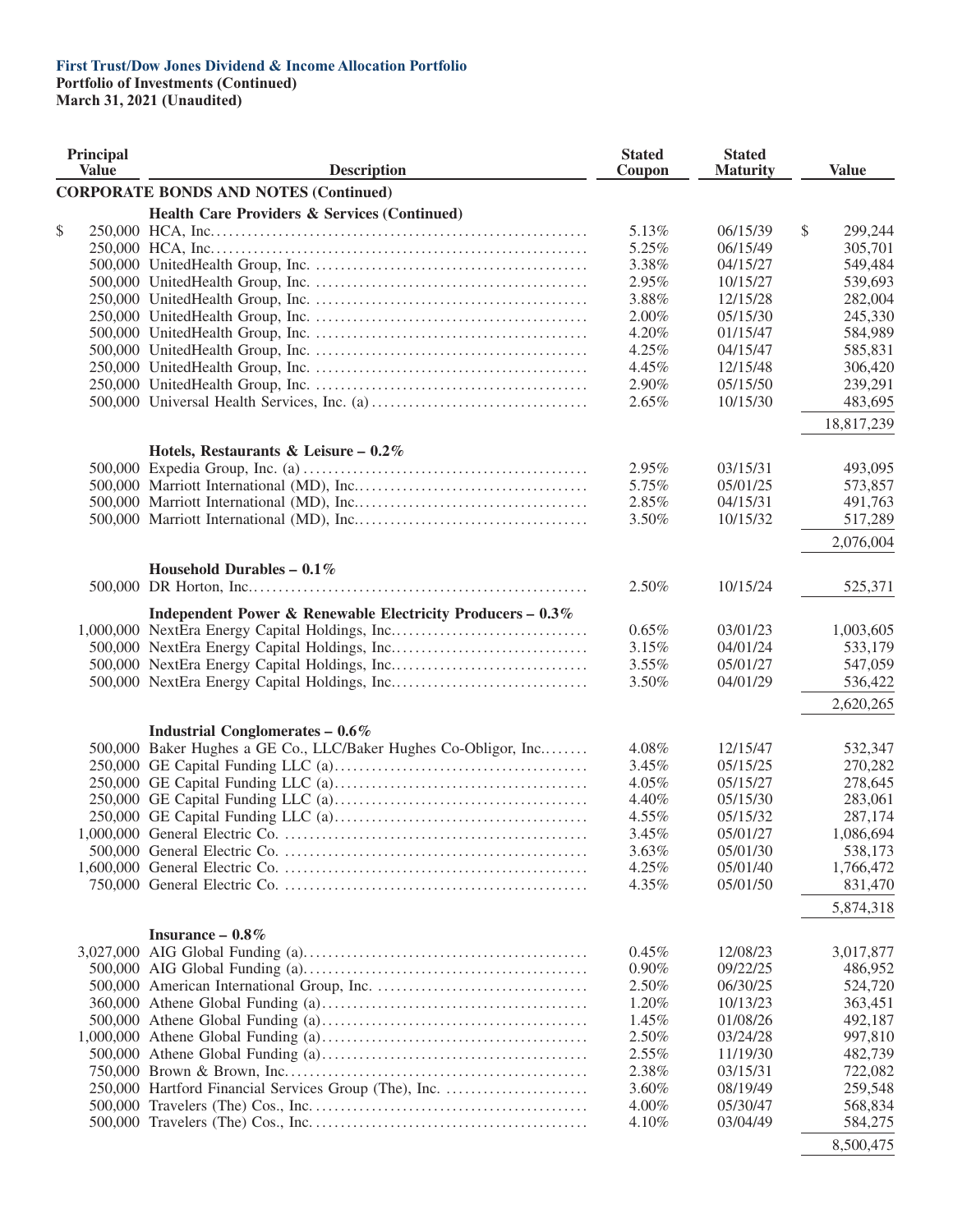**Portfolio of Investments (Continued)**

| Principal<br><b>Value</b> |  | <b>Description</b>                                                    |       | <b>Stated</b><br><b>Stated</b><br>Coupon<br><b>Maturity</b> |    | <b>Value</b> |
|---------------------------|--|-----------------------------------------------------------------------|-------|-------------------------------------------------------------|----|--------------|
|                           |  | <b>CORPORATE BONDS AND NOTES (Continued)</b>                          |       |                                                             |    |              |
|                           |  | IT Services $-0.5\%$                                                  |       |                                                             |    |              |
| \$                        |  | 500,000 Fidelity National Information Services, Inc                   | 3.10% | 03/01/41                                                    | \$ | 491,073      |
|                           |  |                                                                       | 3.80% | 10/01/23                                                    |    | 735,657      |
|                           |  |                                                                       | 2.75% | 07/01/24                                                    |    | 528,556      |
|                           |  |                                                                       | 3.20% | 07/01/26                                                    |    | 1,078,688    |
|                           |  |                                                                       | 2.25% | 06/01/27                                                    |    | 255,628      |
|                           |  |                                                                       | 3.50% | 07/01/29                                                    |    | 539,718      |
|                           |  |                                                                       | 2.65% | 06/01/30                                                    |    | 251,902      |
|                           |  |                                                                       | 4.40% | 07/01/49                                                    |    | 576,735      |
|                           |  |                                                                       | 1.20% | 03/01/26                                                    |    | 492,336      |
|                           |  |                                                                       |       |                                                             |    |              |
|                           |  |                                                                       |       |                                                             |    | 4,950,293    |
|                           |  | Life Sciences Tools & Services – $0.1\%$                              |       |                                                             |    |              |
|                           |  |                                                                       | 2.30% | 03/12/31                                                    |    | 487,232      |
|                           |  |                                                                       | 4.50% | 03/25/30                                                    |    | 582,376      |
|                           |  |                                                                       |       |                                                             |    | 1,069,608    |
|                           |  | Machinery $-0.0\%$                                                    |       |                                                             |    |              |
|                           |  |                                                                       | 3.11% | 02/15/40                                                    |    | 491,585      |
|                           |  |                                                                       |       |                                                             |    |              |
|                           |  | Media - $1.2\%$                                                       |       |                                                             |    |              |
|                           |  | 610,000 Charter Communications Operating LLC/Charter Communications   |       | 07/23/25                                                    |    |              |
|                           |  |                                                                       | 4.91% |                                                             |    | 692,223      |
|                           |  | 500,000 Charter Communications Operating LLC/Charter Communications   |       |                                                             |    |              |
|                           |  | 1,000,000 Charter Communications Operating LLC/Charter Communications | 2.30% | 02/01/32                                                    |    | 464,977      |
|                           |  |                                                                       |       |                                                             |    |              |
|                           |  |                                                                       | 3.50% | 06/01/41                                                    |    | 949,850      |
|                           |  | 500,000 Charter Communications Operating LLC/Charter Communications   |       |                                                             |    |              |
|                           |  |                                                                       | 4.80% | 03/01/50                                                    |    | 536,151      |
|                           |  | 1,000,000 Charter Communications Operating LLC/Charter Communications |       |                                                             |    |              |
|                           |  |                                                                       | 3.70% | 04/01/51                                                    |    | 934,085      |
|                           |  | 1,000,000 Charter Communications Operating LLC/Charter Communications |       |                                                             |    |              |
|                           |  |                                                                       | 3.90% | 06/01/52                                                    |    | 959,305      |
|                           |  | 1,500,000 Charter Communications Operating LLC/Charter Communications |       |                                                             |    |              |
|                           |  |                                                                       | 3.85% | 04/01/61                                                    |    | 1,356,362    |
|                           |  |                                                                       | 3.95% | 10/15/25                                                    |    | 613,755      |
|                           |  |                                                                       | 3.55% | 05/01/28                                                    |    | 275,650      |
|                           |  |                                                                       | 4.15% | 10/15/28                                                    |    | 400,690      |
|                           |  |                                                                       | 2.65% | 02/01/30                                                    |    | 511,853      |
|                           |  |                                                                       | 1.50% | 02/15/31                                                    |    | 232,055      |
|                           |  |                                                                       | 3.25% | 11/01/39                                                    |    | 514,698      |
|                           |  |                                                                       | 3.75% | 04/01/40                                                    |    | 1,096,374    |
|                           |  |                                                                       | 3.40% | 07/15/46                                                    |    | 257,138      |
|                           |  |                                                                       | 4.00% | 08/15/47                                                    |    | 559,205      |
|                           |  |                                                                       | 4.00% | 03/01/48                                                    |    | 279,006      |
|                           |  |                                                                       | 4.70% | 10/15/48                                                    |    | 494,060      |
|                           |  |                                                                       | 3.45% | 02/01/50                                                    |    | 515,168      |
|                           |  |                                                                       | 4.65% | 05/15/50                                                    |    | 275,567      |
|                           |  |                                                                       | 4.75% | 05/15/25                                                    |    | 282,845      |
|                           |  |                                                                       | 4.95% | 05/19/50                                                    |    | 292,923      |
|                           |  |                                                                       |       |                                                             |    | 12,493,940   |
|                           |  |                                                                       |       |                                                             |    |              |
|                           |  | Multi-Utilities $-1.1\%$                                              |       |                                                             |    |              |
|                           |  |                                                                       | 3.85% | 02/01/24                                                    |    | 541,950      |
|                           |  |                                                                       | 2.50% | 09/01/24                                                    |    | 786,819      |
|                           |  |                                                                       | 2.95% | 03/01/30                                                    |    | 256,822      |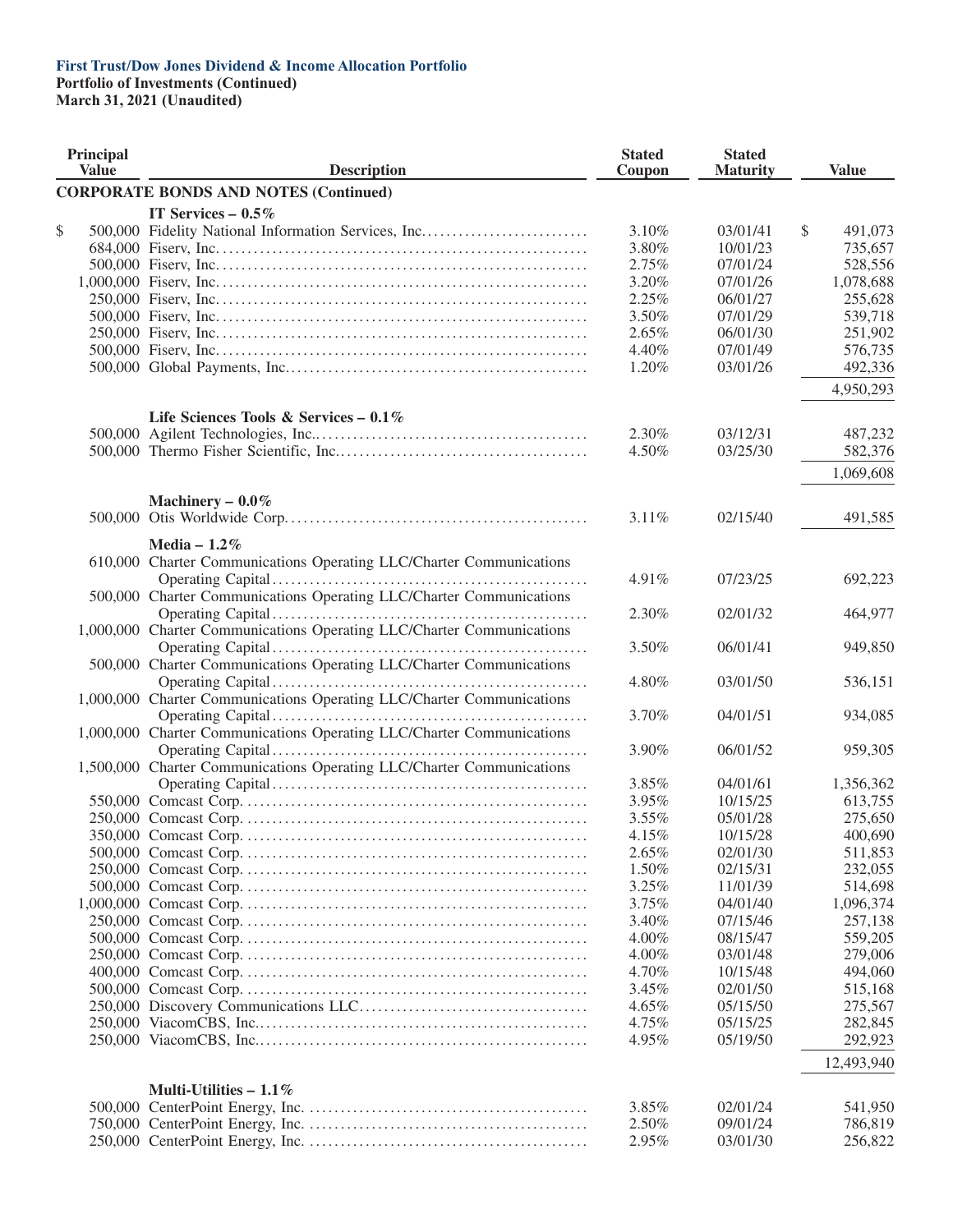#### **First Trust/Dow Jones Dividend & Income Allocation Portfolio Portfolio of Investments (Continued)**

| <b>Principal</b><br><b>Value</b> | <b>Description</b>                                             | <b>Stated</b><br>Coupon | <b>Stated</b><br><b>Maturity</b> | <b>Value</b>    |
|----------------------------------|----------------------------------------------------------------|-------------------------|----------------------------------|-----------------|
|                                  | <b>CORPORATE BONDS AND NOTES (Continued)</b>                   |                         |                                  |                 |
|                                  | <b>Multi-Utilities (Continued)</b>                             |                         |                                  |                 |
| \$                               |                                                                | 1.45%                   | 04/15/26                         | \$<br>2,491,838 |
|                                  |                                                                | 3.30%                   | 04/15/41                         | 2,463,670       |
|                                  |                                                                | 4.70%                   | 12/01/44                         | 582,396         |
|                                  |                                                                | 3.25%                   | 04/01/51                         | 996,652         |
|                                  |                                                                | 2.95%                   | 03/01/30                         | 510,221         |
|                                  |                                                                | 4.38%                   | 05/15/47                         | 747,752         |
|                                  |                                                                | 2.65%                   | 11/15/22                         | 517,099         |
|                                  |                                                                | 0.80%                   | 08/15/25                         | 1,459,946       |
|                                  |                                                                |                         |                                  | 11,355,165      |
|                                  |                                                                |                         |                                  |                 |
|                                  | Oil, Gas & Consumable Fuels - $2.1\%$                          |                         |                                  |                 |
|                                  |                                                                | 3.80%                   | 09/21/25                         | 1,102,612       |
|                                  |                                                                | 3.41%                   | 02/11/26                         | 544,097         |
|                                  |                                                                | 3.94%                   | 09/21/28                         | 556,280         |
|                                  |                                                                | 1.75%                   | 08/10/30                         | 472,626         |
|                                  |                                                                | 2.77%                   | 11/10/50                         | 655,755         |
|                                  |                                                                | 2.94%                   | 06/04/51                         | 445,724         |
|                                  |                                                                | 3.38%                   | 02/08/61                         | 277,616         |
|                                  |                                                                | 0.69%                   | 08/12/25                         | 490,545         |
|                                  |                                                                | 2.34%                   | 08/12/50                         | 415,421         |
|                                  |                                                                | 4.75%                   | 05/31/25                         | 279,530         |
|                                  |                                                                | 3.50%                   | 12/01/29                         | 518,965         |
|                                  |                                                                | 3.13%                   | 03/24/31                         | 996,828         |
|                                  |                                                                | 4.50%                   | 04/15/24                         | 545,770         |
|                                  |                                                                |                         |                                  |                 |
|                                  |                                                                | 4.20%                   | 04/15/27                         | 272,662         |
|                                  |                                                                | 5.25%                   | 04/15/29                         | 284,592         |
|                                  |                                                                | 5.30%                   | 04/15/47                         | 261,184         |
|                                  |                                                                | 6.00%                   | 06/15/48                         | 283,966         |
|                                  |                                                                | 6.25%                   | 04/15/49                         | 1,173,405       |
|                                  |                                                                | 4.50%                   | 05/01/23                         | 536,453         |
|                                  |                                                                | 2.65%                   | 08/15/30                         | 490,223         |
|                                  |                                                                | 5.20%                   | 03/01/47                         | 571,523         |
|                                  |                                                                | 3.38%                   | 10/01/22                         | 413,414         |
|                                  |                                                                | 2.75%                   | 09/01/24                         | 262,509         |
|                                  |                                                                | 5.85%                   | 01/15/26                         | 292,854         |
|                                  |                                                                | 4.35%                   | 03/15/29                         | 272,009         |
|                                  |                                                                | 3.40%                   | 09/01/29                         | 256,845         |
|                                  |                                                                | 4.45%                   | 09/01/49                         | 246,085         |
|                                  |                                                                | 1.30%                   | 02/15/26                         | 247,328         |
|                                  |                                                                | 2.15%                   | 12/15/30                         | 236,631         |
|                                  |                                                                |                         |                                  |                 |
|                                  |                                                                | 1.13%                   | 01/15/26                         | 491,848         |
|                                  |                                                                | 1.90%                   | 08/15/30                         | 464,940         |
|                                  |                                                                | 2.15%                   | 01/15/31                         | 469,507         |
|                                  | 250,000 Plains All American Pipeline L.P. / PAA Finance Corp   | 3.80%                   | 09/15/30                         | 254,726         |
|                                  | 1,000,000 Plains All American Pipeline L.P. / PAA Finance Corp | 4.90%                   | 02/15/45                         | 980,510         |
|                                  |                                                                | 5.00%                   | 03/15/27                         | 569,270         |
|                                  |                                                                | 4.20%                   | 03/15/28                         | 274,287         |
|                                  | 500,000 Sunoco Logistics Partners Operations L.P.              | 4.00%                   | 10/01/27                         | 537,744         |
|                                  | 500,000 Sunoco Logistics Partners Operations L.P.              | 5.40%                   | 10/01/47                         | 534,635         |
|                                  | 250,000 Transcontinental Gas Pipe Line Co., LLC                | 4.00%                   | 03/15/28                         | 277,652         |
|                                  | 250,000 Transcontinental Gas Pipe Line Co., LLC                | 3.25%                   | 05/15/30                         | 262,712         |
|                                  | 250,000 Transcontinental Gas Pipe Line Co., LLC                | 3.95%                   | 05/15/50                         | 256,010         |
|                                  |                                                                | 3.50%                   | 11/15/30                         | 265,148         |
|                                  |                                                                | 2.60%                   | 03/15/31                         | 487,833         |
|                                  |                                                                | 4.90%                   | 01/15/45                         | 693,688         |
|                                  |                                                                |                         |                                  |                 |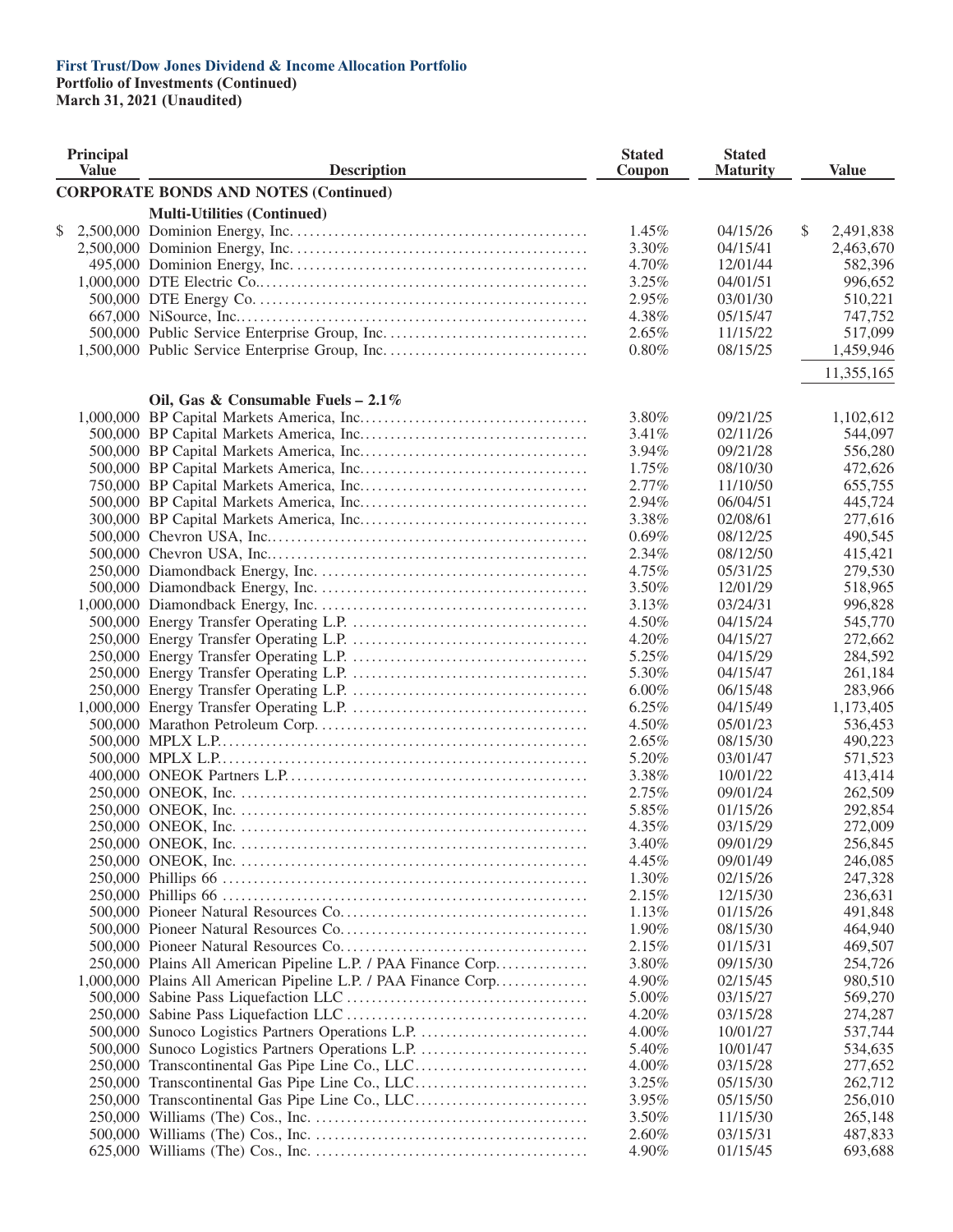**Portfolio of Investments (Continued)**

| Principal<br><b>Value</b> | <b>Description</b>                                 | <b>Stated</b><br>Coupon | <b>Stated</b><br><b>Maturity</b> | <b>Value</b>  |
|---------------------------|----------------------------------------------------|-------------------------|----------------------------------|---------------|
|                           | <b>CORPORATE BONDS AND NOTES (Continued)</b>       |                         |                                  |               |
|                           | Oil, Gas & Consumable Fuels (Continued)            |                         |                                  |               |
| \$                        |                                                    | 5.10%                   | 09/15/45                         | \$<br>310,581 |
|                           |                                                    | 4.85%                   | 03/01/48                         | 554,473       |
|                           |                                                    |                         |                                  | 21,089,016    |
|                           |                                                    |                         |                                  |               |
|                           | Pharmaceuticals $-1.1\%$                           |                         |                                  |               |
|                           |                                                    | 0.75%                   | 11/13/25                         | 492,580       |
|                           |                                                    | 3.20%                   | 06/15/26                         | 544,035       |
|                           |                                                    | 1.13%                   | 11/13/27                         | 483,558       |
|                           |                                                    | 3.40%                   | 07/26/29                         | 819,770       |
|                           |                                                    | 1.45%                   | 11/13/30                         | 467,209       |
|                           |                                                    | 4.13%                   | 06/15/39                         | 580,848       |
|                           |                                                    | 2.35%                   | 11/13/40                         | 454,399       |
|                           |                                                    | 2.55%                   | 11/13/50                         | 445,932       |
|                           |                                                    | 2.45%                   | 06/24/50                         | 221,156       |
|                           |                                                    | 3.15%                   | 06/15/21                         | 2,507,921     |
|                           |                                                    | 1.65%                   | 06/22/25                         | 1,506,472     |
|                           |                                                    | 2.70%                   | 06/22/30                         | 742,253       |
|                           |                                                    | 3.85%                   | 06/22/40                         | 1,021,685     |
|                           |                                                    | 4.00%                   | 06/22/50                         | 1,018,699     |
|                           |                                                    |                         |                                  | 11,306,517    |
|                           | Road & Rail – $0.5\%$                              |                         |                                  |               |
|                           |                                                    | 2.40%                   | 02/15/30                         | 251,655       |
|                           |                                                    | 3.65%                   | 08/01/25                         | 273,710       |
|                           |                                                    | 2.90%                   | 06/15/26                         | 267,981       |
|                           |                                                    | 4.15%                   | 02/28/48                         | 836,123       |
|                           |                                                    | 4.10%                   | 05/15/49                         | 557,648       |
|                           |                                                    | 2.88%                   | 06/01/22                         | 1,025,137     |
|                           |                                                    | 2.15%                   | 02/05/27                         | 1,029,323     |
|                           |                                                    | 3.00%                   | 04/15/27                         | 268,701       |
|                           |                                                    | 2.40%                   | 02/05/30                         | 250,837       |
|                           |                                                    | 3.25%                   | 02/05/50                         | 245,848       |
|                           |                                                    |                         |                                  | 5,006,963     |
|                           | Semiconductors & Semiconductor Equipment - $0.6\%$ |                         |                                  |               |
|                           |                                                    | 3.15%                   | 11/15/25                         | 124,731       |
|                           |                                                    | 1.95%                   | 02/15/28                         | 488,724       |
|                           |                                                    | 5.00%                   | 04/15/30                         | 568,915       |
|                           |                                                    | 4.15%                   | 11/15/30                         | 270,442       |
|                           |                                                    | 2.45%                   | 02/15/31                         | 472,873       |
|                           |                                                    | 4.30%                   | 11/15/32                         | 272,334       |
|                           |                                                    | 2.60%                   | 02/15/33                         | 232,733       |
|                           |                                                    | 3.42%                   | 04/15/33                         | 385,976       |
|                           |                                                    | 3.47%                   | 04/15/34                         | 504,319       |
|                           |                                                    | 3.50%                   | 02/15/41                         | 476,641       |
|                           |                                                    | 3.75%                   | 02/15/51                         | 481,043       |
|                           |                                                    | 4.64%                   | 02/06/24                         | 550,915       |
|                           |                                                    | 0.97%                   | 02/15/24                         | 499,314       |
|                           |                                                    | 2.15%                   | 05/20/30                         | 248,083       |
|                           |                                                    | 3.25%                   | 05/20/50                         | 506,691       |
|                           |                                                    |                         |                                  | 6,083,734     |
|                           | Software $-0.9\%$                                  |                         |                                  |               |
|                           |                                                    | 1.25%                   | 03/01/26                         | 491,663       |
|                           |                                                    | $1.00\%$                | 03/15/26                         | 978,422       |
|                           |                                                    |                         |                                  |               |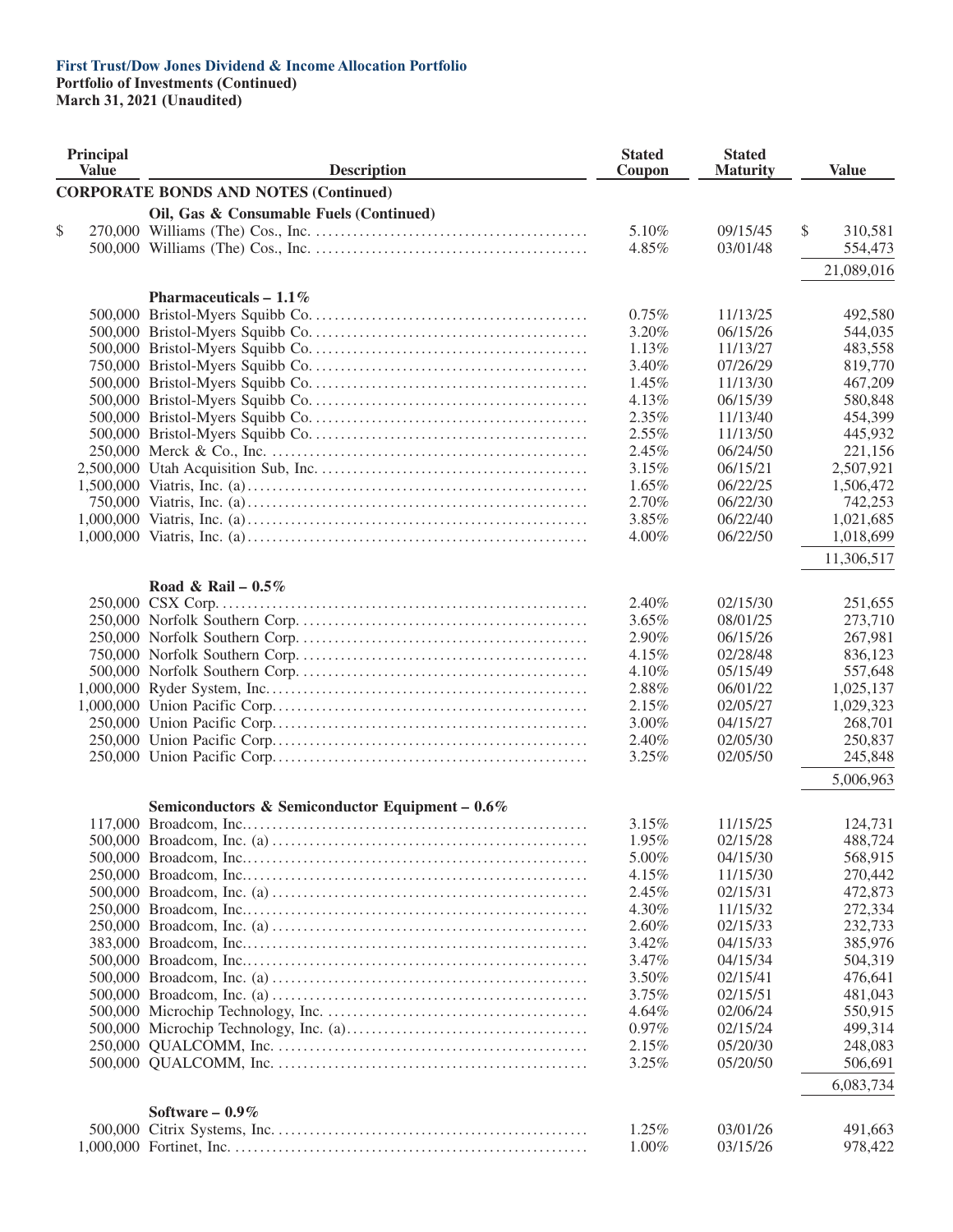**Portfolio of Investments (Continued)**

| Principal<br><b>Value</b> | <b>Description</b>                                | <b>Stated</b><br>Coupon | <b>Stated</b><br><b>Maturity</b> | <b>Value</b>  |
|---------------------------|---------------------------------------------------|-------------------------|----------------------------------|---------------|
|                           | <b>CORPORATE BONDS AND NOTES (Continued)</b>      |                         |                                  |               |
|                           | <b>Software (Continued)</b>                       |                         |                                  |               |
| \$                        |                                                   | 2.20%                   | 03/15/31                         | \$<br>969,299 |
|                           |                                                   | 2.50%                   | 04/01/25                         | 262,435       |
|                           |                                                   | 1.65%                   | 03/25/26                         | 503,894       |
|                           |                                                   | 2.65%                   | 07/15/26                         | 367,476       |
|                           |                                                   | 2.30%                   | 03/25/28                         | 505,871       |
|                           |                                                   | 2.88%                   | 03/25/31                         | 509,693       |
|                           |                                                   | 5.38%                   | 07/15/40                         | 1,098,540     |
|                           |                                                   | 3.65%                   | 03/25/41                         | 1,010,794     |
|                           |                                                   | 4.00%                   | 07/15/46                         | 360,356       |
|                           |                                                   | 3.60%                   | 04/01/50                         | 485,196       |
|                           |                                                   | 3.95%                   | 03/25/51                         | 513,602       |
|                           |                                                   | 4.10%                   | 03/25/61                         | 515,056       |
|                           |                                                   | 4.50%                   | 05/15/25                         | 278,995       |
|                           |                                                   | 4.65%                   | 05/15/27                         | 283,607       |
|                           |                                                   |                         |                                  |               |
|                           |                                                   |                         |                                  | 9,134,899     |
|                           | Specialty Retail - $0.4\%$                        |                         |                                  |               |
|                           |                                                   | 1.75%                   | 10/01/27                         | 491,477       |
|                           |                                                   | 3.00%                   | 04/01/26                         | 594,661       |
|                           |                                                   | 2.80%                   | 09/14/27                         | 1,069,434     |
|                           |                                                   | 2.95%                   | 06/15/29                         | 265,169       |
|                           |                                                   | 1.38%                   | 03/15/31                         | 461,117       |
|                           |                                                   | 3.90%                   | 06/15/47                         | 561,717       |
|                           |                                                   | 1.75%                   | 03/15/31                         | 231,313       |
|                           |                                                   |                         |                                  | 3,674,888     |
|                           | Technology Hardware, Storage & Peripherals - 0.0% |                         |                                  |               |
|                           |                                                   | 1.65%                   | 02/08/31                         | 238,659       |
|                           |                                                   | 2.38%                   | 02/08/41                         | 232,007       |
|                           |                                                   |                         |                                  | 470,666       |
|                           | Telecommunications $-0.6\%$                       |                         |                                  |               |
|                           |                                                   | 3.50%                   | 04/15/25                         | 540,205       |
|                           |                                                   | 1.50%                   | 02/15/26                         | 248,029       |
|                           |                                                   | 3.75%                   | 04/15/27                         | 547,020       |
|                           |                                                   | 2.05%                   | 02/15/28                         | 737,580       |
|                           |                                                   | 2.55%                   | 02/15/31                         | 734,235       |
|                           |                                                   | 2.25%                   | 11/15/31                         | 475,650       |
|                           |                                                   |                         |                                  |               |
|                           |                                                   | 3.00%                   | 02/15/41                         | 1,407,210     |
|                           |                                                   | 3.30%                   | 02/15/51                         | 935,820       |
|                           |                                                   | 3.60%                   | 11/15/60                         | 477,082       |
|                           |                                                   |                         |                                  | 6,102,831     |
|                           | Tobacco – $0.3\%$                                 |                         |                                  |               |
|                           |                                                   | 2.45%                   | 02/04/32                         | 237,794       |
|                           |                                                   | 3.40%                   | 02/04/41                         | 231,500       |
|                           |                                                   | 5.95%                   | 02/14/49                         | 311,620       |
|                           |                                                   | 3.70%                   | 02/04/51                         | 227,614       |
|                           |                                                   | 3.22%                   | 08/15/24                         | 266,237       |
|                           |                                                   | 2.79%                   | 09/06/24                         | 263,692       |
|                           |                                                   | 3.22%                   | 09/06/26                         | 264,241       |
|                           |                                                   | 4.70%                   | 04/02/27                         | 281,634       |
|                           |                                                   | 4.91%                   | 04/02/30                         | 285,541       |
|                           |                                                   | 4.39%                   | 08/15/37                         | 261,883       |
|                           |                                                   | 4.76%                   | 09/06/49                         | 256,924       |
|                           |                                                   |                         |                                  |               |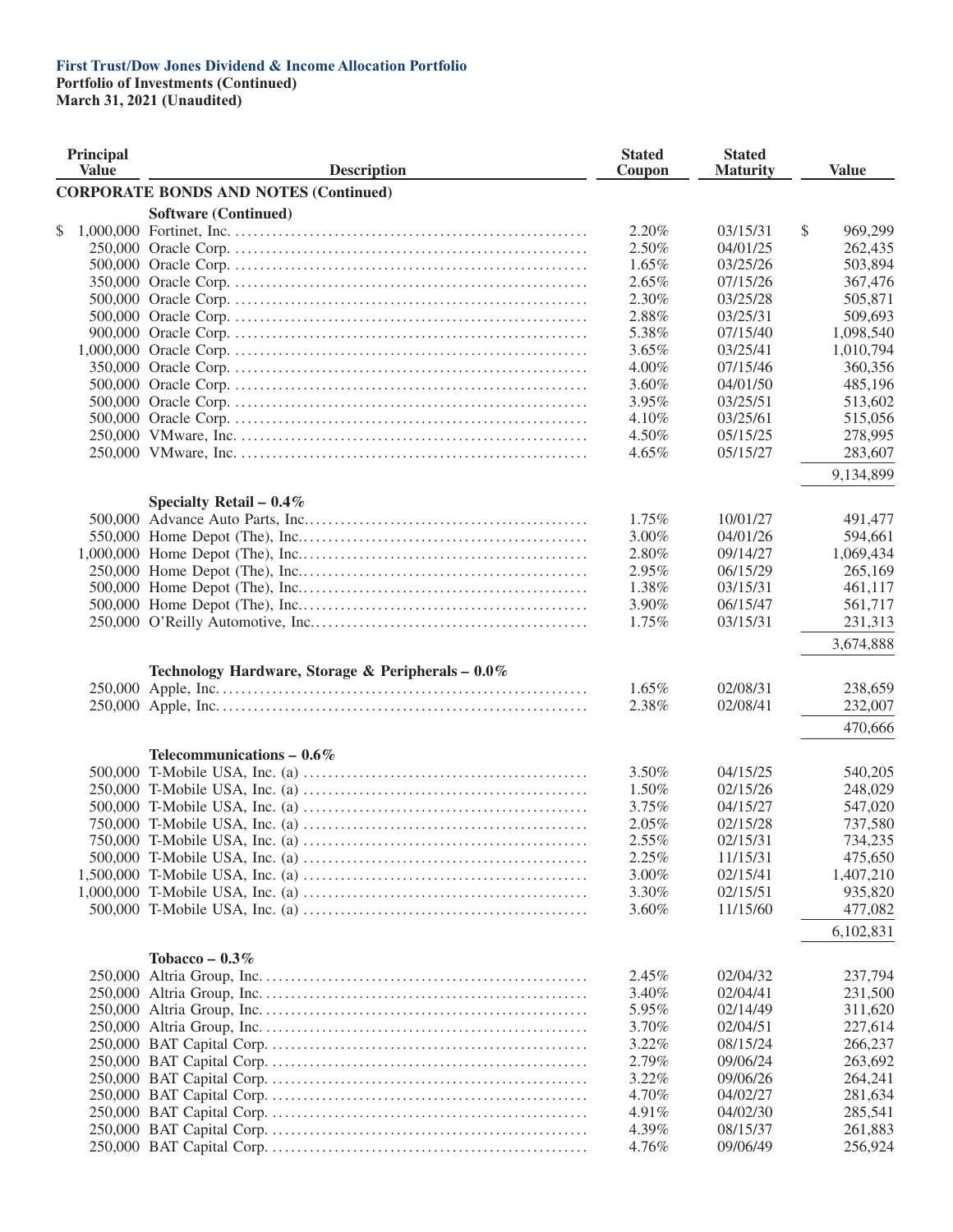**Portfolio of Investments (Continued)**

| Principal<br><b>Value</b> | <b>Description</b>                              | <b>Stated</b><br>Coupon | <b>Stated</b><br><b>Maturity</b> | <b>Value</b>  |
|---------------------------|-------------------------------------------------|-------------------------|----------------------------------|---------------|
|                           | <b>CORPORATE BONDS AND NOTES (Continued)</b>    |                         |                                  |               |
|                           | <b>Tobacco (Continued)</b>                      |                         |                                  |               |
| \$                        |                                                 | 5.28%                   | 04/02/50                         | \$<br>274,825 |
|                           |                                                 |                         |                                  | 3,163,505     |
|                           |                                                 |                         |                                  |               |
|                           | Trading Companies & Distributors $-0.2\%$       |                         |                                  |               |
|                           |                                                 | 0.70%                   | 02/15/24                         | 1,110,634     |
|                           |                                                 | 2.88%                   | 01/15/26                         | 778,396       |
|                           |                                                 | 3.13%                   | 12/01/30                         | 249,385       |
|                           |                                                 |                         |                                  | 2,138,415     |
|                           |                                                 |                         |                                  |               |
|                           | Water Utilities $-0.1\%$                        |                         |                                  |               |
|                           |                                                 | 2.80%                   | 05/01/30                         | 515,267       |
|                           |                                                 | 3.45%                   | 05/01/50                         | 505,679       |
|                           |                                                 |                         |                                  | 1,020,946     |
|                           |                                                 |                         |                                  | 368,679,273   |
|                           | (Cost \$357,904,557)                            |                         |                                  |               |
|                           |                                                 |                         |                                  |               |
|                           | <b>FOREIGN CORPORATE BONDS AND NOTES - 3.7%</b> |                         |                                  |               |
|                           | Aerospace & Defense - $0.1\%$                   |                         |                                  |               |
|                           |                                                 | 3.40%                   | 04/15/30                         | 531,177       |
|                           |                                                 | $3.00\%$                | 09/15/50                         | 455,288       |
|                           |                                                 |                         |                                  | 986,465       |
|                           |                                                 |                         |                                  |               |
|                           | Automobiles – $0.2\%$                           |                         |                                  |               |
|                           |                                                 | 3.52%                   | 09/17/25                         | 529,780       |
|                           |                                                 | 4.35%                   | 09/17/27                         | 543,991       |
|                           |                                                 | 4.81%                   | 09/17/30                         | 548,643       |
|                           |                                                 |                         |                                  | 1,622,414     |
|                           |                                                 |                         |                                  |               |
|                           | Banks – $1.8\%$                                 |                         |                                  |               |
|                           |                                                 | 0.45%                   | 12/08/23                         | 2,492,000     |
|                           |                                                 | 3.30%                   | 02/05/24                         | 535,955       |
|                           |                                                 | $0.95\%$                | 01/22/27                         | 2,435,429     |
|                           |                                                 | 1.01%                   | 12/10/24                         | 1,501,111     |
|                           |                                                 | 3.81%                   | 03/10/42                         | 489,791       |
|                           |                                                 | 3.05%                   | 01/13/31                         | 513,842       |
|                           |                                                 | 3.88%                   | 09/26/23                         | 270,301       |
|                           |                                                 | 1.00%                   | 09/24/26                         | 981,483       |
|                           |                                                 | 1.11%                   | 02/24/27                         | 488,568       |
|                           |                                                 | 2.22%                   | 09/18/24                         | 256,758       |
|                           |                                                 | 1.69%                   | 03/19/26                         | 998,595       |
|                           | 500,000 Deutsche Bank AG/New York NY (b)        | 2.13%                   | 11/24/26                         | 501,337       |
|                           |                                                 | 1.63%                   | 05/11/27                         | 993,732       |
|                           |                                                 | 2.63%                   | 01/22/25                         | 518,360       |
|                           |                                                 | 1.49%                   | 12/14/26                         | 589,802       |
|                           |                                                 | 3.63%                   | 03/01/41                         | 192,385       |
|                           |                                                 | 2.70%                   | 07/16/24                         | 528,307       |
|                           |                                                 | 1.47%                   | 07/08/25                         | 500,535       |
|                           |                                                 | 0.95%                   | 01/12/26                         | 243,301       |
|                           |                                                 | 3.04%                   | 07/16/29                         | 519,941       |
|                           |                                                 | 2.72%                   | 09/27/29                         | 254,325       |
|                           |                                                 | 2.14%                   | 09/23/30                         | 469,010       |
|                           |                                                 | $1.71\%$                | 01/12/31                         | 464,638       |
|                           |                                                 | 1.36%                   | 01/30/27                         | 492,844       |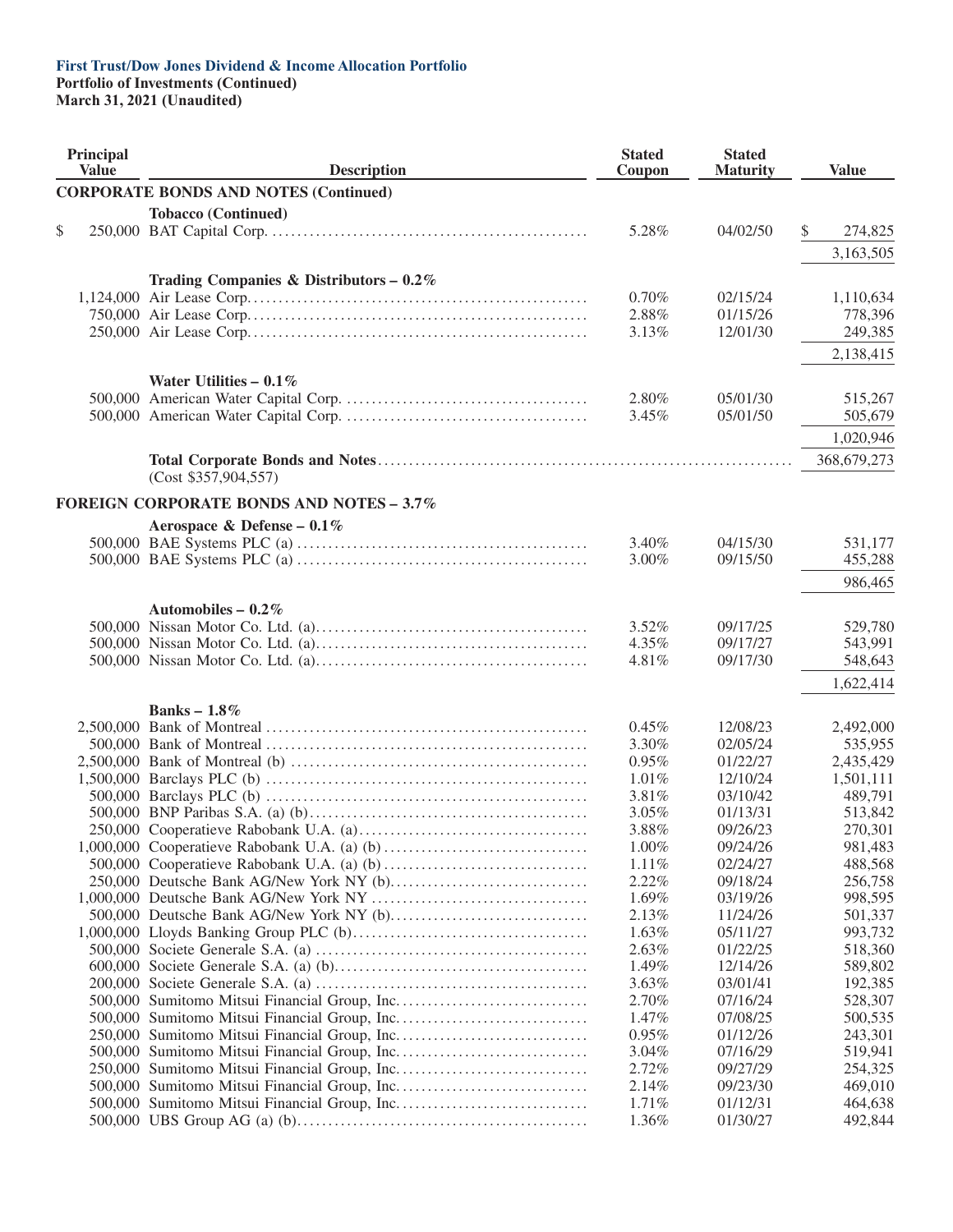**Portfolio of Investments (Continued)**

| Principal<br><b>Value</b> |  | <b>Description</b>                                                  |                   | <b>Stated</b><br><b>Maturity</b> | <b>Value</b>       |
|---------------------------|--|---------------------------------------------------------------------|-------------------|----------------------------------|--------------------|
|                           |  | <b>FOREIGN CORPORATE BONDS AND NOTES (Continued)</b>                |                   |                                  |                    |
|                           |  | <b>Banks (Continued)</b>                                            |                   |                                  |                    |
| \$                        |  |                                                                     | 2.10%             | 02/11/32                         | \$<br>946,236      |
|                           |  |                                                                     |                   |                                  | 18,178,586         |
|                           |  |                                                                     |                   |                                  |                    |
|                           |  | Capital Markets $-0.2\%$                                            |                   |                                  |                    |
|                           |  |                                                                     | $3.57\%$<br>0.50% | 01/09/23<br>02/02/24             | 510,397<br>494,529 |
|                           |  |                                                                     | 2.19%             | 06/05/26                         | 508,439            |
|                           |  |                                                                     | 1.31%             | 02/02/27                         | 484,619            |
|                           |  |                                                                     | 3.87%             | 01/12/29                         | 536,491            |
|                           |  |                                                                     |                   |                                  |                    |
|                           |  |                                                                     |                   |                                  | 2,534,475          |
|                           |  | Chemicals – $0.1\%$                                                 |                   |                                  |                    |
|                           |  |                                                                     | 2.95%             | 05/13/30                         | 259,032            |
|                           |  |                                                                     | 3.95%             | 05/13/50                         | 270,045            |
|                           |  |                                                                     |                   |                                  | 529,077            |
|                           |  | Diversified Financial Services $-0.2\%$                             |                   |                                  |                    |
|                           |  | 1,000,000 AerCap Ireland Capital DAC / AerCap Global Aviation Trust | 1.75%             | 01/30/26                         | 971,502            |
|                           |  | 444,000 GE Capital International Funding Co. Unlimited Co.          | 4.42%             | 11/15/35                         | 509,437            |
|                           |  |                                                                     | 2.00%             | 11/07/24                         | 523,162            |
|                           |  |                                                                     | 4.00%             | 05/10/46                         | 277,836            |
|                           |  |                                                                     | 3.75%             | 09/12/46                         | 266,823            |
|                           |  |                                                                     |                   |                                  | 2,548,760          |
|                           |  | Energy Equipment & Services - $0.0\%$                               |                   |                                  |                    |
|                           |  |                                                                     | 2.65%             | 06/26/30                         | 251,394            |
|                           |  |                                                                     |                   |                                  |                    |
|                           |  | Metals & Mining - $0.2\%$                                           |                   |                                  |                    |
|                           |  |                                                                     | 3.63%<br>4.00%    | 09/11/24<br>09/11/27             | 270,634<br>275,695 |
|                           |  |                                                                     | 2.25%             | 03/17/28                         | 247,079            |
|                           |  |                                                                     | 2.88%             | 03/17/31                         | 248,447            |
|                           |  |                                                                     | 5.00%             | 09/30/43                         | 426,364            |
|                           |  |                                                                     | 3.90%             | 07/15/30                         | 261,294            |
|                           |  |                                                                     |                   |                                  | 1,729,513          |
|                           |  |                                                                     |                   |                                  |                    |
|                           |  | Oil, Gas & Consumable Fuels - $0.4\%$                               |                   |                                  |                    |
|                           |  |                                                                     | 2.05%             | 07/15/25                         | 505,906            |
|                           |  |                                                                     | 3.85%             | 06/01/27                         | 541,470            |
|                           |  |                                                                     | 2.95%             | 07/15/30                         | 498,961            |
|                           |  |                                                                     | 6.25%             | 03/15/38                         | 634,098            |
|                           |  |                                                                     | 3.10%<br>2.99%    | 05/15/25<br>06/29/41             | 534,278<br>239,642 |
|                           |  |                                                                     | 3.46%             | 07/12/49                         | 501,188            |
|                           |  |                                                                     | 3.13%             | 05/29/50                         | 470,498            |
|                           |  |                                                                     | 3.39%             | 06/29/60                         | 238,221            |
|                           |  |                                                                     |                   |                                  |                    |
|                           |  |                                                                     |                   |                                  | 4,164,262          |
|                           |  | Pharmaceuticals $-0.3\%$                                            |                   |                                  |                    |
|                           |  |                                                                     | 0.70%             | 04/08/26                         | 481,662            |
|                           |  |                                                                     | 4.40%             | 11/26/23                         | 1,498,589          |
|                           |  |                                                                     | 2.05%<br>3.03%    | 03/31/30<br>07/09/40             | 240,919<br>241,897 |
|                           |  |                                                                     | 3.18%             | 07/09/50                         | 237,540            |
|                           |  |                                                                     |                   |                                  |                    |
|                           |  |                                                                     |                   |                                  | 2,700,607          |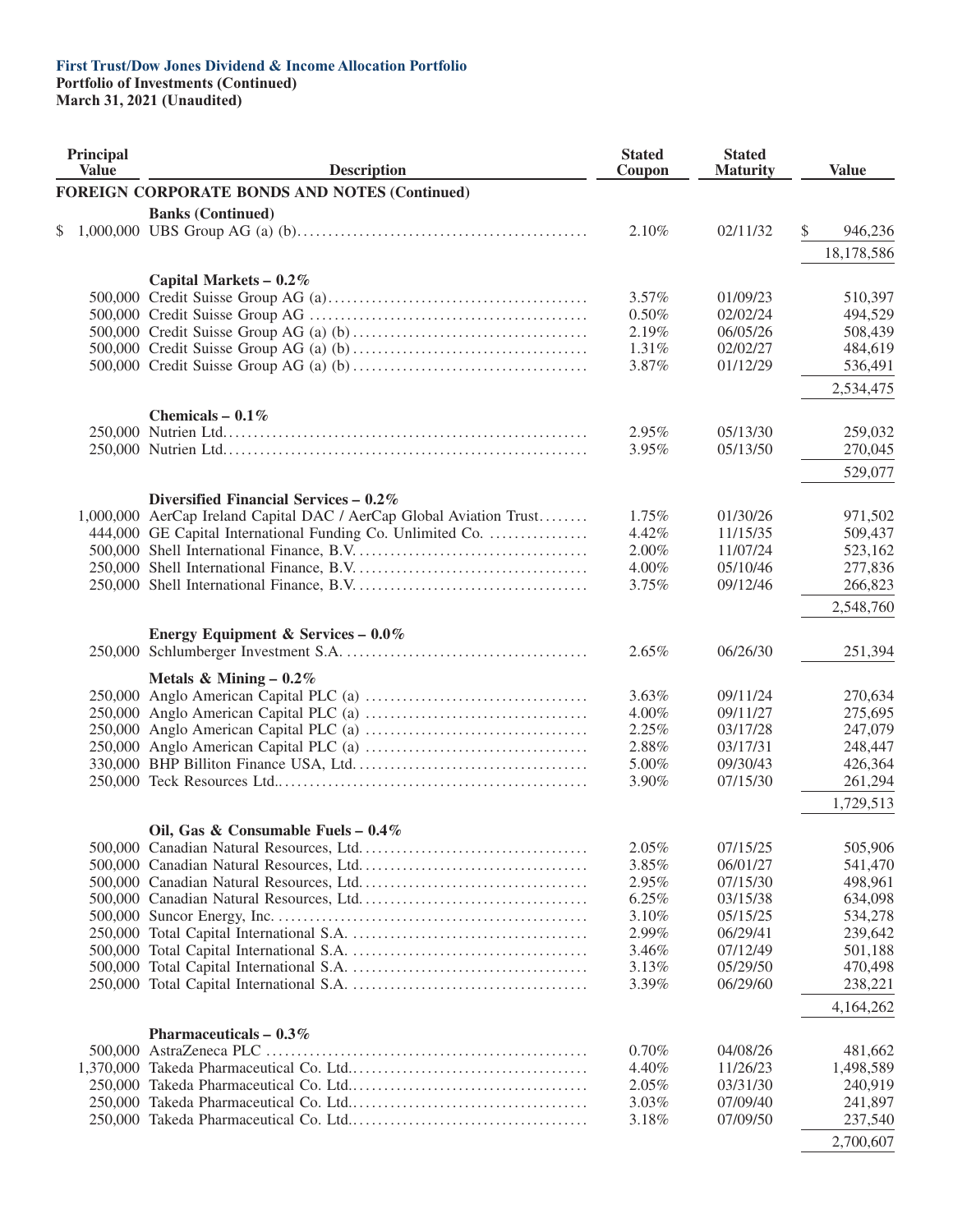#### **First Trust/Dow Jones Dividend & Income Allocation Portfolio Portfolio of Investments (Continued)**

|              | Principal<br><b>Value</b> | <b>Description</b>                                   | <b>Stated</b><br>Coupon                            | <b>Stated</b><br><b>Maturity</b>                         | <b>Value</b>                                                 |
|--------------|---------------------------|------------------------------------------------------|----------------------------------------------------|----------------------------------------------------------|--------------------------------------------------------------|
|              |                           | <b>FOREIGN CORPORATE BONDS AND NOTES (Continued)</b> |                                                    |                                                          |                                                              |
| $\mathbb{S}$ |                           | Tobacco – $0.0\%$                                    | $1.67\%$                                           | 03/25/26                                                 | 495,066<br>\$.                                               |
|              |                           | Wireless Telecommunication Services $-0.2\%$         | 4.38%<br>4.88%<br>$4.25\%$<br>5.13%                | 05/30/28<br>06/19/49<br>09/17/50<br>06/19/59             | 287,217<br>593,757<br>550,128<br>607,323                     |
|              |                           | (Cost \$37,289,150)                                  |                                                    |                                                          | 2,038,425<br>37,779,044                                      |
|              |                           | U.S. GOVERNMENT BONDS AND NOTES $-2.3\%$             |                                                    |                                                          |                                                              |
|              |                           |                                                      | 0.13%<br>$0.50\%$<br>$1.13\%$<br>$1.13\%$<br>1.88% | 09/30/22<br>02/28/26<br>02/29/28<br>02/15/31<br>02/15/41 | 2,000,078<br>980,000<br>1,963,438<br>3,587,734<br>14,418,121 |
|              |                           |                                                      |                                                    |                                                          | 22,949,371                                                   |
|              |                           | (Cost \$23,032,608)<br>$(Cost $873,260,754)$ (d)     |                                                    |                                                          |                                                              |
|              |                           |                                                      |                                                    |                                                          | 7,794,978                                                    |
|              |                           |                                                      |                                                    |                                                          | \$1,017,272,301                                              |
|              |                           |                                                      |                                                    |                                                          |                                                              |

| <b>Futures Contracts</b>                 |              | <b>Position</b> Contracts | <b>Number of Expiration</b><br>Date | <b>Notional</b><br><b>Value</b> | <b>Unrealized</b><br><b>Appreciation</b><br>(Depreciation)/<br>Value |
|------------------------------------------|--------------|---------------------------|-------------------------------------|---------------------------------|----------------------------------------------------------------------|
| U.S. 10-Year Treasury Ultra Bond Futures | <b>Short</b> | 32                        | Jun 2021                            | \$(4.598,000)                   | \$193,250                                                            |
| U.S. 2-Year Treasury CBT Note Futures    | <b>Short</b> | 20                        | Jun 2021                            | (4,414,531)                     | (203)                                                                |
| U.S. 5-Year Treasury CBT Note Futures    | <b>Short</b> | 125                       | Jun 2021                            | (15, 424, 805)                  | 131,844                                                              |
| U.S. Treasury CBT Ultra Bond Futures     | <b>Short</b> | 35                        | Jun 2021                            | (6,342,656)                     | 68,125                                                               |
| <b>Total Futures Contracts</b>           |              |                           |                                     | \$(30,779,992)                  | \$393,016                                                            |
|                                          |              |                           |                                     |                                 |                                                                      |

<sup>(</sup>a) This security, sold within the terms of a private placement memorandum, is exempt from registration upon resale under Rule 144A under the Securities Act of 1933, as amended, and may be resold in transactions exempt from registration, normally to qualified institutional buyers. Pursuant to procedures adopted by the Trust's Board of Trustees, this security has been determined to be liquid by First Trust Advisors L.P. (the "Advisor"). Although market instability can result in periods of increased overall market illiquidity, liquidity for each security is determined based on security specific factors and assumptions, which require subjective judgment. At March 31, 2021, securities noted as such amounted to \$48,616,483 or 4.8% of net assets.

<sup>(</sup>b) Fixed-to-floating or fixed-to-variable rate security. The interest rate shown reflects the fixed rate in effect at March 31, 2021. At a predetermined date, the fixed rate will change to a floating rate or a variable rate.

<sup>(</sup>c) All or a portion of this security is segregated as collateral for open futures contracts.

<sup>(</sup>d) Aggregate cost for financial reporting purposes approximates the aggregate cost for federal income tax purposes. As of March 31, 2021, the aggregate gross unrealized appreciation for all investments in which there was an excess of value over tax cost was \$143,156,367 and the aggregate gross unrealized depreciation for all investments in which there was an excess of tax cost over value was \$6,546,782. The net unrealized appreciation was \$136,609,585. The unrealized amounts presented are inclusive of derivative contracts.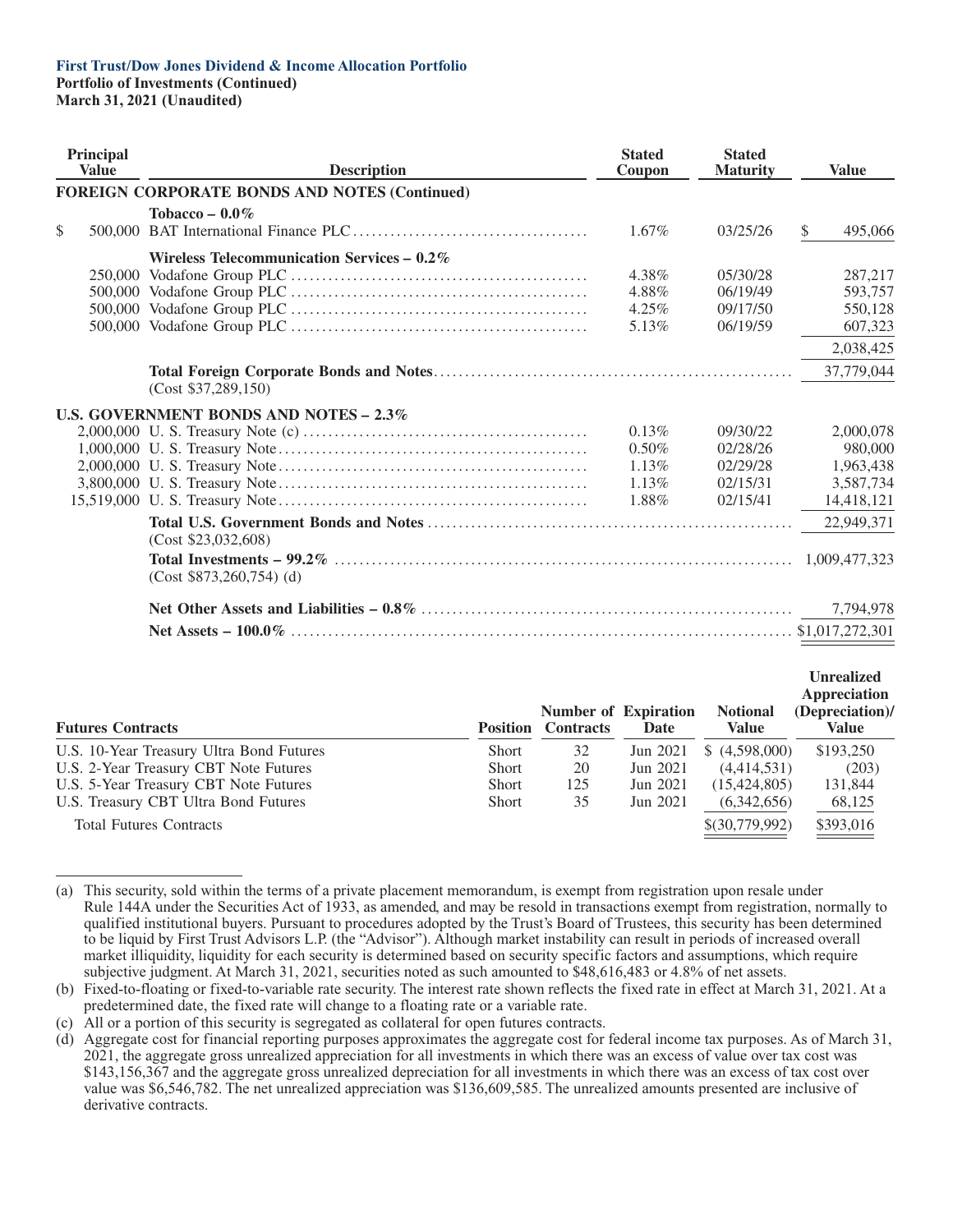#### **First Trust/Dow Jones Dividend & Income Allocation Portfolio Portfolio of Investments (Continued) March 31, 2021 (Unaudited)**

#### **Valuation Inputs**

A summary of the inputs used to value the Fund's investments as of March 31, 2021 is as follows (see Valuation Inputs in the Additional Information section):

|                                    | <b>ASSETS TABLE</b>                   |                                                  |                                                       |                                                         |
|------------------------------------|---------------------------------------|--------------------------------------------------|-------------------------------------------------------|---------------------------------------------------------|
|                                    | <b>Total</b><br>Value at<br>3/31/2021 | <b>Level 1</b><br><b>Ouoted</b><br><b>Prices</b> | Level 2<br>Significant<br><b>Observable</b><br>Inputs | Level 3<br><b>Significant</b><br>Unobservable<br>Inputs |
|                                    | 580,069,635                           | \$580,069,635                                    | S.                                                    | $\mathbf{S}$ —                                          |
|                                    | 368, 679, 273                         |                                                  | 368,679,273                                           |                                                         |
| Foreign Corporate Bonds and Notes* | 37,779,044                            |                                                  | 37,779,044                                            |                                                         |
| U.S. Government Bonds and Notes    | 22,949,371                            |                                                  | 22,949,371                                            |                                                         |
|                                    | 1,009,477,323                         | 580,069,635                                      | 429,407,688                                           |                                                         |
|                                    | 393,219                               | 393,219                                          |                                                       |                                                         |
|                                    | \$1,009,870,542                       | \$580,462,854                                    | \$429,407,688                                         | $\mathbf{s}$ —                                          |
|                                    | <b>LIABILITIES TABLE</b>              |                                                  |                                                       |                                                         |

|  | ------------------<br>Total<br>Value at<br>3/31/2021 | <b>Level 1</b><br><b>Ouoted</b><br><b>Prices</b> |               | <b>Level 2</b><br>Significant<br><b>Observable</b><br>Inputs |  | <b>Level</b> 3<br><b>Significant</b><br><b>Unobservable</b><br>Inputs |
|--|------------------------------------------------------|--------------------------------------------------|---------------|--------------------------------------------------------------|--|-----------------------------------------------------------------------|
|  | (203)                                                |                                                  | $203^{\circ}$ |                                                              |  |                                                                       |
|  |                                                      |                                                  |               |                                                              |  |                                                                       |

\* See Portfolio of Investments for industry breakout.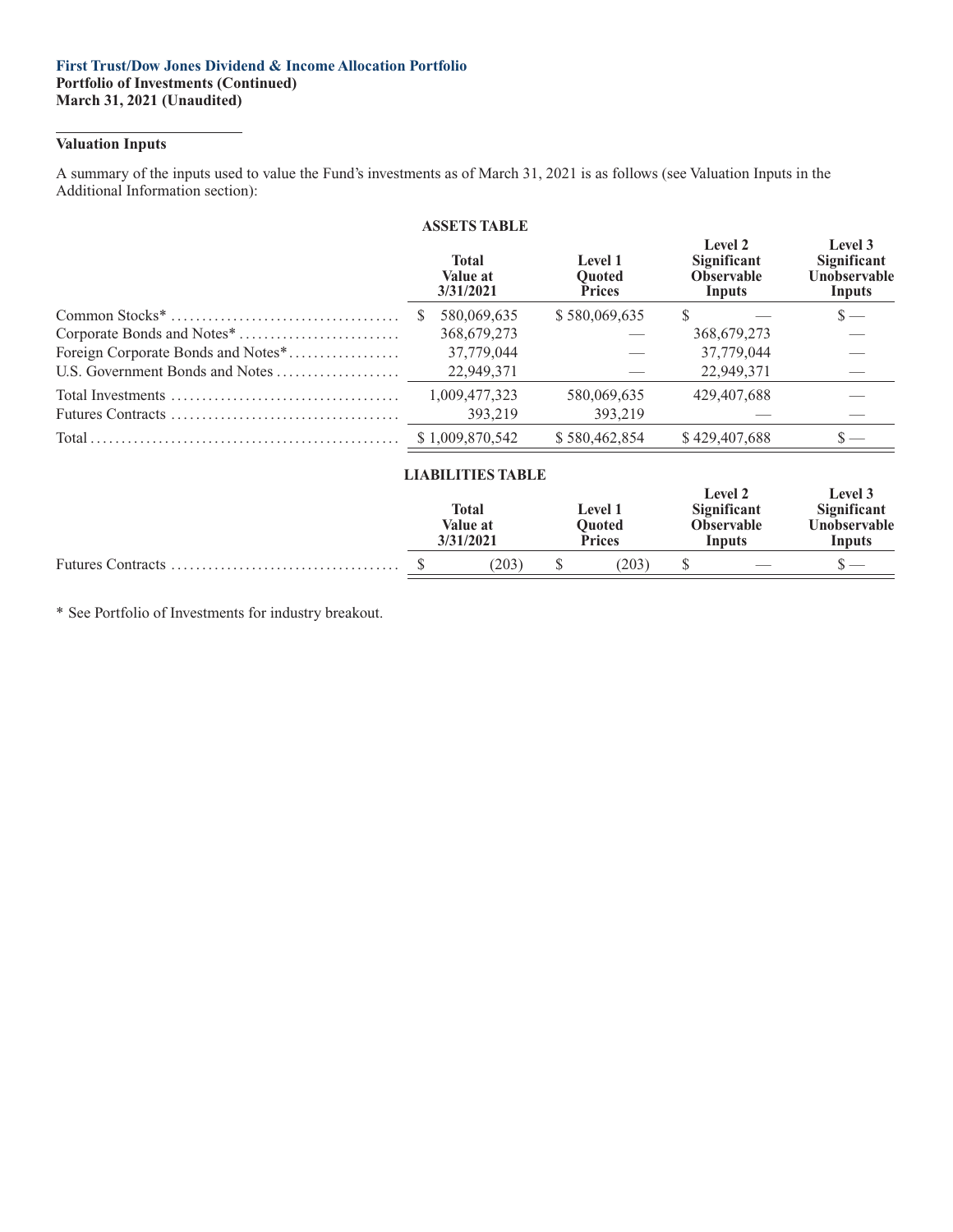| <b>Shares</b> | <b>Description</b>                            | <b>Value</b>                                                                                                                                   |
|---------------|-----------------------------------------------|------------------------------------------------------------------------------------------------------------------------------------------------|
|               | <b>EXCHANGE-TRADED FUNDS - 42.4%</b>          |                                                                                                                                                |
|               | Capital Markets - 42.4%                       | 651,521<br>13,425<br>1,072,260<br>1,932,808<br>4,195,403<br>2,913,454<br>181,846<br>149,632<br>2,186,531<br>216,840<br>590,052<br>14, 103, 772 |
|               | (Cost \$13,674,143)                           |                                                                                                                                                |
|               | <b>COMMON STOCKS - 28.9%</b>                  |                                                                                                                                                |
|               | Aerospace & Defense - $0.2\%$                 | 73,143                                                                                                                                         |
|               | Air Freight & Logistics $-0.4\%$              | 133,612                                                                                                                                        |
|               | Banks – $1.4\%$                               | 287,410<br>183,297                                                                                                                             |
|               | Beverages $-0.4\%$                            | 470,707                                                                                                                                        |
|               | Biotechnology $-0.2\%$                        | 119,101                                                                                                                                        |
|               |                                               | 80,949                                                                                                                                         |
|               | Building Products – $0.3\%$                   | 104,634                                                                                                                                        |
|               | Capital Markets $-0.7\%$                      | 113,848<br>126,645<br>240,493                                                                                                                  |
|               | Communications Equipment - $0.4\%$            | 131,259                                                                                                                                        |
|               | Construction & Engineering – $0.2\%$          | 56,923                                                                                                                                         |
|               | Containers & Packaging $-0.3\%$               | 83,512                                                                                                                                         |
|               | Diversified Telecommunication Services - 0.4% | 117,172                                                                                                                                        |
|               | Electric Utilities $-3.3\%$                   | 155,439<br>81,481<br>27,125<br>25,631<br>52,226<br>67,474                                                                                      |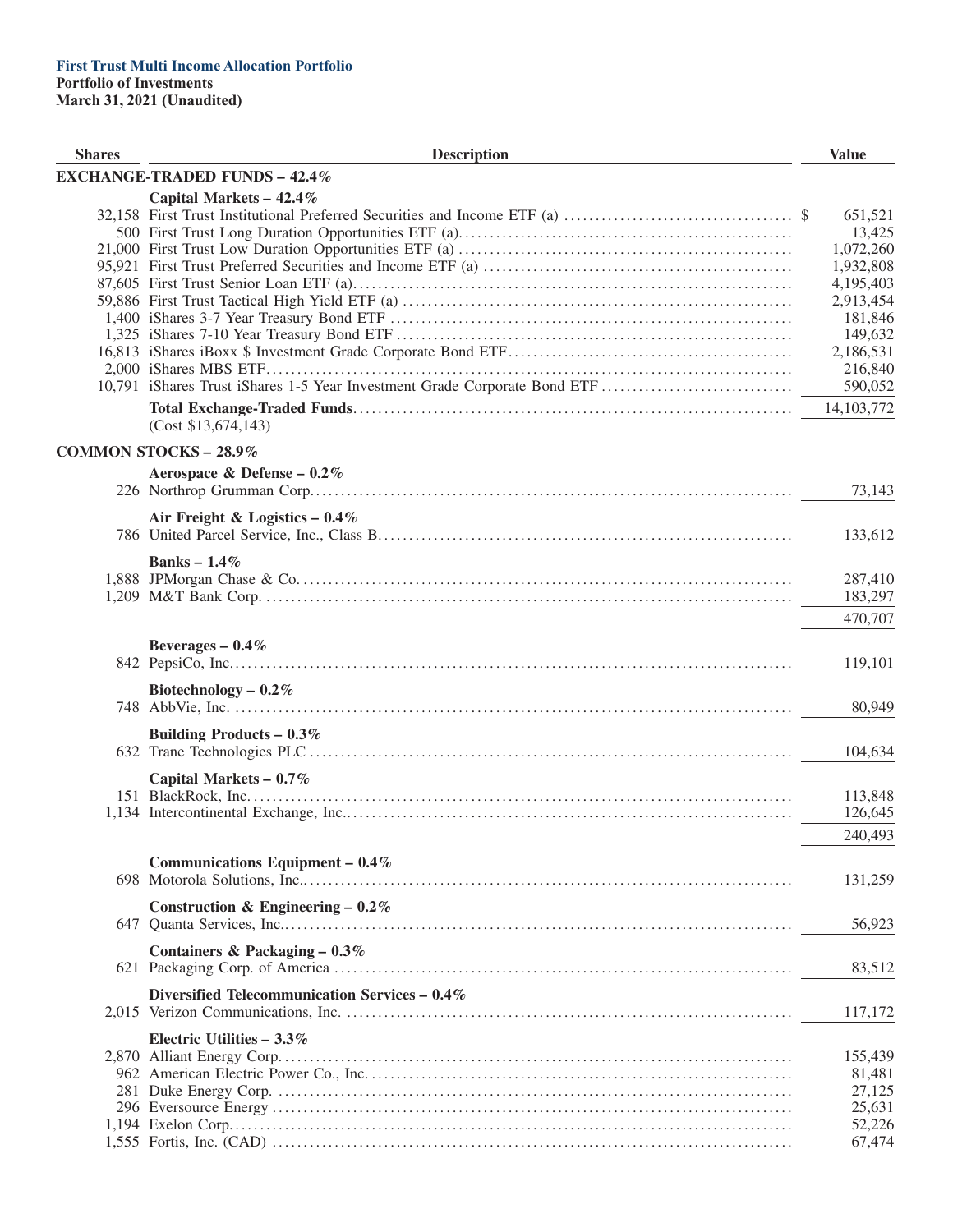| <b>Shares</b> | <b>Description</b>                                       | <b>Value</b> |
|---------------|----------------------------------------------------------|--------------|
|               | <b>COMMON STOCKS (Continued)</b>                         |              |
|               | <b>Electric Utilities (Continued)</b>                    |              |
|               |                                                          | 174,747      |
|               |                                                          | 137,535      |
|               |                                                          | 60,643       |
|               |                                                          | 103,795      |
|               |                                                          | 130,287      |
|               |                                                          | 81,674       |
|               |                                                          | 1,098,057    |
|               | Electrical Equipment $-0.4\%$                            |              |
|               |                                                          | 121,410      |
|               | Electronic Equipment, Instruments & Components – $0.4\%$ |              |
|               |                                                          | 149,639      |
|               | Food & Staples Retailing $-0.8\%$                        |              |
|               |                                                          | 114,960      |
|               |                                                          | 138,411      |
|               |                                                          | 253,371      |
|               | Gas Utilities $-1.5\%$                                   |              |
|               |                                                          | 134,051      |
|               |                                                          | 136,808      |
|               |                                                          | 14,394       |
|               |                                                          | 82,292       |
|               |                                                          | 106,674      |
|               |                                                          | 34,572       |
|               |                                                          | 508,791      |
|               |                                                          |              |
|               | Health Care Equipment & Supplies - 1.0%                  |              |
|               |                                                          | 181,198      |
|               |                                                          | 139,431      |
|               |                                                          | 320,629      |
|               | Health Care Providers & Services - $1.0\%$               |              |
|               |                                                          | 176,941      |
|               |                                                          | 170,036      |
|               |                                                          | 346,977      |
|               | Hotels, Restaurants & Leisure - 0.2%                     |              |
|               |                                                          | 83,482       |
|               |                                                          |              |
|               | Household Durables – $0.6\%$                             | 186,885      |
|               |                                                          |              |
|               | <b>Industrial Conglomerates - 0.3%</b>                   | 111,357      |
|               | IT Services $-1.2\%$                                     |              |
|               |                                                          | 148,070      |
|               |                                                          | 132,033      |
|               |                                                          | 127,055      |
|               |                                                          | 407,158      |
|               |                                                          |              |
|               | Machinery $-0.8\%$                                       |              |
|               |                                                          | 135,950      |
|               |                                                          | 115,586      |
|               |                                                          | 251,536      |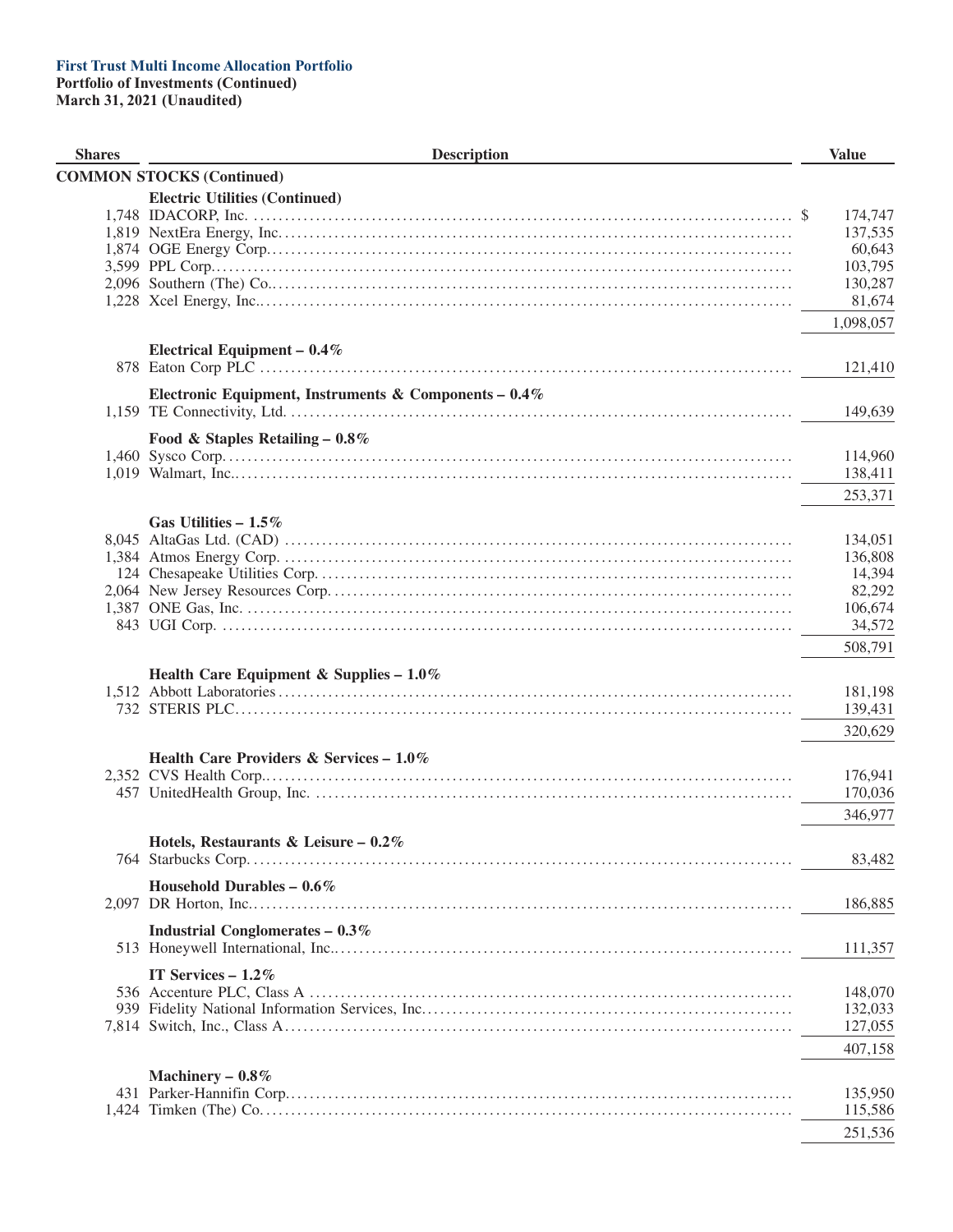#### **First Trust Multi Income Allocation Portfolio Portfolio of Investments (Continued)** March 31, 2021 (Unaudited)

 $(Cost $7,597,205)$ 

**Shares Description Value COMMON STOCKS (Continued)** Media  $-0.6\%$ 185,489 Metals & Mining  $-0.5\%$ 153,628 Multiline Retail –  $0.6\%$ 209,360 Multi-Utilities  $-2.9\%$ 27,886 27,309 106,795 27,365 79,910 27,693 384,983 268,342 28,358 978,641 Oil. Gas & Consumable Fuels  $-3.9\%$ 123,844 119,392 14,182 51,026 56,543 198,081 122,799 521,047 104,544 1,311,458 Pharmaceuticals  $-0.7\%$ 127,207 110,279 237,486 Semiconductors & Semiconductor Equipment  $-1.0\%$ 178.973 146,697 325,670 Software  $-0.9\%$ 176,120 133,604 309.724 Specialty Retail  $-0.4\%$ 128,816 Technology Hardware, Storage & Peripherals - 0.6% 197,517 Textiles, Apparel & Luxury Goods - 0.4% 125,049 9,613,635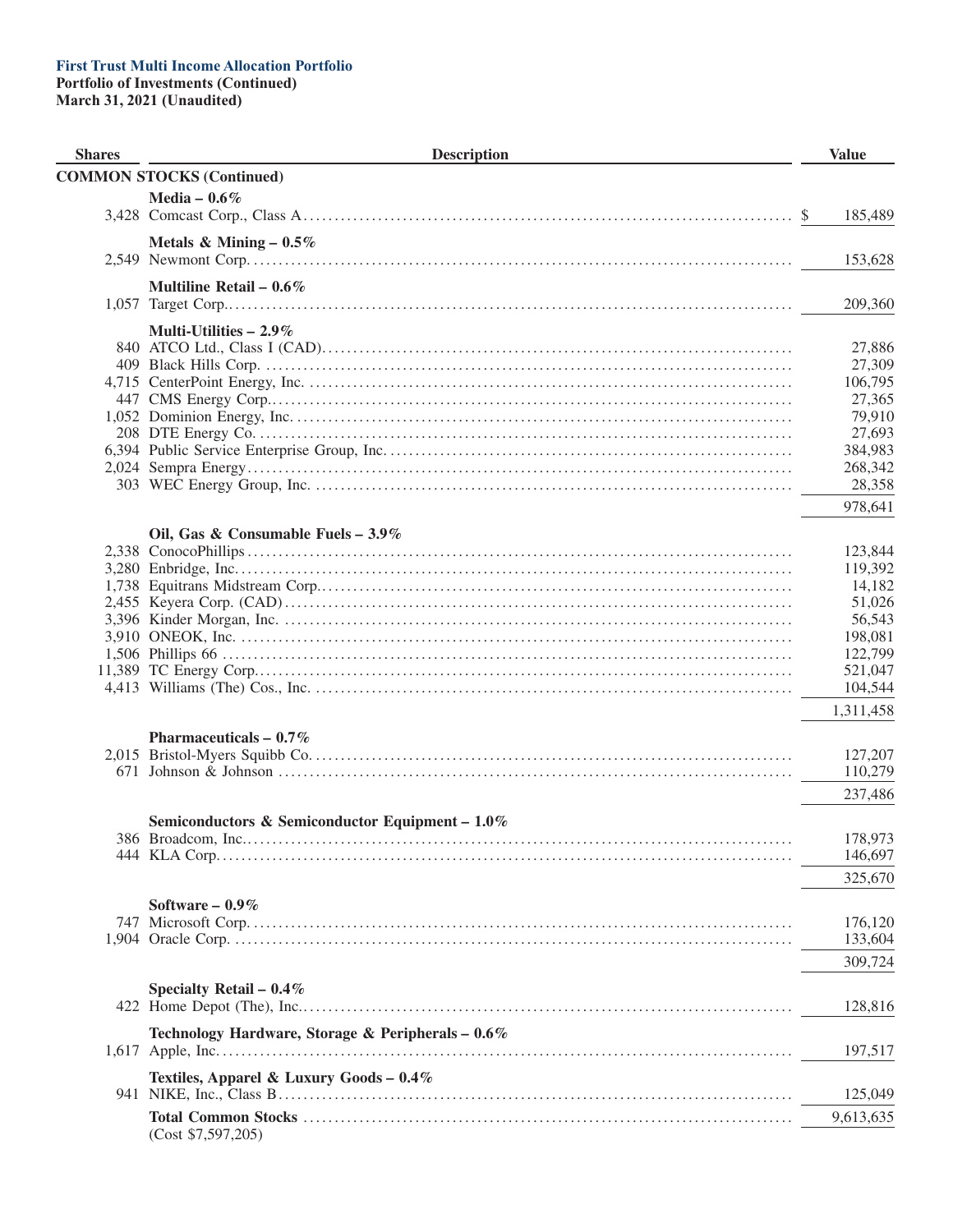| <b>Shares</b> | <b>Description</b>                                         | <b>Value</b>       |
|---------------|------------------------------------------------------------|--------------------|
|               | <b>REAL ESTATE INVESTMENT TRUSTS - 10.9%</b>               |                    |
|               | Diversified REITs $-0.4\%$                                 |                    |
|               |                                                            | 150,549<br>\$      |
|               | Health Care REITs - 1.3%                                   |                    |
|               |                                                            | 137,128            |
|               |                                                            | 141,612            |
|               |                                                            | 139,381            |
|               |                                                            | 418,121            |
|               | Hotel & Resort REITs $-0.4\%$                              |                    |
|               |                                                            | 146,333            |
|               |                                                            |                    |
|               | Industrial REITs $-1.8\%$                                  | 156,188            |
|               |                                                            | 147,300            |
|               |                                                            | 149,354            |
|               |                                                            | 150,674            |
|               |                                                            | 603,516            |
|               |                                                            |                    |
|               | Office REITs $-0.9\%$                                      |                    |
|               |                                                            | 135,383<br>152,137 |
|               |                                                            |                    |
|               |                                                            | 287,520            |
|               | Residential REITs $-1.4\%$                                 |                    |
|               |                                                            | 154,423            |
|               |                                                            | 151,249            |
|               |                                                            | 147,825            |
|               |                                                            | 453,497            |
|               | Retail REITs - 1.3%                                        |                    |
|               |                                                            | 151,204            |
|               |                                                            | 150,177            |
|               |                                                            | 129,698            |
|               |                                                            | 431,079            |
|               | Specialized REITs $-3.4\%$                                 |                    |
|               |                                                            | 149,652            |
|               |                                                            | 130,022            |
|               |                                                            | 141,685            |
|               |                                                            | 133,879<br>141,829 |
|               |                                                            | 147,741            |
|               |                                                            | 151,616            |
|               |                                                            | 142,781            |
|               |                                                            | 1,139,205          |
|               |                                                            | 3,629,820          |
|               | (Cost \$3,087,388)                                         |                    |
|               | <b>MASTER LIMITED PARTNERSHIPS - 5.4%</b>                  |                    |
|               | Chemicals - $0.4\%$                                        |                    |
|               |                                                            | 120,893            |
|               |                                                            |                    |
|               | Gas Utilities $-0.0\%$                                     |                    |
|               |                                                            | 12,019             |
|               | Independent Power & Renewable Electricity Producers - 0.5% |                    |
|               |                                                            | 179,868            |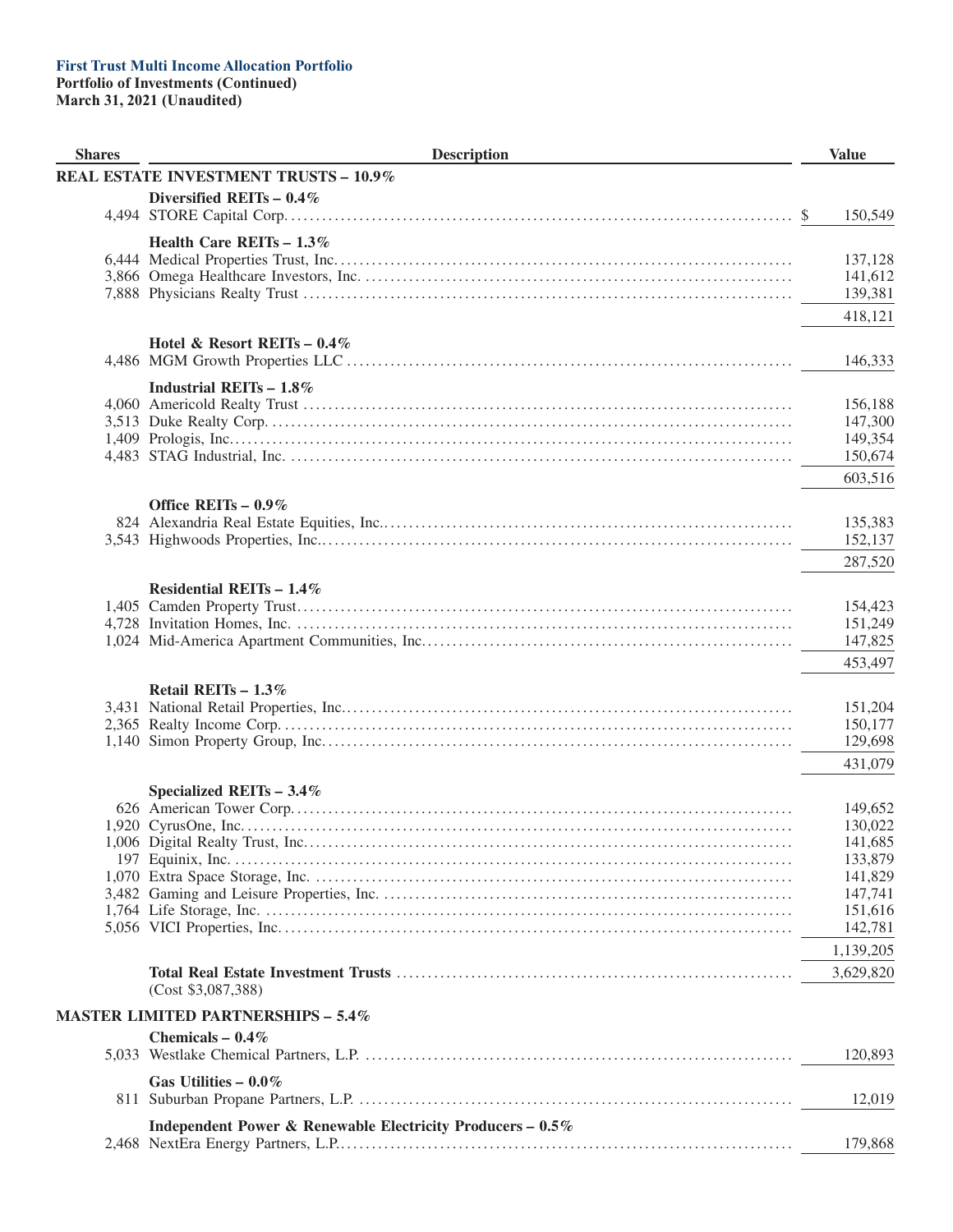| <b>Shares</b> | <b>Description</b>                             | Value     |
|---------------|------------------------------------------------|-----------|
|               | <b>MASTER LIMITED PARTNERSHIPS (Continued)</b> |           |
|               | Oil, Gas & Consumable Fuels – $4.5\%$          |           |
|               |                                                | 157,059   |
|               |                                                | 113,510   |
|               |                                                | 458,390   |
|               |                                                | 25,940    |
|               |                                                | 186,170   |
|               |                                                | 314,490   |
|               |                                                | 163,218   |
|               |                                                | 58,162    |
|               |                                                | 1,476,939 |
|               | (Cost \$1,460,350)                             | 1,789,719 |

| Principal<br><b>Value</b> | <b>Description</b>                               | <b>Stated</b><br>Coupon | <b>Stated</b><br><b>Maturity</b> | <b>Value</b> |
|---------------------------|--------------------------------------------------|-------------------------|----------------------------------|--------------|
|                           | U.S. GOVERNMENT BONDS AND NOTES - 8.6%           |                         |                                  |              |
| \$                        | 94,653 U.S. Treasury Inflation Indexed Bond (b)  | 0.13%                   | 04/15/22                         | 97,366       |
|                           | 147,875 U.S. Treasury Inflation Indexed Bond (b) | 0.13%                   | 07/15/22                         | 153,723      |
|                           | 88,394 U.S. Treasury Inflation Indexed Bond (b)  | 0.13%                   | 01/15/23                         | 92,719       |
|                           | 89,514 U.S. Treasury Inflation Indexed Bond (b)  | 0.63%                   | 04/15/23                         | 95,292       |
|                           | 84,302 U.S. Treasury Inflation Indexed Bond (b)  | 0.38%                   | 07/15/23                         | 90,303       |
|                           | 85,202 U.S. Treasury Inflation Indexed Bond (b)  | 0.63%                   | 01/15/24                         | 92,374       |
|                           | 62,230 U.S. Treasury Inflation Indexed Bond (b)  | 0.50%                   | 04/15/24                         | 67,459       |
|                           | 86,149 U.S. Treasury Inflation Indexed Bond (b)  | 0.13%                   | 07/15/24                         | 93,227       |
|                           | 68,310 U.S. Treasury Inflation Indexed Bond (b)  | 0.13%                   | 10/15/24                         | 73,894       |
|                           | 150,198 U.S. Treasury Inflation Indexed Bond (b) | 0.25%                   | 01/15/25                         | 163,130      |
|                           | 63,800 U.S. Treasury Inflation Indexed Bond (b)  | $0.13\%$                | 04/15/25                         | 69,078       |
|                           | 76,110 U.S. Treasury Inflation Indexed Bond (b)  | 0.38%                   | 07/15/25                         | 83,851       |
|                           | 60,488 U.S. Treasury Inflation Indexed Bond (b)  | 0.13%                   | 10/15/25                         | 65,898       |
|                           | 111,189 U.S. Treasury Inflation Indexed Bond (b) | 0.63%                   | 01/15/26                         | 123,642      |
|                           | 15,156 U.S. Treasury Inflation Indexed Bond (b)  | 2.00%                   | 01/15/26                         | 17,913       |
|                           | 64,386 U.S. Treasury Inflation Indexed Bond (b)  | 0.13%                   | 07/15/26                         | 70,366       |
|                           | 102,875 U.S. Treasury Inflation Indexed Bond (b) | 0.38%                   | 01/15/27                         | 113,477      |
|                           | 71,646 U.S. Treasury Inflation Indexed Bond (b)  | 0.38%                   | 07/15/27                         | 79,475       |
|                           | 77,414 U.S. Treasury Inflation Indexed Bond (b)  | 0.50%                   | 01/15/28                         | 86,200       |
|                           | 18,729 U.S. Treasury Inflation Indexed Bond (b)  | 1.75%                   | 01/15/28                         | 22,518       |
|                           | 121,925 U.S. Treasury Inflation Indexed Bond (b) | 0.75%                   | 07/15/28                         | 139,003      |
|                           | 72,517 U.S. Treasury Inflation Indexed Bond (b)  | $0.88\%$                | 01/15/29                         | 83,131       |
|                           | 15,839 U.S. Treasury Inflation Indexed Bond (b)  | 2.50%                   | 01/15/29                         | 20,259       |
|                           | 23,868 U.S. Treasury Inflation Indexed Bond (b)  | 3.88%                   | 04/15/29                         | 33,498       |
|                           | 114,535 U.S. Treasury Inflation Indexed Bond (b) | 0.25%                   | 07/15/29                         | 125,989      |
|                           | 62,019 U.S. Treasury Inflation Indexed Bond (b)  | 0.13%                   | 01/15/30                         | 67,080       |
|                           | 69,377 U.S. Treasury Inflation Indexed Bond (b)  | 0.13%                   | 07/15/30                         | 75,268       |
|                           | 15,073 U.S. Treasury Inflation Indexed Bond (b)  | 0.13%                   | 01/15/31                         | 16,223       |
|                           | 32,677 U.S. Treasury Inflation Indexed Bond (b)  | 2.13%                   | 02/15/40                         | 46,747       |
|                           | 49,930 U.S. Treasury Inflation Indexed Bond (b)  | 2.13%                   | 02/15/41                         | 72,058       |
|                           | 46,074 U.S. Treasury Inflation Indexed Bond (b)  | 0.75%                   | 02/15/42                         | 53,127       |
|                           | 45,055 U.S. Treasury Inflation Indexed Bond (b)  | 0.63%                   | 02/15/43                         | 50,775       |
|                           | 44,671 U.S. Treasury Inflation Indexed Bond (b)  | 1.38%                   | 02/15/44                         | 58,180       |
|                           | 43,656 U.S. Treasury Inflation Indexed Bond (b)  | 0.75%                   | 02/15/45                         | 50,347       |
|                           | 38,639 U.S. Treasury Inflation Indexed Bond (b)  | $1.00\%$                | 02/15/46                         | 47,158       |
|                           | 34,676 U.S. Treasury Inflation Indexed Bond (b)  | $0.88\%$                | 02/15/47                         | 41,605       |
|                           | 33,945 U.S. Treasury Inflation Indexed Bond (b)  | 1.00%                   | 02/15/48                         | 42,060       |
|                           | 24,949 U.S. Treasury Inflation Indexed Bond (b)  | 1.00%                   | 02/15/49                         | 31,109       |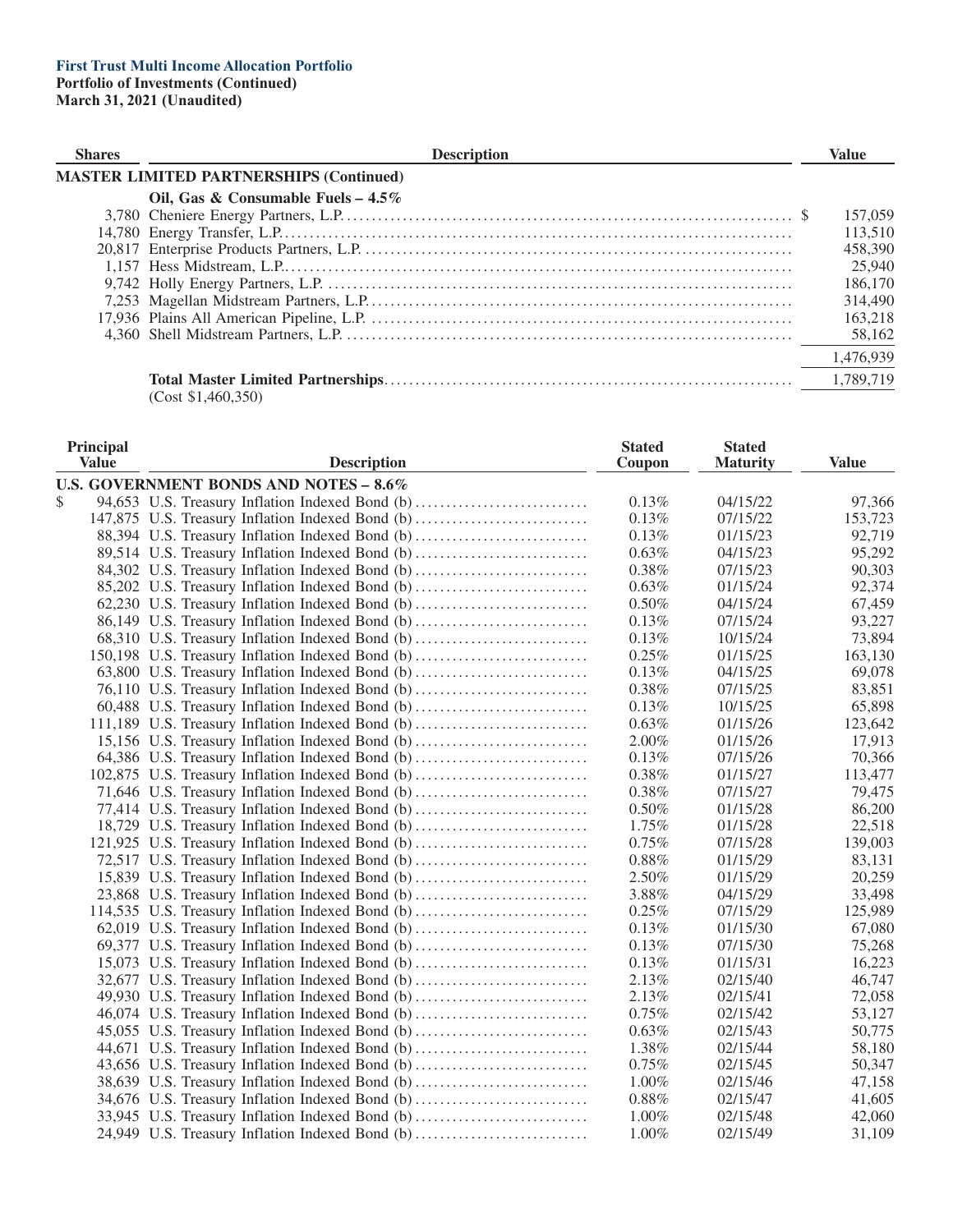| <b>Principal</b><br><b>Value</b> | <b>Description</b>                                            |                | <b>Stated</b><br><b>Maturity</b> | <b>Value</b>   |  |
|----------------------------------|---------------------------------------------------------------|----------------|----------------------------------|----------------|--|
|                                  | <b>U.S. GOVERNMENT BONDS AND NOTES (Continued)</b>            |                |                                  |                |  |
| S.                               | 26,454 U.S. Treasury Inflation Indexed Bond (b)               | 0.25%          | 02/15/50                         | \$<br>27,521   |  |
|                                  | 15,071 U.S. Treasury Inflation Indexed Bond (b)               | 0.13%          | 02/15/51                         | 15,075         |  |
|                                  |                                                               |                |                                  | 2,848,118      |  |
|                                  | (Cost \$2,675,388)                                            |                |                                  |                |  |
|                                  | U.S. GOVERNMENT AGENCY MORTGAGE-BACKED SECURITIES - 2.4%      |                |                                  |                |  |
|                                  | Collateralized Mortgage Obligations $-1.5\%$                  |                |                                  |                |  |
|                                  | Fannie Mae REMIC Trust                                        |                |                                  |                |  |
| 8,916                            |                                                               | 6.49%          | 09/01/37                         | 10,633         |  |
|                                  | <b>Fannie Mae REMICS</b>                                      |                |                                  |                |  |
| 24                               |                                                               | $6.50\%$       | 04/01/22                         | 24             |  |
| $\overline{\phantom{0}}$         |                                                               | 8.00%          | 07/01/22                         | $\overline{0}$ |  |
| 323                              |                                                               | 7.90%          | 01/01/23                         | 336            |  |
| 110                              |                                                               | 6.50%          | 07/01/23                         | 116            |  |
| 929                              |                                                               | 6.50%          | 09/01/23                         | 982            |  |
| 351                              |                                                               | 7.00%          | 04/01/23                         | 368            |  |
| 692                              |                                                               | 6.50%          | 04/01/23                         | 718            |  |
| 960                              |                                                               | 7.00%          | 12/01/29                         | 1,088          |  |
| 896                              |                                                               | 5.50%          | 11/01/32                         | 1,037          |  |
| 21,003                           | Series 2002-9, Class MS, IO, 1 Mo. LIBOR x -1 +8.10% (d)      | 7.99%          | 03/25/32                         | 4,482          |  |
| 3,344                            |                                                               | 6.50%          | 06/01/42                         | 3,928          |  |
| 1,910                            |                                                               | 3.50%          | 03/01/33                         | 1,991          |  |
| 2,485                            |                                                               | 4.00%          | 05/01/33                         | 2,621          |  |
| 28,416                           |                                                               | $6.00\%$       | 02/01/34                         | 32,920         |  |
| 10,225                           | Series 2005-79, Class NF, 1 Mo. LIBOR + 0.41% (e)             | 0.52%          | 09/25/35                         | 10,313         |  |
| 18,244                           |                                                               | $6.00\%$       | 02/01/37                         | 21,168         |  |
| 39,095                           |                                                               | 5.50%          | 10/01/39                         | 6,760          |  |
| 1,308                            |                                                               | 2.00%          | 11/01/41                         | 1,348          |  |
| 384                              |                                                               | 1.75%          | 03/01/43                         | 394            |  |
| 25,268                           |                                                               | 3.00%          | 04/01/43                         | 25,633         |  |
|                                  | Fannie Mae Trust                                              |                |                                  |                |  |
| 3,067                            |                                                               | 7.50%          | 06/01/44                         | 3,671          |  |
|                                  | <b>FHLMC-GNMA</b>                                             |                |                                  |                |  |
| 59                               |                                                               | 7.50%          | 02/01/23                         | 61             |  |
| 279                              |                                                               | 7.00%          | 03/01/24                         | 297            |  |
|                                  | Freddie Mac REMICS                                            |                |                                  |                |  |
| 90                               |                                                               | 7.00%          | 05/01/22                         | 92             |  |
| 2,950                            | Series 1992-1401, Class Q, 1 Mo. LIBOR + 0.60% (e)            | $0.71\%$       | 10/15/22                         | 2,944          |  |
| 6,797                            | Series 1993-1487, Class P, IO, 1 Mo. LIBOR x -1 +9.50% (d)    | 9.39%          | 03/15/23                         | 445            |  |
| 1,486                            | Series 1994-1673, Class FB, 10 Yr. Constant Maturity Treasury |                |                                  |                |  |
|                                  |                                                               | 0.81%          | 02/01/24                         | 1,475          |  |
| 31                               |                                                               | 7.50%          | 04/01/26                         | 35             |  |
| 6,398                            |                                                               | 7.00%          | 02/01/28                         | 649            |  |
| 1,932                            |                                                               | 6.38%          | 03/01/29                         | 2,196          |  |
| 28,442                           |                                                               | 6.00%          | 07/01/29                         | 32,056         |  |
| 6,267                            |                                                               | 7.50%          | 01/01/31                         | 7,676          |  |
| 26,725                           | Series 2003-2647, Class LS, 1 Mo. LIBOR x -2.50 +14.00% (d)   | 13.71%         | 07/01/33                         | 37,014         |  |
| 31,000                           |                                                               | 5.50%          | 09/01/33                         | 34,574         |  |
| 19,440                           |                                                               | 4.25%          | 03/01/34                         | 21,009         |  |
| 4,000                            |                                                               | 5.25%          | 04/01/34                         | 4,431          |  |
| 22,673                           | Series 2006-3114, Class GI, IO, 1 Mo. LIBOR x -1 +6.60% (d)   | 6.49%          | 02/15/36                         | 3,447          |  |
| 24,359                           | Series 2006-3199, Class DS, IO, 1 Mo. LIBOR x -1 + 7.15% (d). | 7.04%          | 08/15/36                         | 5,066          |  |
| 13,590                           |                                                               | 5.50%          | 07/01/36                         | 13,978         |  |
| 7,529                            |                                                               | $4.00\%$       | 08/01/25                         | 8,118          |  |
| 739                              |                                                               |                | 02/01/22                         |                |  |
| 22,484                           |                                                               | 1.63%<br>3.50% | 03/01/43                         | 741<br>25,948  |  |
|                                  |                                                               |                |                                  |                |  |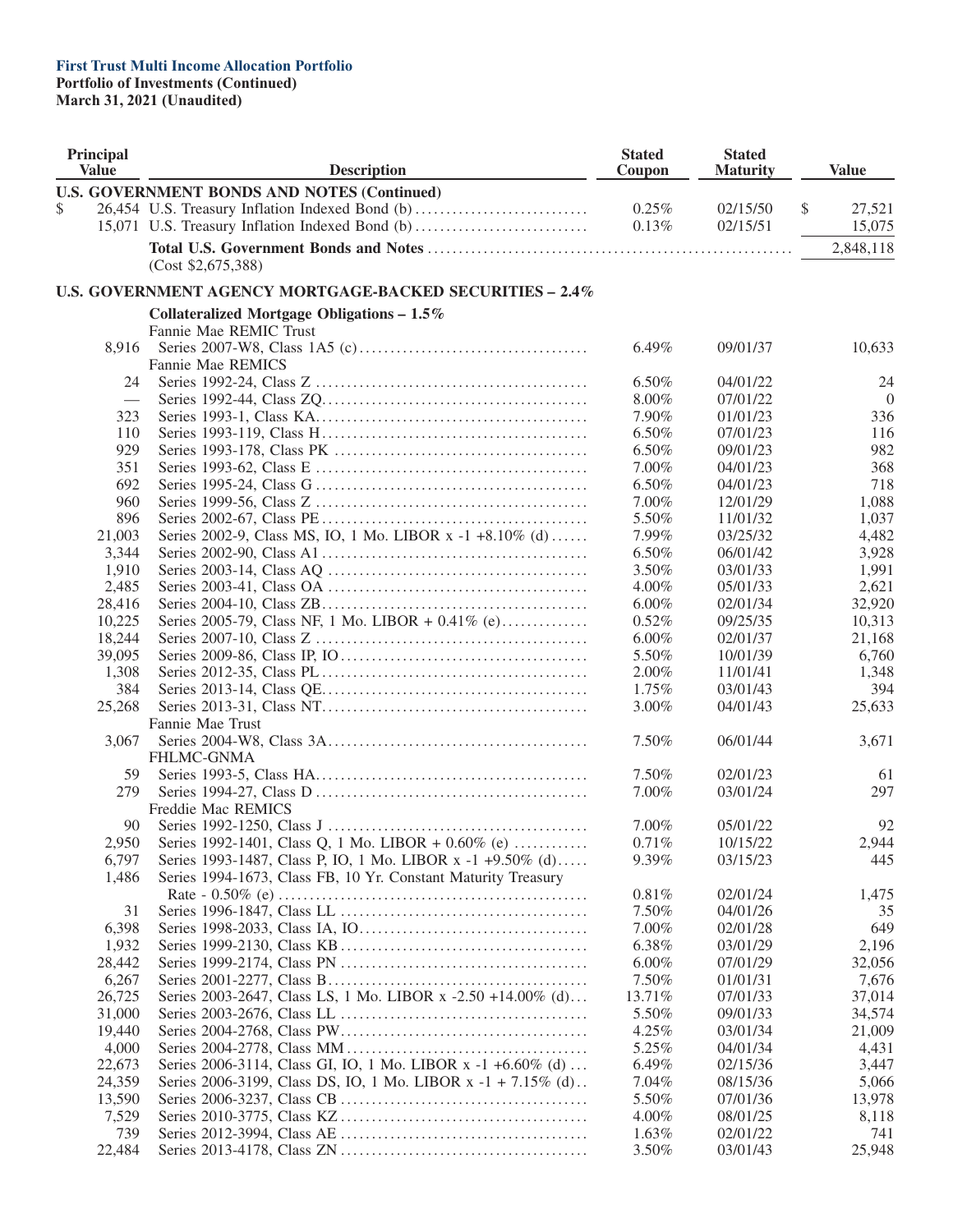#### **First Trust Multi Income Allocation Portfolio Portfolio of Investments (Continued)**

| Principal<br><b>Value</b> | <b>Description</b>                                                   | <b>Stated</b><br>Coupon | <b>Stated</b><br><b>Maturity</b> |    | <b>Value</b>   |  |
|---------------------------|----------------------------------------------------------------------|-------------------------|----------------------------------|----|----------------|--|
|                           | <b>U.S. GOVERNMENT AGENCY MORTGAGE-BACKED SECURITIES (Continued)</b> |                         |                                  |    |                |  |
|                           | <b>Collateralized Mortgage Obligations (Continued)</b>               |                         |                                  |    |                |  |
|                           | Freddie Mac Strips                                                   |                         |                                  |    |                |  |
| \$<br>4,330               |                                                                      | 8.50%                   | 03/01/23                         | \$ | 202            |  |
|                           | Government National Mortgage Association                             |                         |                                  |    |                |  |
| 22,040                    |                                                                      | 5.50%                   | 12/01/32                         |    | 23,306         |  |
| 5,230                     |                                                                      | (f)                     | 03/20/36                         |    | 4,846          |  |
| 50,091                    |                                                                      | 6.00%                   | 06/01/37                         |    | 57,744         |  |
| 2,335                     |                                                                      | 4.50%                   | 03/01/39                         |    | 2,407          |  |
| 49,000                    |                                                                      | 5.50%                   | 08/01/39                         |    | 58,617         |  |
| 6,847                     |                                                                      | 2.50%                   | 05/01/40                         |    | 7,000          |  |
| 14,108                    |                                                                      | 5.00%                   | 01/01/43                         |    | 1,704          |  |
|                           |                                                                      |                         |                                  |    |                |  |
|                           |                                                                      |                         |                                  |    | 488,609        |  |
|                           | Pass-through Security - $0.9\%$                                      |                         |                                  |    |                |  |
|                           | Federal Home Loan Mortgage Corporation                               |                         |                                  |    |                |  |
| 10,237                    |                                                                      | $4.00\%$                | 08/01/35                         |    | 11,247         |  |
| 4,898                     |                                                                      | 6.50%                   | 11/01/31                         |    | 5,693          |  |
| 32,456                    |                                                                      | 6.50%                   | 12/01/29                         |    | 36,499         |  |
| 18,800                    |                                                                      | $4.00\%$                | 04/01/41                         |    | 20,734         |  |
| 1,530                     |                                                                      | 5.00%                   | 11/01/30                         |    | 1,673          |  |
| 11,334                    |                                                                      | 4.00%                   | 10/01/42                         |    | 12,437         |  |
|                           | Federal National Mortgage Association                                |                         |                                  |    |                |  |
| 10,492                    |                                                                      | $4.00\%$                | 01/01/42                         |    | 11,564         |  |
| 14,424                    |                                                                      | 4.50%                   | 07/01/39                         |    | 16,273         |  |
| 3,795                     |                                                                      | $6.00\%$                | 02/01/23                         |    | 3,867          |  |
| 2,153                     |                                                                      | 5.50%                   | 12/01/22                         |    | 2,198          |  |
| 15,851                    |                                                                      | 4.00%                   | 02/01/41                         |    | 17,557         |  |
| 25,353                    |                                                                      | 4.00%                   | 09/01/43                         |    | 27,960         |  |
| 3,873                     |                                                                      | 4.00%                   | 11/01/40                         |    | 4,265          |  |
| 18,989                    |                                                                      | 4.00%                   | 04/01/42                         |    | 20,940         |  |
|                           | Government National Mortgage Association                             |                         |                                  |    |                |  |
| 6,584                     |                                                                      | 5.00%                   | 08/01/33                         |    | 7,520          |  |
| 13,952                    |                                                                      | 5.50%                   | 01/01/34                         |    | 16,303         |  |
| 5,006                     |                                                                      | 5.50%                   | 05/01/35                         |    | 5,870          |  |
| 16,825                    |                                                                      | 5.00%                   | 10/01/39                         |    | 19,719         |  |
| 8,707                     |                                                                      | 5.50%                   | 04/01/39                         |    | 9,886          |  |
| 11,525                    |                                                                      | 5.00%                   | 02/01/40                         |    | 13,437         |  |
| 16,288                    |                                                                      | 4.00%                   | 02/01/41                         |    | 17,777         |  |
|                           |                                                                      |                         | 03/01/46                         |    |                |  |
| 9,151                     |                                                                      | 5.50%                   |                                  |    | 10,740         |  |
|                           |                                                                      |                         |                                  |    | 294,159        |  |
|                           |                                                                      |                         |                                  |    | 782,768        |  |
|                           | (Cost \$750,043)                                                     |                         |                                  |    |                |  |
|                           |                                                                      |                         |                                  |    |                |  |
|                           | <b>MORTGAGE-BACKED SECURITIES - 0.0%</b>                             |                         |                                  |    |                |  |
|                           | Collateralized Mortgage Obligations $-0.0\%$                         |                         |                                  |    |                |  |
|                           | Credit Suisse First Boston Mortgage Securities Corp.                 |                         |                                  |    |                |  |
| 299                       |                                                                      | 4.75%                   | 09/01/19                         |    | $\overline{0}$ |  |
|                           | <b>MASTR Alternative Loan Trust</b>                                  |                         |                                  |    |                |  |
| 617                       |                                                                      | 5.50%                   | 10/01/19                         |    | 615            |  |
| 28                        |                                                                      | 5.50%                   | 01/01/20                         |    | 27             |  |
|                           | <b>MASTR Asset Securitization Trust</b>                              |                         |                                  |    |                |  |
| 4,289                     |                                                                      | 5.50%                   | 02/01/34                         |    | 4,532          |  |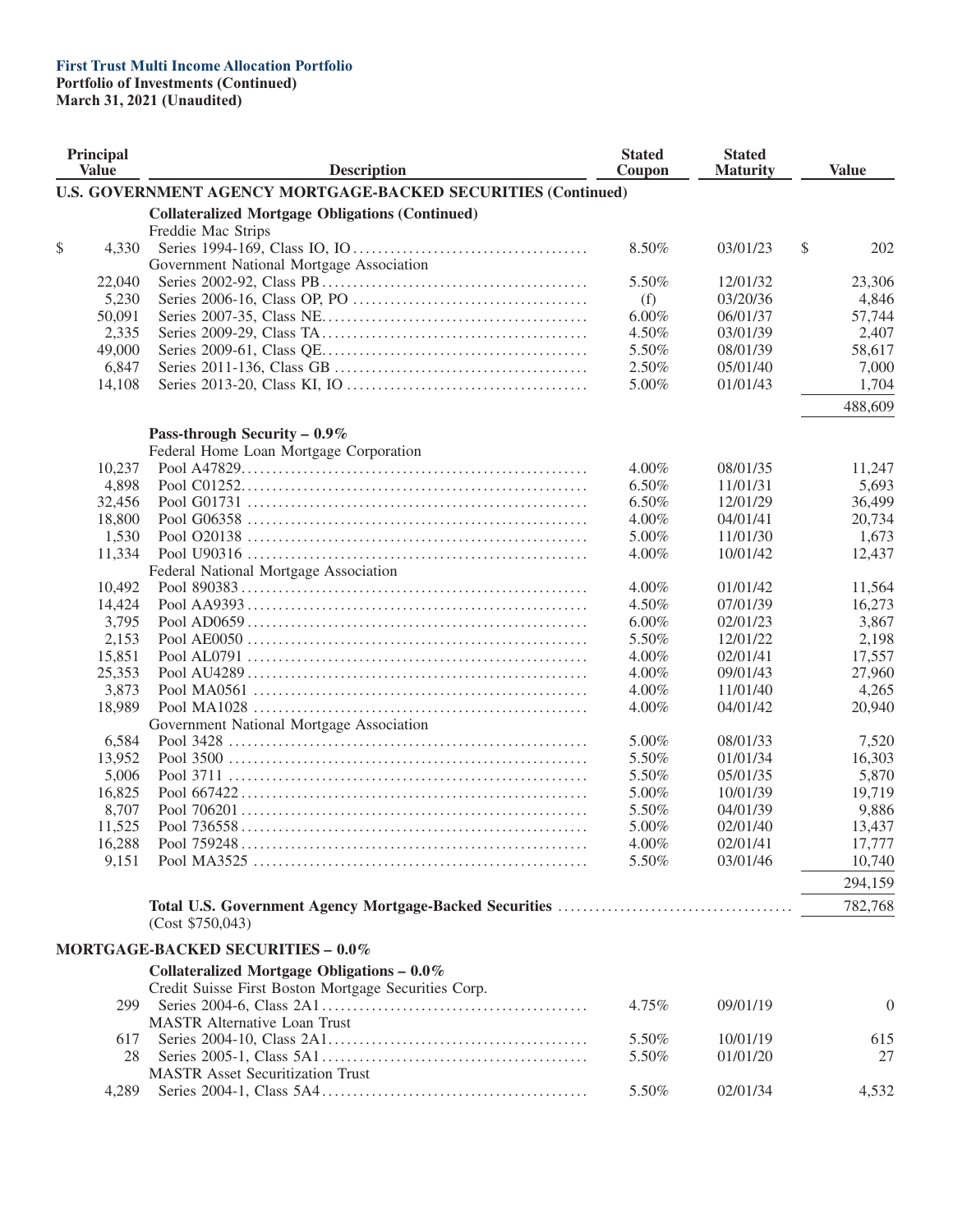| <b>Principal</b><br><b>Value</b> |       | <b>Description</b>                                                                                    | <b>Stated</b><br>Coupon | <b>Stated</b><br><b>Maturity</b> | <b>Value</b> |  |
|----------------------------------|-------|-------------------------------------------------------------------------------------------------------|-------------------------|----------------------------------|--------------|--|
|                                  |       | <b>MORTGAGE-BACKED SECURITIES (Continued)</b>                                                         |                         |                                  |              |  |
| \$                               | 5.112 | <b>Collateralized Mortgage Obligations (Continued)</b><br>Structured Asset Mortgage Investments Trust | 6.14%                   | 06/01/29                         | 5,078        |  |
|                                  |       | (Cost \$10,361)                                                                                       |                         |                                  | 10,252       |  |
|                                  |       | $(Cost $29.254.878)$ (h)                                                                              |                         |                                  | 32,778,084   |  |
|                                  |       |                                                                                                       |                         |                                  | 469,392      |  |
|                                  |       |                                                                                                       |                         |                                  | 33, 247, 476 |  |

(a) Investment in an affiliated fund.

(b) Security whose principal value is adjusted in accordance with changes to the country's Consumer Price Index. Interest is calculated on the basis of the current adjusted principal value.

(c) Weighted Average Coupon security. Coupon is based on the blended interest rate of the underlying holdings, which may have different coupons. The coupon may change in any period.

- (d) Inverse floating rate security.
- (e) Floating or variable rate security.

(g) Collateral Strip Rate security. Coupon is based on the weighted net interest rate of the investment's underlying collateral. The interest rate resets periodically.

(h) Aggregate cost for financial reporting purposes approximates the aggregate cost for federal income tax purposes. As of March 31, 2021, the aggregate gross unrealized appreciation for all investments in which there was an excess of value over tax cost was \$3,603,062 and the aggregate gross unrealized depreciation for all investments in which there was an excess of tax cost over value was \$79,856. The net unrealized appreciation was \$3,523,206.

- CAD Canadian Dollar
- IO Interest-Only Security Principal amount shown represents par value on which interest payments are based.
- LIBOR London Interbank Offered Rate<br>PO Principal-Only Security
- Principal-Only Security

#### **Valuation Inputs**

A summary of the inputs used to value the Fund's investments as of March 31, 2021 is as follows (see Valuation Inputs in the Additional Information section):

|                                                   | <b>Total</b><br>Value at<br>3/31/2021 | Level 1<br><b>Ouoted</b><br><b>Prices</b> | Level 2<br>Significant<br><b>Observable</b><br>Inputs | Level 3<br><b>Significant</b><br><b>Unobservable</b><br>Inputs |
|---------------------------------------------------|---------------------------------------|-------------------------------------------|-------------------------------------------------------|----------------------------------------------------------------|
|                                                   | \$14,103,772                          | \$14,103,772                              | S                                                     | $\mathbf{s}$ —                                                 |
|                                                   | 9,613,635                             | 9,613,635                                 |                                                       |                                                                |
|                                                   | 3,629,820                             | 3,629,820                                 |                                                       |                                                                |
|                                                   | 1,789,719                             | 1.789.719                                 |                                                       |                                                                |
|                                                   | 2,848,118                             |                                           | 2,848,118                                             |                                                                |
| U.S. Government Agency Mortgage-Backed Securities | 782,768                               |                                           | 782,768                                               |                                                                |
|                                                   | 10,252                                |                                           | 10,252                                                |                                                                |
|                                                   | \$32,778,084                          | \$29,136,946                              | \$3,641,138                                           |                                                                |

\* See Portfolio of Investments for industry breakout.

<sup>(</sup>f) Zero coupon security.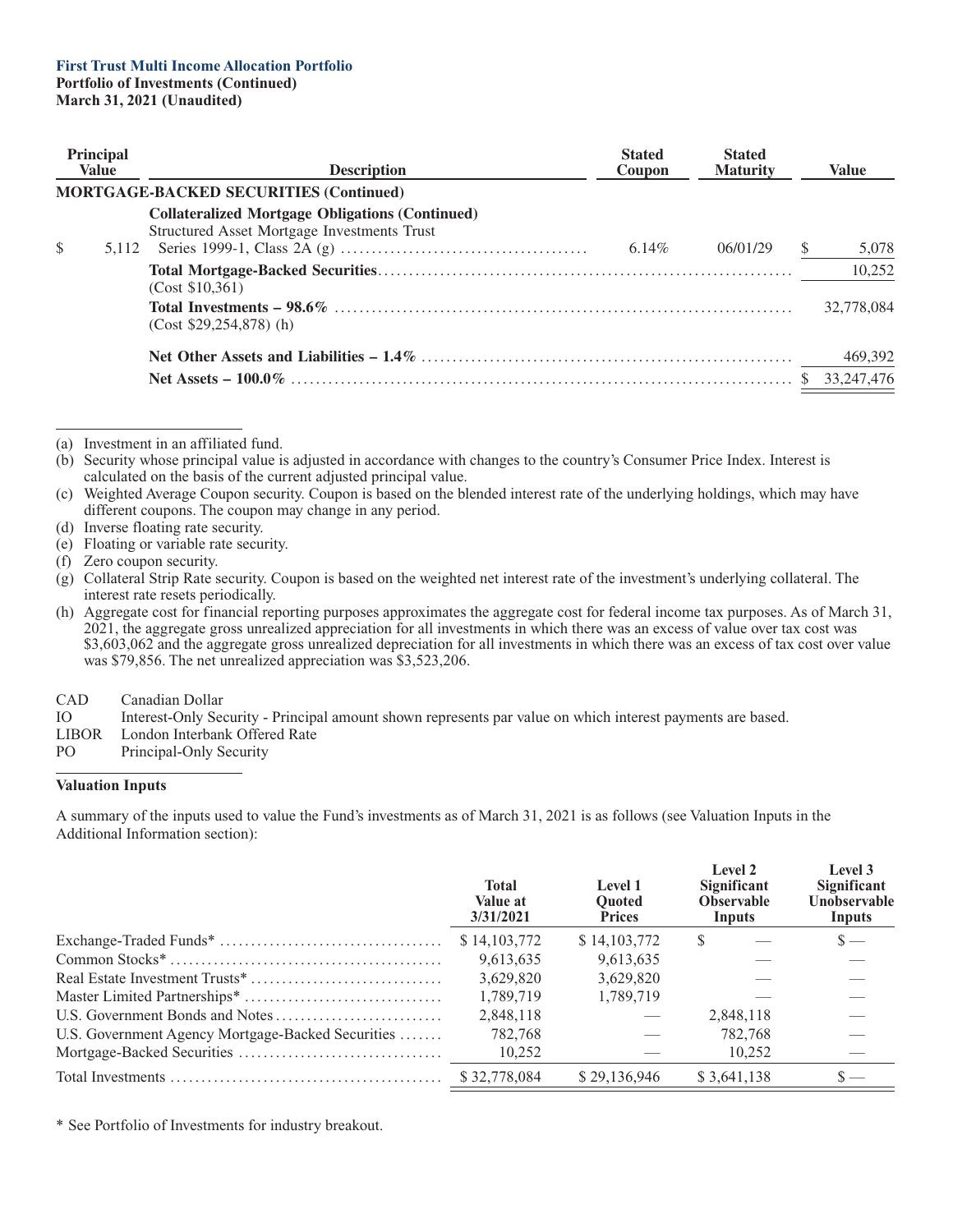## **Affiliated Transactions**

Amounts relating to investments in affiliated funds at March 31, 2021, and for the fiscal year-to-date period (January 1, 2021 to March 31, 2021) are as follows:

| <b>Security Name</b>                                                    | <b>Shares</b> at<br>3/31/2021 | Value at<br>12/31/2020 | <b>Purchases</b> | <b>Sales</b>      | Change in<br><b>Unrealized</b><br>Appreciation<br>(Depreciation) | <b>Realized</b><br>Gain<br>(Loss) | Value at<br>3/31/2021   | <b>Dividend</b><br>Income |
|-------------------------------------------------------------------------|-------------------------------|------------------------|------------------|-------------------|------------------------------------------------------------------|-----------------------------------|-------------------------|---------------------------|
| <b>First Trust Institutional Preferred</b><br>Securities and Income ETF | 32,158                        | \$<br>564,322          | 91,021 \$<br>-S  | $\hspace{0.05cm}$ | \$ (3,822)                                                       | <sup>S</sup><br>$\hspace{0.05cm}$ | 651,521<br><sup>S</sup> | S.<br>7,392               |
| <b>First Trust Long Duration Opportunities</b><br>ETF                   | 500                           | 14,525                 |                  |                   | (1,100)                                                          |                                   | 13,425                  | 120                       |
| <b>First Trust Low Duration Opportunities</b><br>ETF                    | 21,000                        | 1,029,400              | 51,070           |                   | (8,210)                                                          | $\hspace{0.05cm}$                 | 1,072,260               | 5,490                     |
| First Trust Preferred Securities and<br>Income ETF                      | 95,921                        | 1,667,835              | 268,276          | $\hspace{0.05cm}$ | (3,303)                                                          | $\hspace{0.05cm}$                 | 1,932,808               | 22,624                    |
| First Trust Senior Loan ETF                                             | 87,605                        | 3,422,673              | 746,278          |                   | 26,452                                                           | $\hspace{0.05cm}$                 | 4,195,403               | 31,976                    |
| First Trust Tactical High Yield ETF                                     | 59,886                        | 3,449,376              | 31,609           | (562, 665)        | (10, 569)                                                        | 5,703                             | 2,913,454               | 39,555                    |
|                                                                         |                               | \$10,148,131           | \$1,188,254      | \$(562,665)       | S<br>(552)                                                       | \$5,703                           | \$10,778,871            | \$107,157                 |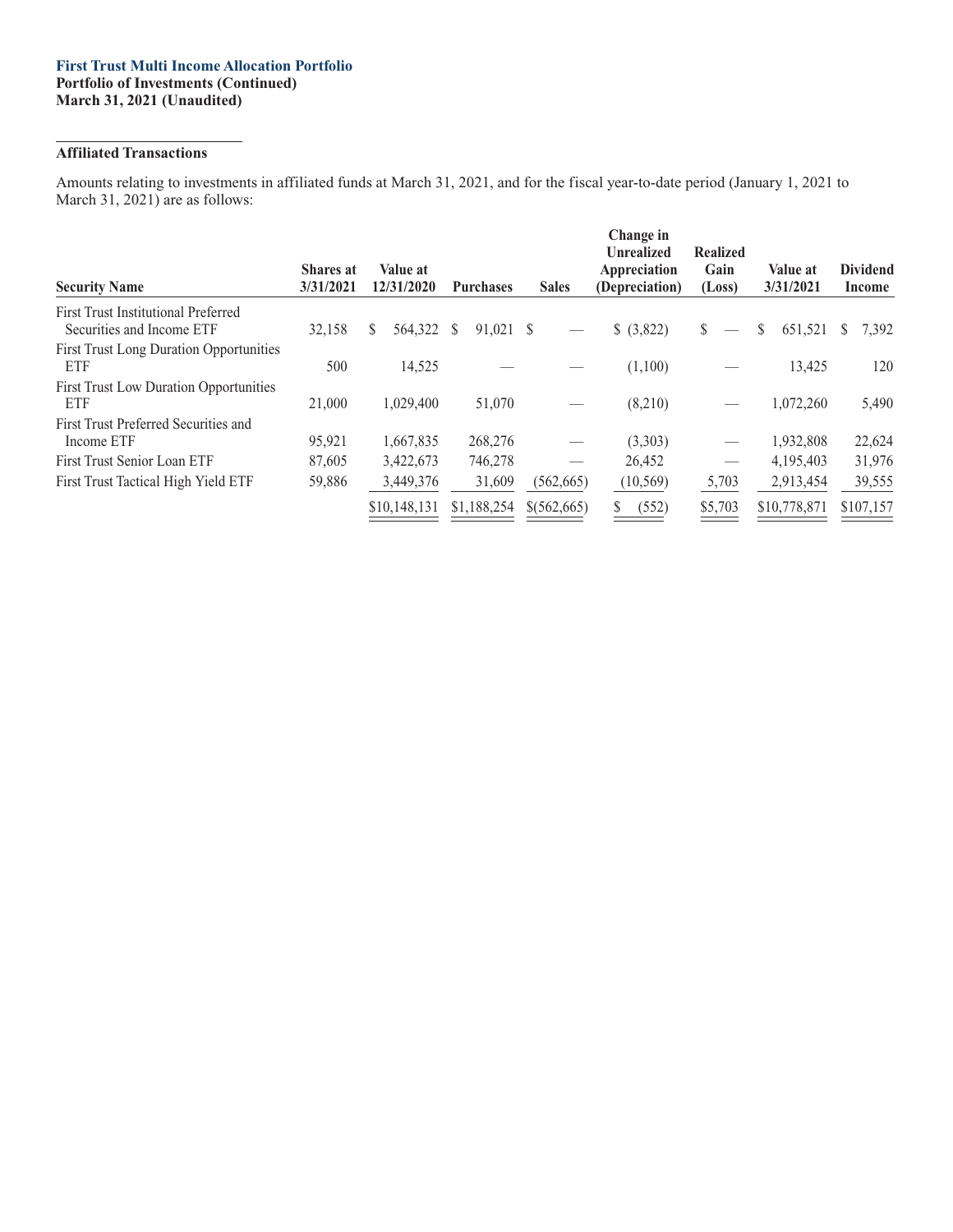| <b>Shares</b> | Description                                    | Value         |
|---------------|------------------------------------------------|---------------|
|               | <b>EXCHANGE-TRADED FUNDS - 98.2%</b>           |               |
|               | Capital Markets - 98.2%                        |               |
|               | 6,483 First Trust BICK Index Fund (a)          | \$<br>243,895 |
|               | 3,868 First Trust Chindia ETF (a)              | 237,573       |
|               | 87,823 First Trust Consumer                    |               |
|               | Discretionary AlphaDEX®                        |               |
|               | Fund (a)                                       | 5,111,299     |
| 11,286        | <b>First Trust Developed Markets</b>           |               |
|               | ex-US AlphaDE $\bar{X}^{\circledast}$ Fund (a) | 678,514       |
|               | 25,061 First Trust Emerging Markets            |               |
|               | AlphaDEX <sup>®</sup> Fund (a)                 | 661,194       |
|               | 6,750 First Trust Europe AlphaDEX®             |               |
|               | Fund (a)                                       | 274,455       |
|               | 5,067 First Trust Germany AlphaDEX®            |               |
|               | Fund $(a)$                                     | 272,198       |
|               | 93,196 First Trust Industrials/Producer        |               |
|               | Durables AlphaDEX <sup>®</sup> Fund (a)        | 5,279,553     |
|               | 160,520 First Trust Nasdaq Transportation      |               |
|               | ETF(a)<br>32,450 First Trust                   | 5,287,336     |
|               | NASDAQ-100-Technology                          |               |
|               | Sector Index Fund (a)                          | 4,679,290     |
|               | 62,990 First Trust Small Cap Core              |               |
|               | AlphaDEX® Fund (a)                             | 5,706,882     |
|               | 75,954 First Trust Small Cap Growth            |               |
|               | AlphaDEX <sup>®</sup> Fund (a)                 | 5,291,715     |
|               | 100,000 First Trust Small Cap Value            |               |
|               | AlphaDE $X^{\otimes}$ Fund (a)                 | 5,025,130     |
|               | 4,266 First Trust Switzerland                  |               |
|               | Alpha $DEX^{\circledR}$ Fund (a)               | 263,468       |
| 40,686        | <b>First Trust Technology</b>                  |               |
|               | Alpha $DEX^{\circledR}$ Fund (a)               | 4,623,150     |
| 27,071        | iShares Core U.S. Aggregate                    |               |
|               | <b>Bond ETF</b>                                | 3,081,492     |
| 38,830        | SPDR Blackstone Senior Loan                    |               |
|               | <b>ETF</b>                                     | 1,776,084     |
| 49,875        | SPDR Bloomberg Barclays                        |               |
|               | <b>International Corporate Bond</b>            |               |
|               | <b>ETF</b>                                     | 1,787,021     |
| 32,007        | SPDR FTSE International                        |               |
|               | Government Inflation-Protected                 |               |
|               | <b>Bond ETF</b>                                | 1,777,349     |

| <b>Shares</b> | <b>Description</b>                                                                          | Value      |  |
|---------------|---------------------------------------------------------------------------------------------|------------|--|
|               | <b>Capital Markets (Continued)</b><br>42,629 SPDR Wells Fargo Preferred<br><b>Stock ETF</b> | 1,851,378  |  |
|               | Total Investments $-98.2\%$<br>$(Cost $46,607,149)$ (b)                                     | 53,908,976 |  |
|               | <b>Net Other Assets and</b><br>Liabilities $-1.8\%$                                         | 1,014,504  |  |
|               | Net Assets $-100.0\%$                                                                       | 54,923,480 |  |

(a) Investment in an affiliated fund.

(b) Aggregate cost for financial reporting purposes approximates the aggregate cost for federal income tax purposes. As of March 31, 2021, the aggregate gross unrealized appreciation for all investments in which there was an excess of value over tax cost was \$7,620,535 and the aggregate gross unrealized depreciation for all investments in which there was an excess of tax cost over value was \$318,708. The net unrealized appreciation was \$7,301,827.

### **Valuation Inputs**

A summary of the inputs used to value the Fund's investments as of March 31, 2021 is as follows (see Valuation Inputs in the Additional Information section):

|                 | <b>Total</b><br>Value at<br>3/31/2021 | Level 1<br><b>Ouoted</b><br><b>Prices</b> | Level 2<br>Significant<br>Inputs | Level 3<br>Significant<br>Observable Unobservable<br>Inputs |
|-----------------|---------------------------------------|-------------------------------------------|----------------------------------|-------------------------------------------------------------|
| Exchange-Traded |                                       |                                           |                                  |                                                             |
| $Funds*$        |                                       | \$53,908,976 \$53,908,976                 | $s-$                             |                                                             |

\* See Portfolio of Investments for industry breakout.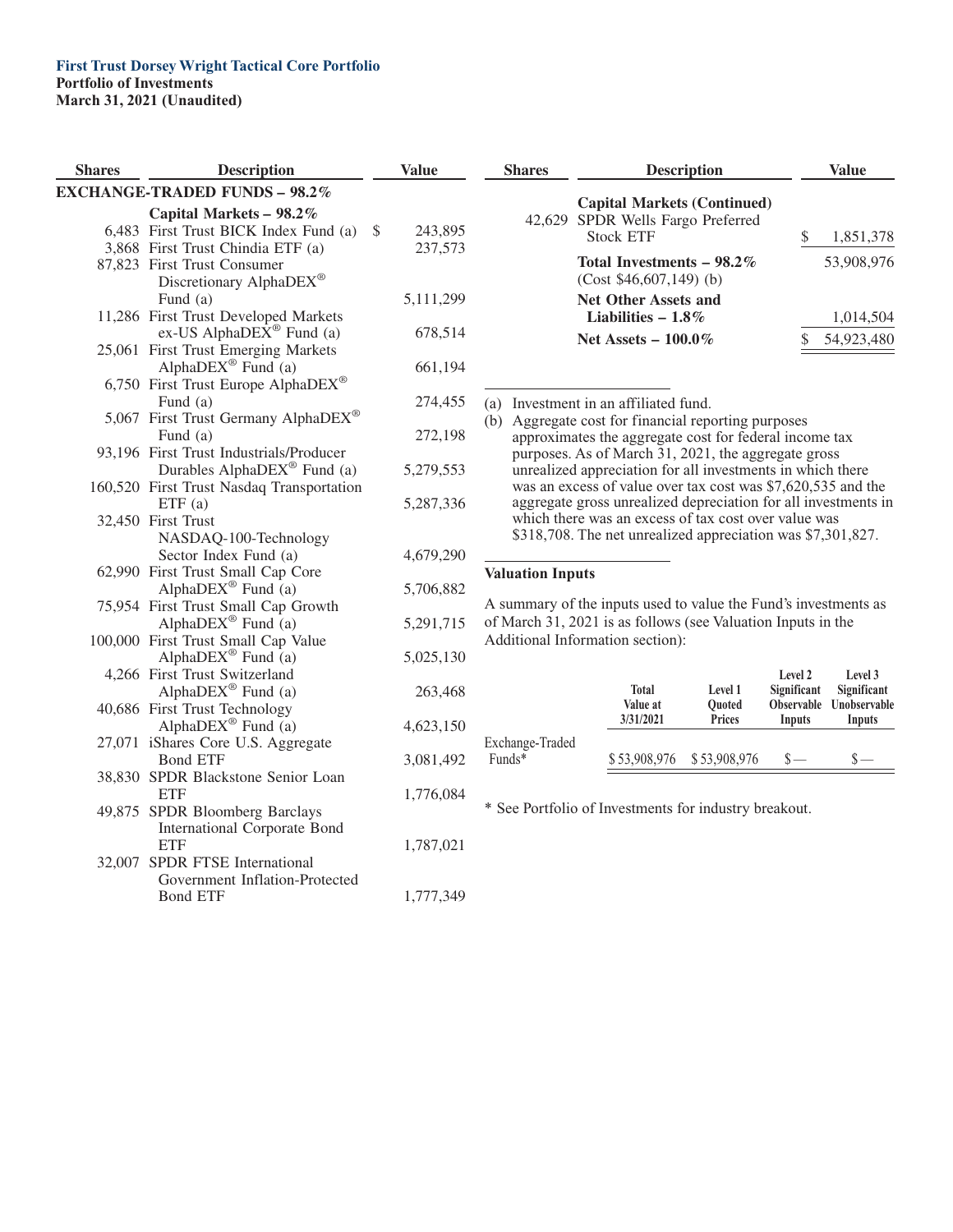#### **First Trust Dorsey Wright Tactical Core Portfolio Portfolio of Investments (Continued) March 31, 2021 (Unaudited)**

## **Affiliated Transactions**

Amounts relating to investments in affiliated funds at March 31, 2021, and for the fiscal year-to-date period (January 1, 2021 to March 31, 2021) are as follows:

| <b>Security Name</b>                                                     | <b>Shares</b> at<br>3/31/2021 | Value at<br>12/31/2020 | <b>Purchases</b> | <b>Sales</b>   | Change in<br><b>Unrealized</b><br>Appreciation<br>(Depreciation) | <b>Realized</b><br>Gain<br>(Loss) | Value at<br>3/31/2021 | <b>Dividend</b><br><b>Income</b> |
|--------------------------------------------------------------------------|-------------------------------|------------------------|------------------|----------------|------------------------------------------------------------------|-----------------------------------|-----------------------|----------------------------------|
| First Trust BICK Index Fund                                              | 6,483                         | 268,224 \$<br>\$       | 7,470 \$         | (34, 401)      | $\mathbb{S}$<br>(9,146)                                          | $\mathbb{S}$<br>11,748            | \$<br>243,895         | $\mathbb{S}$                     |
| First Trust Chindia ETF                                                  | 3,868                         | 262,579                | 7,732            | (48, 894)      | (11, 189)                                                        | 27,345                            | 237,573               |                                  |
| <b>First Trust Consumer Discretionary</b><br>AlphaDEX® Fund              | 87,823                        | 4,565,666              | 135,045          | (241, 874)     | 574,933                                                          | 77,529                            | 5,111,299             | 4,014                            |
| <b>First Trust Developed Markets</b><br>ex-US AlphaDEX <sup>®</sup> Fund | 11,286                        | 603,458                | 36,160           |                | 38,896                                                           |                                   | 678,514               | 2,640                            |
| <b>First Trust Dow Jones Internet</b><br>Index Fund                      |                               | 4,101,345              |                  | (4,314,804)    | (673, 516)                                                       | 886,975                           |                       |                                  |
| <b>First Trust Emerging Markets</b><br>AlphaDEX® Fund                    | 25,061                        | 598,276                | 37,000           |                | 25,918                                                           |                                   | 661,194               | 764                              |
| First Trust Europe AlphaDEX <sup>®</sup><br>Fund                         | 6,750                         | 220,602                | 38,248           |                | 15,605                                                           |                                   | 274,455               | 871                              |
| First Trust Germany AlphaDEX®<br>Fund                                    | 5,067                         | 241,527                | 16,789           |                | 13,882                                                           |                                   | 272,198               |                                  |
| First Trust Industrials/Producer<br>Durables AlphaDEX <sup>®</sup> Fund  | 93,196                        |                        | 4,874,993        |                | 404,560                                                          |                                   | 5,279,553             | 5,965                            |
| First Trust Large Cap Growth<br>AlphaDEX <sup>®</sup> Fund               |                               | 4,863,505              |                  | (5,070,514)    | (876, 840)                                                       | 1,083,849                         |                       |                                  |
| First Trust Mid Cap Growth<br>AlphaDEX <sup>®</sup> Fund                 |                               | 5,270,151              | 149,509          | (5,636,843)    | (1,267,377)                                                      | 1,484,560                         |                       |                                  |
| First Trust Nasdaq Transportation<br><b>ETF</b>                          | 160,520                       | 4,322,482              | 198,439          |                | 766,415                                                          |                                   | 5,287,336             |                                  |
| First Trust NASDAQ-100-<br>Technology Sector Index Fund                  | 32,450                        | 4,391,316              | 127,589          | (33,214)       | 178,037                                                          | 15,562                            | 4,679,290             | 227                              |
| First Trust Small Cap Core<br>AlphaDEX® Fund                             | 62,990                        |                        | 5,402,364        |                | 304,518                                                          |                                   | 5,706,882             | 6,450                            |
| First Trust Small Cap Growth<br>AlphaDEX <sup>®</sup> Fund               | 75,954                        | 5,411,730              | 159,541          | (1,024,065)    | 436,262                                                          | 308,247                           | 5,291,715             |                                  |
| First Trust Small Cap Value<br>AlphaDEX <sup>®</sup> Fund                | 100,000                       |                        | 5,096,000        |                | (70, 870)                                                        |                                   | 5,025,130             |                                  |
| First Trust Switzerland AlphaDEX®<br>Fund                                | 4,266                         | 243,829                | 11,875           |                | 7,764                                                            |                                   | 263,468               |                                  |
| First Trust Technology AlphaDEX <sup>®</sup><br>Fund                     | 40,686                        | 4,612,799              | 130,824          | (199, 698)     | (18, 420)                                                        | 97,645                            | 4,623,150             |                                  |
|                                                                          |                               | \$39,977,489           | \$16,429,578     | \$(16,604,307) | (160, 568)<br>\$                                                 | \$3,993,460                       | \$43,635,652          | \$20,931                         |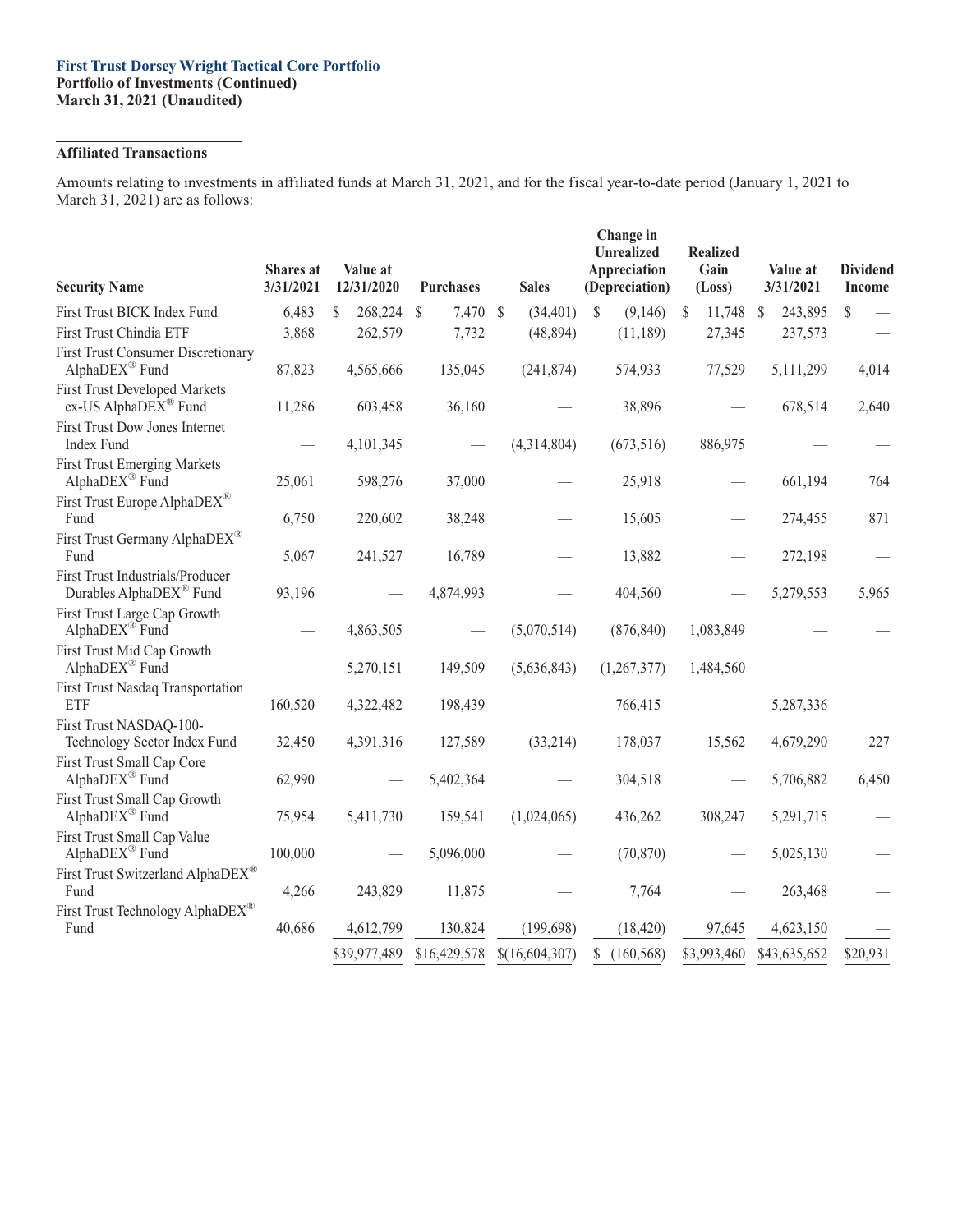## **First Trust Capital Strength Portfolio**

**Portfolio of Investments**

**March 31, 2021 (Unaudited)**

| <b>Shares</b> | <b>Description</b>                                             | <b>Value</b>       |
|---------------|----------------------------------------------------------------|--------------------|
|               | <b>COMMON STOCKS - 98.2%</b>                                   |                    |
|               | Aerospace & Defense - 4.2%                                     |                    |
|               | 2,998 General Dynamics Corp.                                   | \$<br>544,317      |
|               | 1,322 Lockheed Martin Corp.                                    | 488,479            |
|               |                                                                | 1,032,796          |
|               | Air Freight & Logistics $-4.1\%$                               |                    |
| 4.927         | Expeditors International of                                    |                    |
|               | Washington, Inc.                                               | 530,589            |
|               | 2,890 United Parcel Service, Inc.,                             |                    |
|               | Class B                                                        | 491,271            |
|               |                                                                | 1,021,860          |
|               | Beverages $-5.7\%$                                             |                    |
|               | 9,428 Coca-Cola (The) Co.                                      | 496,950            |
|               | 5,010 Monster Beverage Corp. (a)                               | 456,361            |
|               | 3,247 PepsiCo, Inc.                                            | 459,288            |
|               |                                                                | 1,412,599          |
|               | Biotechnology - 1.9%                                           |                    |
|               | 1,870 Amgen, Inc.                                              | 465,275            |
|               | Capital Markets $-2.0\%$                                       |                    |
|               | 3,279 Nasdaq, Inc.                                             | 483,521            |
|               | Chemicals $-1.9\%$                                             |                    |
|               | 3,102 PPG Industries, Inc.                                     | 466,107            |
|               |                                                                |                    |
|               | <b>Communications Equipment -</b><br>$2.1\%$                   |                    |
|               | 10,107 Cisco Systems, Inc.                                     | 522,633            |
|               |                                                                |                    |
|               | Electrical Equipment $-2.0\%$<br>3,858 AMETEK, Inc.            | 492,782            |
|               |                                                                |                    |
|               | <b>Electronic Equipment,</b>                                   |                    |
|               | <b>Instruments &amp; Components-</b><br>$3.7\%$                |                    |
|               | 6,971 Amphenol Corp., Class A                                  | 459,877            |
|               | 3,139 Keysight Technologies, Inc. (a)                          | 450,132            |
|               |                                                                | 910,009            |
|               |                                                                |                    |
|               | Entertainment - $3.7\%$                                        |                    |
|               | 5,063 Activision Blizzard, Inc.<br>3,303 Electronic Arts, Inc. | 470,859<br>447,127 |
|               |                                                                | 917,986            |
|               |                                                                |                    |
|               | Food & Staples Retailing -                                     |                    |
|               | 3.6%                                                           |                    |
|               | 1,268 Costco Wholesale Corp.<br>3,174 Walmart, Inc.            | 446,945<br>431,124 |
|               |                                                                |                    |
|               |                                                                | 878,069            |
|               | Food Products $-2.0\%$                                         |                    |
|               | 3,093 Hershey (The) Co.                                        | 489,189            |
|               | <b>Health Care Providers &amp;</b>                             |                    |
|               | Services $-1.9\%$                                              |                    |
|               | 3,691 Quest Diagnostics, Inc.                                  | 473,703            |

| <b>Shares</b> | <b>Description</b>                                        | <b>Value</b>       |
|---------------|-----------------------------------------------------------|--------------------|
|               | Household Durables $-2.0\%$<br>3,794 Garmin Ltd.          | \$<br>500,239      |
|               | Household Products $-5.6\%$                               |                    |
|               | 5,608 Colgate-Palmolive Co.                               | 442,078            |
|               | 3,497 Kimberly-Clark Corp.                                | 486,258            |
|               | 3,407 Procter & Gamble (The) Co.                          | 461,410            |
|               |                                                           | 1,389,746          |
|               | <b>Industrial Conglomerates -</b>                         |                    |
|               | $2.2\%$<br>2,774 3M Co.                                   | 534,494            |
|               | Insurance $-8.0\%$                                        |                    |
|               | 4,236 Allstate (The) Corp.                                | 486,717            |
|               | 2,208 Aon PLC, Class A                                    | 508,083            |
|               | 4,105 Marsh & McLennan Cos., Inc.                         | 499,989            |
|               | 4,843 Progressive (The) Corp.                             | 463,039            |
|               |                                                           | 1,957,828          |
|               | <b>Interactive Media &amp; Services -</b><br>$2.2\%$      |                    |
|               | 266 Alphabet, Inc., Class A (a)                           | 548,630            |
|               | <b>Internet &amp; Direct Marketing</b><br>Retail $-1.9\%$ |                    |
|               | 148 Amazon.com, Inc. (a)                                  | 457,924            |
|               | IT Services $-6.2\%$                                      |                    |
|               | 1,810 Accenture PLC, Class A                              | 500,013            |
|               | 2,850 Automatic Data Processing, Inc.                     | 537,139            |
|               | 2,278 Visa, Inc., Class A                                 | 482,321            |
|               |                                                           | 1,519,473          |
|               | Life Sciences Tools &                                     |                    |
|               | Services $-1.7\%$                                         |                    |
|               | 913 Thermo Fisher Scientific, Inc.                        | 416,675            |
|               | Machinery $-4.1\%$                                        |                    |
|               | 1,935 Cummins, Inc.<br>2,260 Illinois Tool Works, Inc.    | 501,378<br>500,635 |
|               |                                                           | 1,002,013          |
|               |                                                           |                    |
|               | Multiline Retail $-3.7\%$<br>2,172 Dollar General Corp.   | 440,091            |
|               | 2,357 Target Corp.                                        | 466,851            |
|               |                                                           | 906,942            |
|               |                                                           |                    |
|               | Pharmaceuticals $-5.5\%$<br>2,864 Johnson & Johnson       | 470,698            |
|               | 5,507 Merck & Co., Inc.                                   | 424,535            |
|               | 2,842 Zoetis, Inc.                                        | 447,558            |
|               |                                                           | 1,342,791          |
|               | Road & Rail – $3.8\%$                                     |                    |
|               | 4,915 CSX Corp.                                           | 473,905            |
|               | 2,120 Union Pacific Corp.                                 | 467,269            |
|               |                                                           | 941,174            |
|               |                                                           |                    |

J.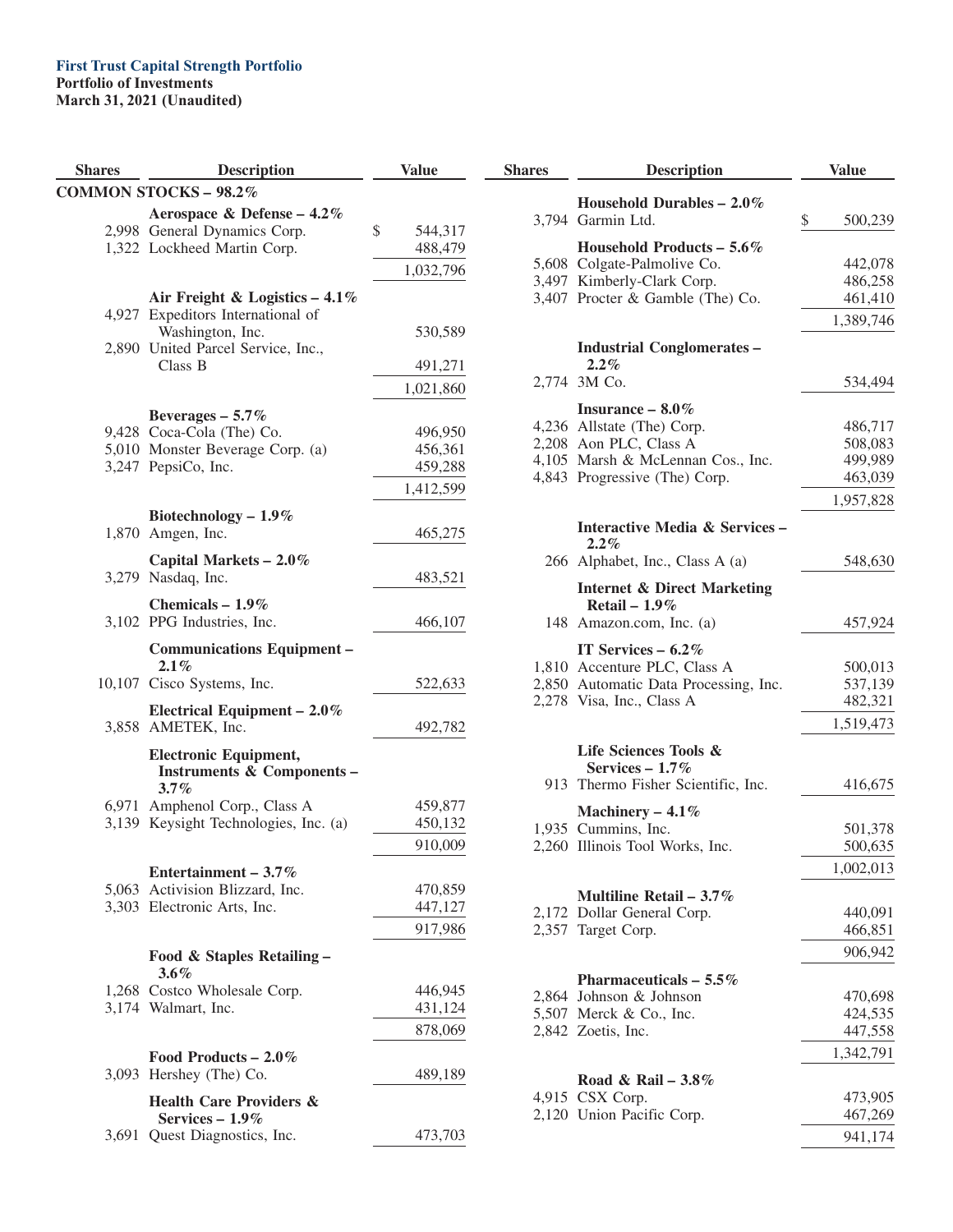## **First Trust Capital Strength Portfolio**

**Portfolio of Investments (Continued) March 31, 2021 (Unaudited)**

| <b>Shares</b> | <b>Description</b>                                                                                              | <b>Value</b>                    |
|---------------|-----------------------------------------------------------------------------------------------------------------|---------------------------------|
|               | <b>COMMON STOCKS (Continued)</b>                                                                                |                                 |
|               | <b>Semiconductors &amp;</b><br>Semiconductor Equipment-<br>$2.1\%$<br>2,714 Texas Instruments, Inc.             | \$<br>512,919                   |
|               |                                                                                                                 |                                 |
|               | Software $-2.1\%$<br>2,159 Microsoft Corp.                                                                      | 509,027                         |
|               | Specialty Retail – $4.1\%$<br>984 O'Reilly Automotive, Inc. (a)<br>2,916 Tractor Supply Co.                     | 499,134<br>516,365<br>1,015,499 |
|               | <b>Technology Hardware,</b><br>Storage & Peripherals $-2.4\%$                                                   |                                 |
|               | 7,588 Seagate Technology PLC<br><b>Textiles, Apparel &amp; Luxury</b><br>$Goods - 1.8\%$                        | 582,379                         |
|               | 3,263 NIKE, Inc., Class B                                                                                       | 433,620                         |
|               | Total Investments – $98.2\%$<br>$(Cost $22,718,659)$ (b)<br><b>Net Other Assets and</b><br>Liabilities $-1.8\%$ | 24, 137, 902<br>447,791         |
|               | Net Assets $-100.0\%$                                                                                           | \$<br>24,585,693                |
|               |                                                                                                                 |                                 |

(a) Non-income producing security.

(b) Aggregate cost for financial reporting purposes approximates the aggregate cost for federal income tax purposes. As of March 31, 2021, the aggregate gross unrealized appreciation for all investments in which there was an excess of value over tax cost was \$1,506,530 and the aggregate gross unrealized depreciation for all investments in which there was an excess of tax cost over value was \$87,287. The net unrealized appreciation was \$1,419,243.

### **Valuation Inputs**

A summary of the inputs used to value the Fund's investments as of March 31, 2021 is as follows (see Valuation Inputs in the Additional Information section):

|                |              |                           | Level 2     | Level 3                 |
|----------------|--------------|---------------------------|-------------|-------------------------|
|                | <b>Total</b> | Level 1                   | Significant | Significant             |
|                | Value at     | <b>Ouoted</b>             |             | Observable Unobservable |
|                | 3/31/2021    | <b>Prices</b>             | Inputs      | Inputs                  |
| Common Stocks* |              | \$24,137,902 \$24,137,902 | $S -$       | $s-$                    |

\* See Portfolio of Investments for industry breakout.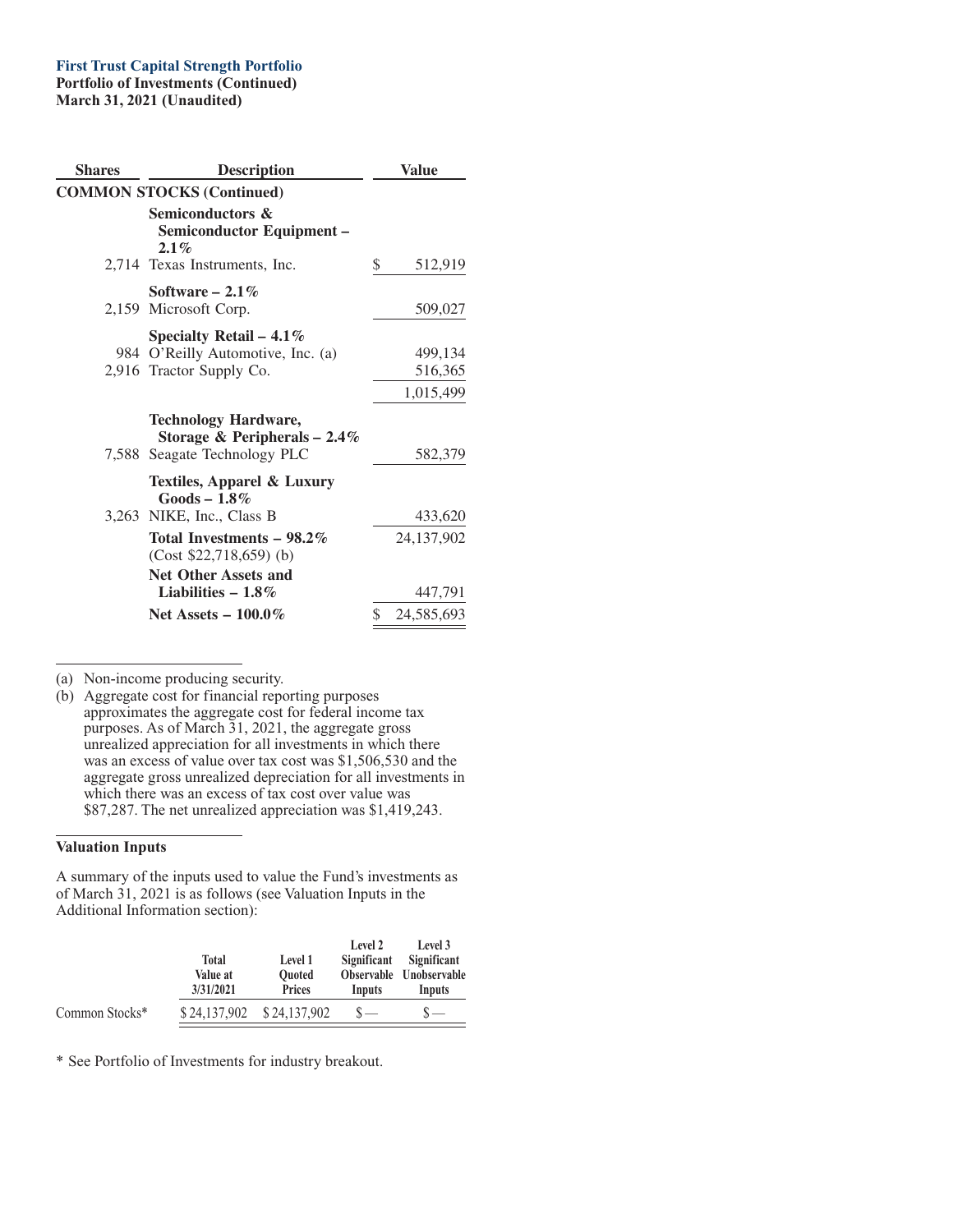| <b>Shares</b> | <b>Description</b>                                                                                                            | <b>Value</b>                          |
|---------------|-------------------------------------------------------------------------------------------------------------------------------|---------------------------------------|
|               | <b>COMMON STOCKS - 98.3%</b>                                                                                                  |                                       |
|               | Beverages $-2.2\%$<br>1,138 Diageo PLC                                                                                        | \$<br>46,901                          |
|               | Biotechnology - $1.6\%$<br>106 Genmab A.S. $(a)$                                                                              | 34,875                                |
|               | Capital Markets - 9.7%<br>227 Deutsche Boerse AG<br>350 Euronext N.V. (b) $(c)$<br>800 Hong Kong Exchanges &<br>Clearing Ltd. | 37,721<br>35,257<br>47,069            |
| 41            | 1,500 Japan Exchange Group, Inc.<br>Partners Group Holding AG                                                                 | 35,155<br>52,359                      |
|               |                                                                                                                               | 207,561                               |
|               | Chemicals $-2.0\%$<br>152 Sika AG                                                                                             | 43,422                                |
|               | <b>Commercial Services &amp;</b><br>Supplies $-1.9\%$                                                                         |                                       |
|               | 5,990 Rentokil Initial PLC (a)                                                                                                | 40,001                                |
|               | Construction & Engineering -<br>$4.3\%$                                                                                       |                                       |
|               | 1,846 Skanska AB, Class B<br>1,200 Taisei Corp.                                                                               | 46,290<br>46,277                      |
|               |                                                                                                                               | 92,567                                |
|               | Diversified Financial Services –<br>$2.3\%$                                                                                   |                                       |
|               | 611 Investor AB, Class B                                                                                                      | 48,721                                |
|               | Entertainment – $1.3\%$<br>50 Nintendo Co., Ltd.                                                                              | 27,911                                |
|               | Food & Staples Retailing –<br>$1.8\%$                                                                                         |                                       |
|               | 1,204 Alimentation Couche-Tard, Inc.,<br>Class B                                                                              | 38,821                                |
|               | Food Products – $1.7\%$<br>330 Nestle S.A.                                                                                    | 36,780                                |
|               | Health Care Equipment &<br>Supplies $-1.6\%$<br>300 Hoya Corp.                                                                | 35,236                                |
|               | Household Durables $-2.4\%$<br>500 Sony Corp.                                                                                 | 52,359                                |
|               | Household Products - $1.8\%$<br>1,199 Essity AB, Class B                                                                      | 37,878                                |
|               | IT Services $-6.3\%$<br>20 Adyen N.V. (a) (b) $(c)$<br>589 CGI, Inc. (a)<br>1,300 Nomura Research Institute Ltd.              | 44,645<br>49,062<br>40,212<br>133,919 |
|               |                                                                                                                               |                                       |

| <b>Shares</b> | <b>Description</b>                                         | <b>Value</b>      |
|---------------|------------------------------------------------------------|-------------------|
| 827           | Machinery $-8.8\%$<br>Atlas Copco AB, Class A              | \$<br>50,339      |
|               | 2,671 Epiroc AB, Class A                                   | 60,494            |
|               | 442 Kone OYJ, Class B                                      | 36,107            |
|               | 142 Schindler Holding AG                                   | 41,707            |
|               |                                                            | 188,647           |
|               | Marine $-2.6\%$                                            |                   |
|               | 192 Kuehne + Nagel International<br>AG                     | 54,788            |
|               | Metals & Mining $-2.5\%$<br>1,527 BHP Group Ltd.           | 52,540            |
|               | Multiline Retail $-2.3\%$<br>1,244 Wesfarmers Ltd.         | 49,767            |
|               | Paper & Forest Products -<br>2.4%                          |                   |
|               | 1,992 Mondi PLC                                            | 50,804            |
|               | Personal Products - 1.5%<br>500 Kao Corp.                  | 33,023            |
|               | Pharmaceuticals - $11.1\%$<br>393 AstraZeneca PLC          |                   |
|               | 1,000 Chugai Pharmaceutical Co., Ltd.                      | 39,263<br>40,542  |
|               | 549 Novo Nordisk A.S., Class B                             | 37,194            |
|               | 114 Roche Holding AG                                       | 36,842            |
|               | 397 Sanofi                                                 | 39,224            |
|               | 800 Shionogi & Co., Ltd.                                   | 43,004            |
|               |                                                            | 236,069           |
|               | Professional Services - 5.8%                               |                   |
|               | 15 SGS S.A.                                                | 42,549            |
|               | 473 Thomson Reuters Corp.                                  | 41,436            |
|               | 456 Wolters Kluwer N.V.                                    | 39,636<br>123,621 |
|               | Road & Rail - $2.0\%$<br>364 Canadian National Railway Co. |                   |
|               |                                                            | 42,242            |
|               | Semiconductors &<br>Semiconductor Equipment-<br>$2.0\%$    |                   |
|               | 100 Tokyo Electron Ltd.                                    | 42,258            |
|               | Software - 5.8%<br>38 Constellation Software, Inc.         | 53,069            |
|               | 4,539 Sage Group (The) PLC                                 | 38,346            |
|               | 257 SAP SE                                                 | 31,470            |
|               |                                                            | 122,885           |
|               | <b>Technology Hardware,</b>                                |                   |
|               | Storage & Peripherals $-2.4\%$                             |                   |
|               | 486 Logitech International S.A.                            | 50,978            |
|               | Textiles, Apparel & Luxury<br>$Goods - 4.1\%$              |                   |
|               | 42 Hermes International                                    | 46,495            |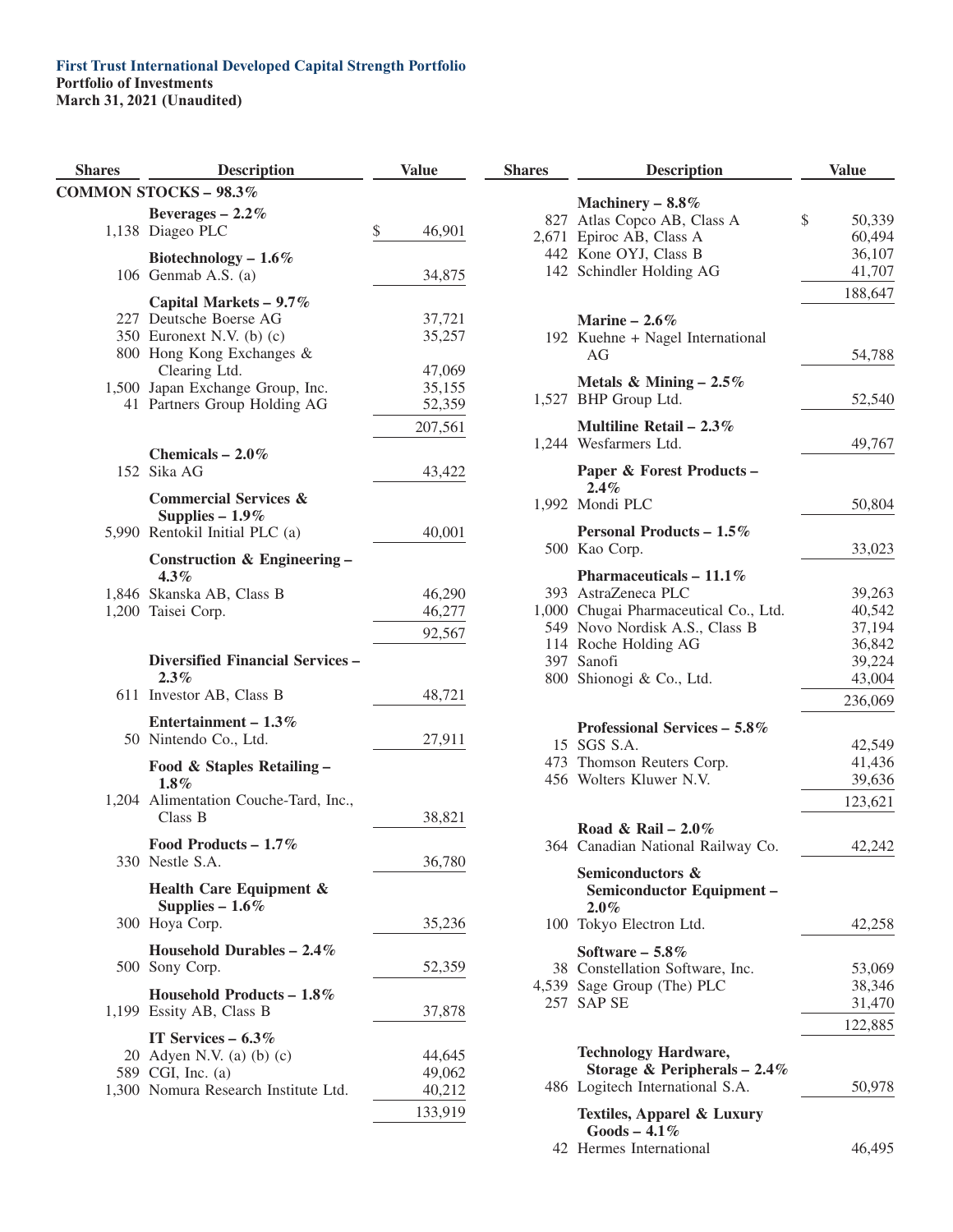## **First Trust International Developed Capital Strength Portfolio Portfolio of Investments (Continued)**

**March 31, 2021 (Unaudited)**

| <b>Shares</b> | <b>Description</b>                                     | Value |           |
|---------------|--------------------------------------------------------|-------|-----------|
|               | <b>COMMON STOCKS (Continued)</b>                       |       |           |
|               | Textiles, Apparel & Luxury<br><b>Goods (Continued)</b> |       |           |
|               | 58 Kering S.A.                                         | S     | 40,035    |
|               |                                                        |       | 86,530    |
|               | Trading Companies &<br>Distributors $-1.9\%$           |       |           |
|               | 1,263 Bunzl PLC                                        |       | 40,447    |
|               | <b>Wireless Telecommunication</b><br>Services $-2.2\%$ |       |           |
|               | 1,500 KDDI Corp.                                       |       | 45,992    |
|               | Total Investments $-98.3\%$<br>$(Cost $1,810,305)$ (d) |       | 2,097,543 |
|               | <b>Net Other Assets and</b><br>Liabilities $-1.7\%$    |       | 35,210    |
|               | Net Assets $-100.0\%$                                  |       | 2,132,753 |
|               |                                                        |       |           |

| <b>Country Allocation</b> †      | $\%$ of Net<br><b>Assets</b> |
|----------------------------------|------------------------------|
| Japan                            | 20.7%                        |
| Switzerland                      | 16.9                         |
| United Kingdom                   | 12.0                         |
| Sweden                           | 11.4                         |
| Canada                           | 10.5                         |
| France                           | 5.9                          |
| <b>Netherlands</b>               | 5.6                          |
| Australia                        | 4.8                          |
| Denmark                          | 3.4                          |
| Germany                          | 3.2                          |
| Hong Kong                        | 2.2                          |
| Finland                          | 1.7                          |
| Total Investments                | 98.3                         |
| Net Other Assets and Liabilities | 1.7                          |
| Total                            | 100.0%                       |

(a) Non-income producing security.

- (b) This security may be resold to qualified foreign investors and foreign institutional buyers under Regulation S of the Securities Act of 1933, as amended (the "1933 Act").
- (c) This security is exempt from registration upon resale under Rule 144A of the 1933 Act and may be resold in transactions exempt from registration, normally to qualified institutional buyers. This security is not restricted on the foreign exchange where it trades freely without any additional registration. As such, it does not require the additional disclosure required of restricted securities.
- (d) Aggregate cost for financial reporting purposes approximates the aggregate cost for federal income tax purposes. As of March 31, 2021, the aggregate gross unrealized appreciation for all investments in which there was an excess of value over tax cost was \$319,501 and the aggregate gross unrealized depreciation for all investments in which there was an excess of tax cost over value was \$32,263. The net unrealized appreciation was \$287,238.

#### **Valuation Inputs**

A summary of the inputs used to value the Fund's investments as of March 31, 2021 is as follows (see Valuation Inputs in the Additional Information section):

|                | Total<br>Value at<br>3/31/2021 | Level 1<br><b>Ouoted</b><br><b>Prices</b> | Level 2<br>Significant<br>Inputs | Level 3<br>Significant<br>Observable Unobservable<br>Inputs |
|----------------|--------------------------------|-------------------------------------------|----------------------------------|-------------------------------------------------------------|
| Common Stocks* | \$2,097,543                    | \$2,097,543                               |                                  | $\overline{\phantom{a}}$                                    |

\* See Portfolio of Investments for industry breakout.

† Portfolio securities are categorized based upon their country of incorporation.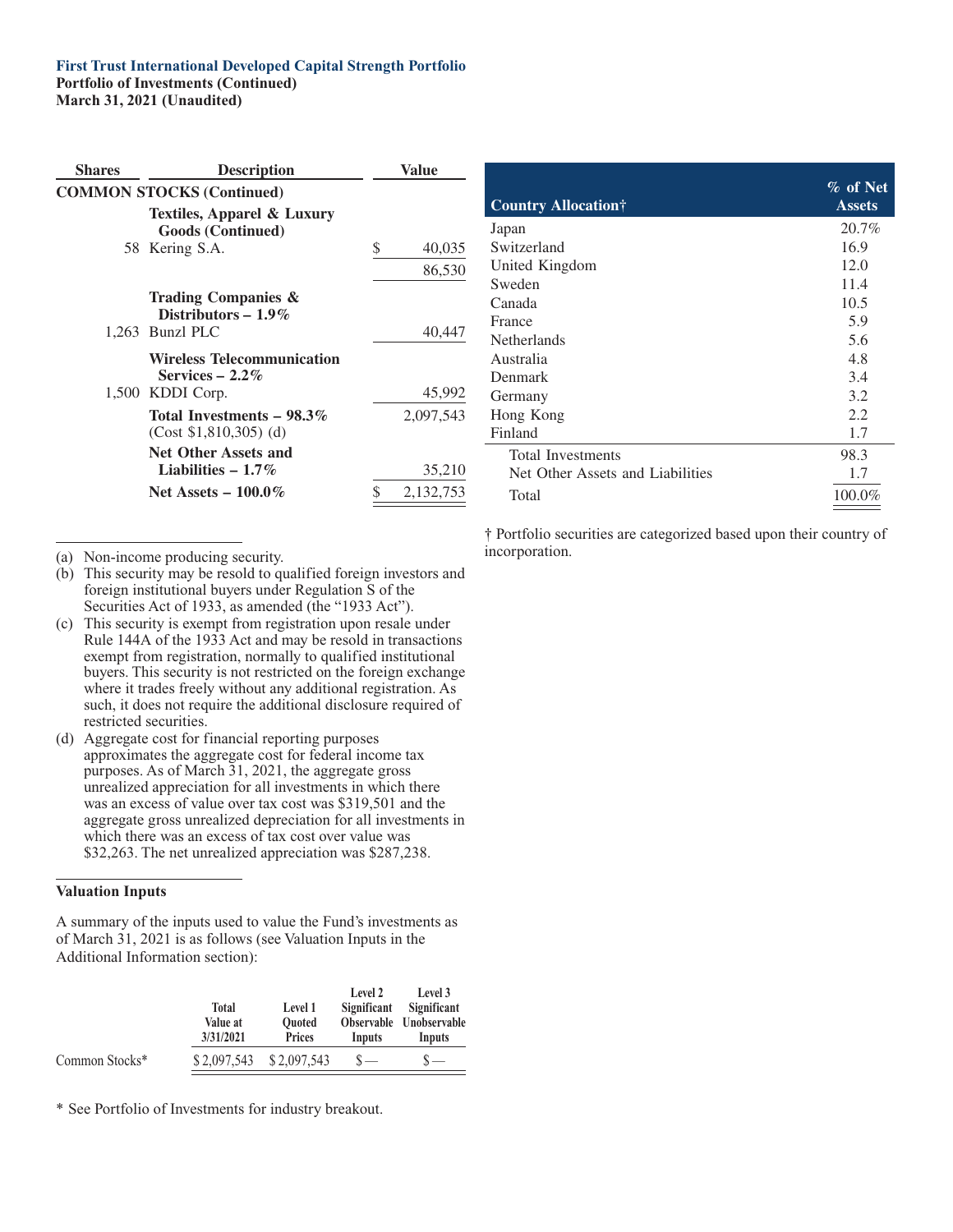#### **First Trust Variable Insurance Trust March 31, 2021 (Unaudited)**

#### **Valuation Inputs**

The Funds are subject to fair value accounting standards that define fair value, establish the framework for measuring fair value and provide a three-level hierarchy for fair valuation based upon the inputs to the valuation as of the measurement date. The three levels of the fair value hierarchy are as follows:

- Level 1 Level 1 inputs are quoted prices in active markets for identical investments.
- Level 2 Level 2 inputs are observable inputs, either directly or indirectly. (Quoted prices for similar investments, valuations based on interest rates and yield curves, or valuations derived from observable market data.)
- Level 3 Level 3 inputs are unobservable inputs that may reflect the reporting entity's own assumptions about the assumptions that market participants would use in pricing the investment.

The inputs or methodologies used for valuing investments are not necessarily an indication of the risk associated with investing in those investments.

#### **Licensing Information**

Standard & Poor's and S&P are registered trademarks of Standard & Poor's Financial Services LLC ("S&P") and Dow Jones is a registered trademark of Dow Jones Trademark Holdings LLC ("Dow Jones"). The trademarks have been licensed to S&P Dow Jones Indices LLC and have been sublicensed for use for certain purposes by First Trust Advisors L.P. ("First Trust"). The DOW JONES EQUAL WEIGHT U.S. ISSUED CORPORATE BOND INDEX, DOW JONES U.S. TOTAL STOCK MARKET INDEX AND DOW JONES COMPOSITE AVERAGE are products of S&P Dow Jones Indices LLC and has been licensed for use by First Trust. The First Trust/Dow Jones Dividend & Income Allocation Portfolio is not sponsored, endorsed, sold or promoted by S&P Dow Jones Indices LLC, Dow Jones, S&P, or any of their respective affiliates (collectively, "S&P Dow Jones Indices"). Neither S&P Dow Jones Indices nor its affiliates make any representation or warranty, express or implied, to the owners of the First Trust/Dow Jones Dividend & Income Allocation Portfolio or any member of the public regarding the advisability of investing in securities generally or in the First Trust/Dow Jones Dividend & Income Allocation Portfolio particularly or the ability of the DOW JONES EQUAL WEIGHT U.S. ISSUED CORPORATE BOND INDEX, DOW JONES U.S. TOTAL STOCK MARKET INDEX AND DOW JONES COMPOSITE AVERAGE to track general market performance. S&P Dow Jones Indices' only relationship to First Trust with respect to the DOW JONES EQUAL WEIGHT U.S. ISSUED CORPORATE BOND INDEX, DOW JONES U.S. TOTAL STOCK MARKET INDEX AND DOW JONES COMPOSITE AVERAGE is the licensing of the Index and certain trademarks, service marks and/or trade names of S&P Dow Jones Indices. The DOW JONES EQUAL WEIGHT U.S. ISSUED CORPORATE BOND INDEX, DOW JONES U.S. TOTAL STOCK MARKET INDEX AND DOW JONES COMPOSITE AVERAGE is determined, composed and calculated by S&P Dow Jones Indices without regard to First Trust or the First Trust/Dow Jones Dividend & Income Allocation Portfolio. S&P Dow Jones Indices has no obligation to take the needs of First Trust or the owners of the First Trust/Dow Jones Dividend & Income Allocation Portfolio into consideration in determining, composing or calculating the DOW JONES EQUAL WEIGHT U.S. ISSUED CORPORATE BOND INDEX, DOW JONES U.S. TOTAL STOCK MARKET INDEX AND DOW JONES COMPOSITE AVERAGE. Neither S&P Dow Jones Indices nor its affiliates are responsible for and have not participated in the determination of the prices, and amount of the First Trust/Dow Jones Dividend & Income Allocation Portfolio or the timing of the issuance or sale of the First Trust/Dow Jones Dividend & Income Allocation Portfolio or in the determination or calculation of the equation by which the First Trust/Dow Jones Dividend & Income Allocation Portfolio is to be managed. S&P Dow Jones Indices has no obligation or liability in connection with the administration, marketing or trading of the First Trust/Dow Jones Dividend & Income Allocation Portfolio. There is no assurance that investment products based on the DOW JONES EQUAL WEIGHT U.S. ISSUED CORPORATE BOND INDEX, DOW JONES U.S. TOTAL STOCK MARKET INDEX AND DOW JONES COMPOSITE AVERAGE will accurately track index performance or provide positive investment returns. S&P Dow Jones Indices LLC is not an investment advisor. Inclusion of a security within an index is not a recommendation by S&P Dow Jones Indices to buy, sell, or hold such security, nor is it considered to be investment advice.

NEITHER S&P DOW JONES INDICES NOR ITS AFFILIATES GUARANTEES THE ADEQUACY, ACCURACY, TIMELINESS AND/OR THE COMPLETENESS OF THE DOW JONES EQUAL WEIGHT U.S. ISSUED CORPORATE BOND INDEX, DOW JONES U.S. TOTAL STOCK MARKET INDEX AND DOW JONES COMPOSITE AVERAGE OR ANY DATA RELATED THERETO OR ANY COMMUNICATION, INCLUDING BUT NOT LIMITED TO, ORAL OR WRITTEN COMMUNICATION (INCLUDING ELECTRONIC COMMUNICATIONS) WITH RESPECT THERETO. S&P DOW JONES INDICES SHALL NOT BE SUBJECT TO ANY DAMAGES OR LIABILITY FOR ANY ERRORS, OMISSIONS, OR DELAYS THEREIN. S&P DOW JONES INDICES MAKES NO EXPRESS OR IMPLIED WARRANTIES, AND EXPRESSLY DISCLAIMS ALL WARRANTIES, OF MERCHANTABILITY OR FITNESS FOR A PARTICULAR PURPOSE OR USE OR AS TO RESULTS TO BE OBTAINED BY FIRST TRUST, OWNERS OF THE FIRST TRUST/DOW JONES DIVIDEND & INCOME ALLOCATION PORTFOLIO, OR ANY OTHER PERSON OR ENTITY FROM THE USE OF THE DOW JONES EQUAL WEIGHT U.S. ISSUED CORPORATE BOND INDEX, DOW JONES U.S. TOTAL STOCK MARKET INDEX AND DOW JONES COMPOSITE AVERAGE OR WITH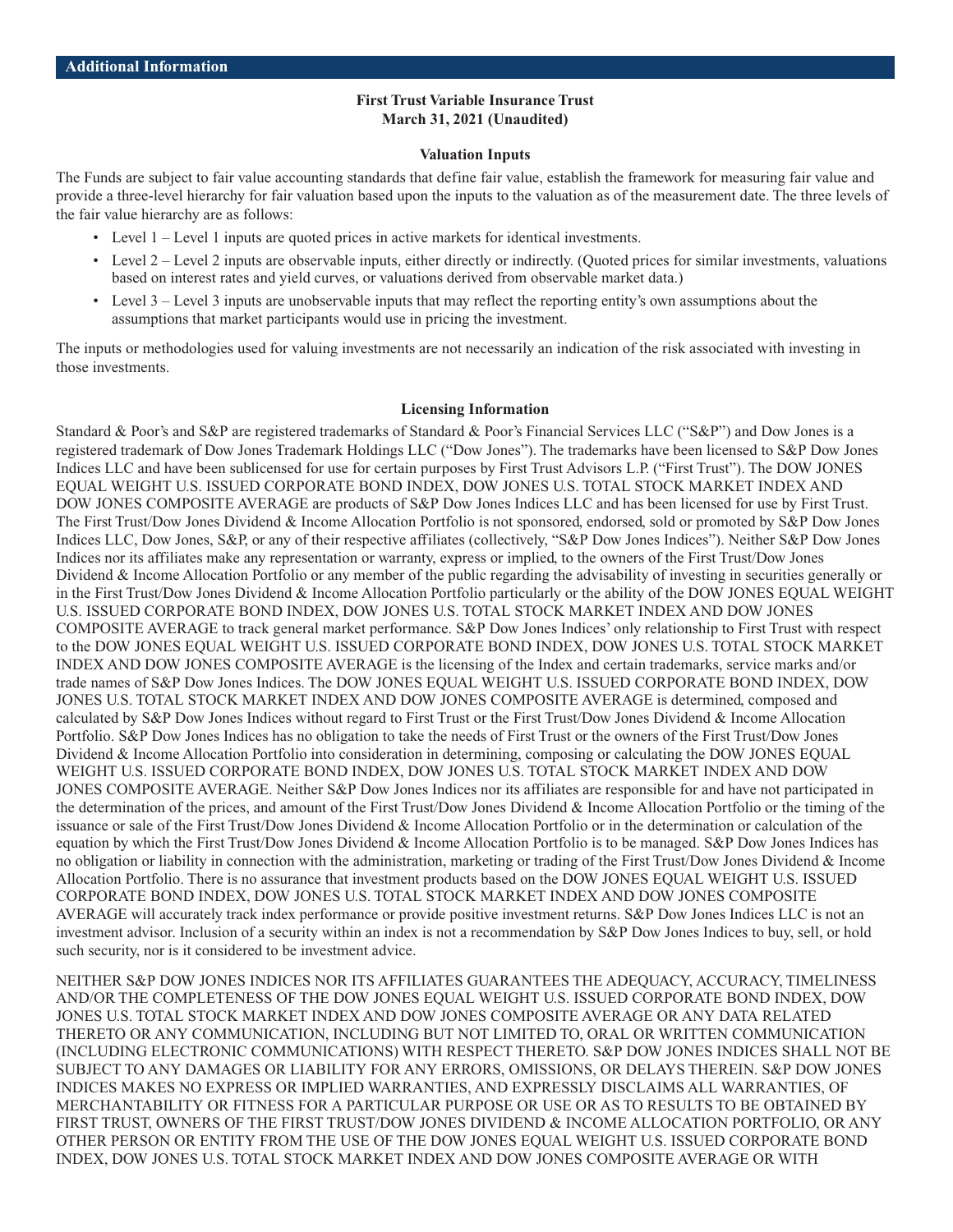#### **First Trust Variable Insurance Trust March 31, 2021 (Unaudited)**

RESPECT TO ANY DATA RELATED THERETO. WITHOUT LIMITING ANY OF THE FOREGOING, IN NO EVENT WHATSOEVER SHALL S&P DOW JONES INDICES BE LIABLE FOR ANY INDIRECT, SPECIAL, INCIDENTAL, PUNITIVE, OR CONSEQUENTIAL DAMAGES INCLUDING BUT NOT LIMITED TO, LOSS OF PROFITS, TRADING LOSSES, LOST TIME OR GOODWILL, EVEN IF THEY HAVE BEEN ADVISED OF THE POSSIBILITY OF SUCH DAMAGES, WHETHER IN CONTRACT, TORT, STRICT LIABILITY, OR OTHERWISE. THERE ARE NO THIRD PARTY BENEFICIARIES OF ANY AGREEMENTS OR ARRANGEMENTS BETWEEN S&P DOW JONES INDICES AND FIRST TRUST, OTHER THAN THE LICENSORS OF S&P DOW JONES INDICES.

The First Trust Dorsey Wright Tactical Core Portfolio (the "Portfolio") is not sponsored, endorsed, sold or promoted by Dorsey Wright & Associates, LLC or its affiliates ("Licensor"). Licensor makes no representation or warranty, express or implied, to the owners of the Portfolio or any member of the public regarding the advisability of trading in the Portfolio. Licensor's only relationship to First Trust Advisors L.P. ("First Trust") is the licensing of certain trademarks and trade names of Licensor and of the Dorsey Wright Tactical Tilt Moderate Core Index which is determined, composed and calculated by Licensor without regard to First Trust or the Portfolio, Licensor has no obligation to take the needs of First Trust or the owners of the Portfolio into consideration in determining, composing or calculating Dorsey Wright Tactical Tilt Moderate Core Index. Licensor is not responsible for and has not participated in the determination of the timing of, prices at, or quantities of the Portfolio to be listed or in the determination or calculation of the equation by which the Portfolio are to be converted into cash. Licensor has no obligation or liability in connection with the administration, marketing or trading of the Portfolio.

LICENSOR DOES NOT GUARANTEE THE ACCURACY AND/OR THE COMPLETENESS OF THE DORSEY WRIGHT TACTICAL TILT MODERATE CORE OR ANY DATA INCLUDED THEREIN AND LICENSOR SHALL HAVE NO LIABILITY FOR ANY ERRORS, OMISSIONS, OR INTERRUPTIONS THEREIN. LICENSOR MAKES NO WARRANTY, EXPRESS OR IMPLIED, AS TO RESULTS TO BE OBTAINED BY FIRST TRUST, OWNERS OF THE FIRST TRUST DORSEY WRIGHT TACTICAL CORE PORTFOLIO, OR ANY OTHER PERSON OR ENTITY FROM THE USE OF THE DORSEY WRIGHT TACTICAL TILT MODERATE CORE INDEX OR ANY DATA INCLUDED THEREIN. LICENSOR MAKES NO EXPRESS OR IMPLIED WARRANTIES, AND EXPRESSLY DISCLAIMS ALL WARRANTIES, OF MERCHANTABILITY OR FITNESS FOR A PARTICULAR PURPOSE OR USE WITH RESPECT TO THE DORSEY WRIGHT TACTICAL TILT MODERATE CORE INDEX OR ANY DATA INCLUDED THEREIN, WITHOUT LIMITING ANY OF THE FOREGOING, IN NO EVENT SHALL LICENSOR HAVE ANY LIABILITY FOR ANY LOST PROFITS OR INDIRECT, PUNITIVE, SPECIAL OR CONSEQUENTIAL DAMAGES (INCLUDING LOST PROFITS), EVEN IF NOTIFIED OF THE POSSIBILITY OF SUCH DAMAGES. THERE ARE NO THIRD PARTY BENEFICIARIES OF ANY AGREEMENTS OR ARRANGEMENTS BETWEEN LICENSOR AND FIRST TRUST.

First Trust does not guarantee the accuracy and/or the completeness of the Capital Strength Index<sup>SM</sup> and/or the International Capital Strength Index<sup>SM</sup> (together, the "Indexes") or any data included therein, and First Trust shall have no liability for any errors, omissions or interruptions therein. First Trust makes no warranty, express or implied, as to results to be obtained by the Fund, owners of the shares of the Fund or any other person or entity from the use of the Indexes or any data included therein. First Trust makes no express or implied warranties, and expressly disclaims all warranties of merchantability or fitness for a particular purpose or use with respect to the Indexes or any data included therein. Without limiting any of the foregoing, in no event shall First Trust have any liability for any special, punitive, direct, indirect or consequential damages (including lost profits) arising out of matters relating to the use of the Indexes, even if notified of the possibility of such damages.

The First Trust Capital Strength Portfolio and the First Trust International Capital Strength Portfolio (the "Capital Strength Funds") are not sponsored, endorsed, sold or promoted by Nasdaq, Inc. ("Nasdaq") or its affiliates (Nasdaq with its affiliates are referred to as the "Corporations"). The Corporations have not passed on the legality or suitability of, or the accuracy or adequacy of descriptions and disclosures relating to, the Capital Strength Funds. The Corporations make no representation or warranty, express or implied, to the owners of the Capital Strength Funds or any member of the public regarding the advisability of investing in securities generally or in the Capital Strength Funds particularly, or the ability of the Indexes to track general stock market performance. The Corporations' only relationship to First Trust with respect to the Capital Strength Funds is in the licensing of the Indexes, and certain trade names of the Corporations and the use of the Indexes, which are determined, composed and calculated by Nasdaq without regard to First Trust or the Capital Strength Funds. Nasdaq has no obligation to take the needs of First Trust or the owners of the Capital Strength Funds into consideration in determining, composing or calculating the Indexes. The Corporations are not responsible for and have not participated in the determination of the timing of, prices at, or quantities of Capital Strength Fund Shares to be issued or in the determination or calculation of the equation by which the Capital Strength Fund Shares are to be converted into cash. The Corporations have no liability in connection with the administration, marketing or trading of the Capital Strength Funds.

THE CORPORATIONS DO NOT GUARANTEE THE ACCURACY AND/OR UNINTERRUPTED CALCULATION OF THE INDEXES OR ANY DATA INCLUDED THEREIN. THE CORPORATIONS MAKE NO WARRANTY, EXPRESS OR IMPLIED, AS TO RESULTS TO BE OBTAINED BY LICENSEE, OWNERS OF THE PRODUCT(S) OR ANY OTHER PERSON OR ENTITY